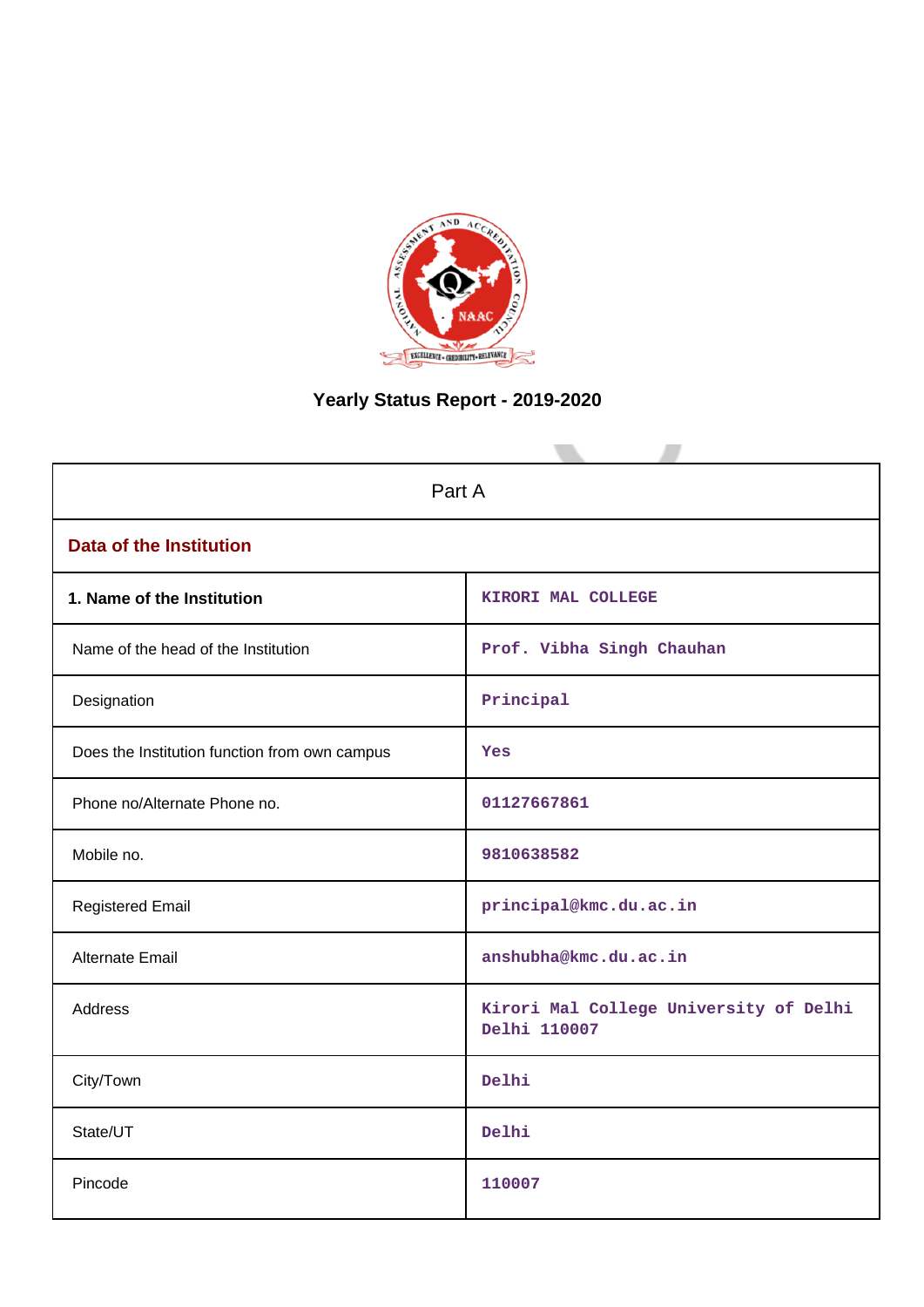| 2. Institutional Status                                                   |                   |                                                                                                    |             |             |  |
|---------------------------------------------------------------------------|-------------------|----------------------------------------------------------------------------------------------------|-------------|-------------|--|
| Affiliated / Constituent                                                  |                   | Affiliated                                                                                         |             |             |  |
| Type of Institution                                                       |                   | Co-education                                                                                       |             |             |  |
| Location                                                                  |                   | Urban                                                                                              |             |             |  |
| <b>Financial Status</b>                                                   |                   | central                                                                                            |             |             |  |
| Name of the IQAC co-ordinator/Director                                    |                   | Dr Anshu                                                                                           |             |             |  |
| Phone no/Alternate Phone no.                                              |                   | 01141648214                                                                                        |             |             |  |
| Mobile no.                                                                |                   | 9811207760                                                                                         |             |             |  |
| <b>Registered Email</b>                                                   |                   | anshubha@kmc.du.ac.in                                                                              |             |             |  |
| Alternate Email                                                           |                   | anshubha@gmail.com                                                                                 |             |             |  |
| 3. Website Address                                                        |                   |                                                                                                    |             |             |  |
| Web-link of the AQAR: (Previous Academic Year)                            |                   | https://redox-college.s3.ap-south-1.<br>amazonaws.com/kmc/2020/Apr/03/PMijMyvol<br>O6mNleTTRlM.pdf |             |             |  |
| 4. Whether Academic Calendar prepared during<br>the year                  |                   | Yes                                                                                                |             |             |  |
| if yes, whether it is uploaded in the institutional website:<br>Weblink:  |                   | http://www.kmcollege.ac.in/academic-<br>calendar.html                                              |             |             |  |
| <b>5. Accrediation Details</b>                                            |                   |                                                                                                    |             |             |  |
| Cycle<br>Grade<br><b>CGPA</b>                                             |                   | Year of                                                                                            | Validity    |             |  |
|                                                                           |                   | Accrediation                                                                                       | Period From | Period To   |  |
| 1<br>A+                                                                   | 3.54              | 2016                                                                                               | 05-Nov-2016 | 04-Nov-2021 |  |
| 6. Date of Establishment of IQAC                                          | $21 - Jul - 2015$ |                                                                                                    |             |             |  |
| 7. Internal Quality Assurance System                                      |                   |                                                                                                    |             |             |  |
| Quality initiatives by IQAC during the year for promoting quality culture |                   |                                                                                                    |             |             |  |
| Item /Title of the quality initiative by<br><b>IQAC</b>                   |                   | Date & Duration<br>Number of participants/ beneficiaries                                           |             |             |  |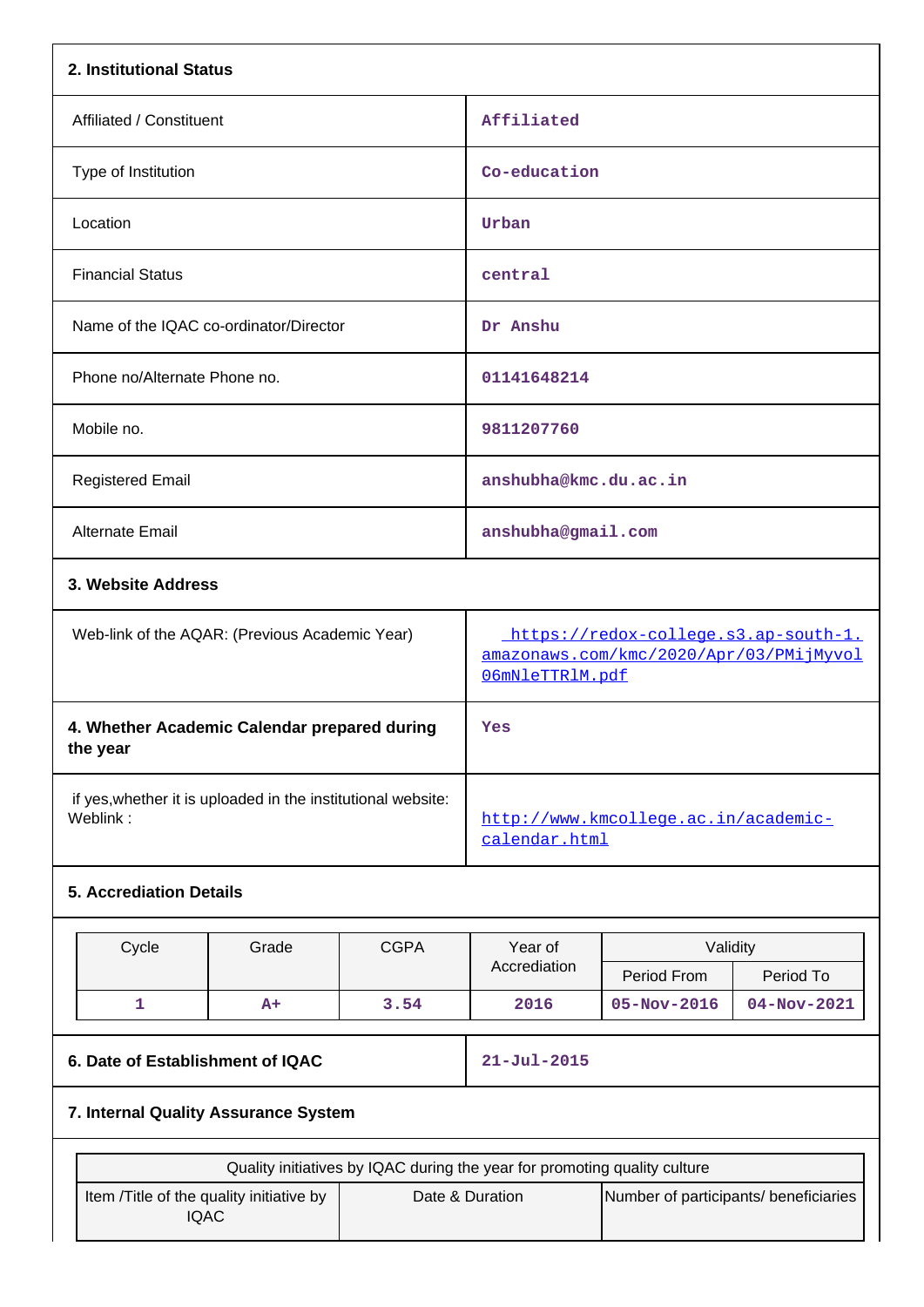| View File                                                                                                         |                          |     |  |
|-------------------------------------------------------------------------------------------------------------------|--------------------------|-----|--|
| Training Programme on<br>$14 - Sep-2019$<br>Service Related Matters<br>14.9.2019 for NonTeaching<br>Staff members |                          | 100 |  |
| Meeting of IQAC                                                                                                   | $23 - Oct - 2019$        | 8   |  |
| Meeting of IQAC                                                                                                   | $07 - Ju1 - 2019$        | 10  |  |
| Timely submission of AQAR                                                                                         | $07 - \text{Feb} - 2020$ | 5   |  |

# **8. Provide the list of funds by Central/ State Government- UGC/CSIR/DST/DBT/ICMR/TEQIP/World Bank/CPE of UGC etc.**

| Institution/Departmen<br>t/Faculty | Scheme                                                   | Year of award with<br><b>Funding Agency</b><br>duration |              | Amount  |  |
|------------------------------------|----------------------------------------------------------|---------------------------------------------------------|--------------|---------|--|
| Dr. Anita K<br>Verma               | DBT ProjectNSNT                                          | Department of<br>Biotechnology                          | 2019<br>1095 | 9786000 |  |
| Pushpender<br>Dr.<br>Kumar         | UGC-Community<br>college                                 | University<br>Grants<br>Commission                      | 2019<br>730  | 5000000 |  |
| Dr. Seema M<br>Parihar             | Major Project-<br>Women<br>Empowerment<br>Atlas of India | Department of<br>Science &<br>Technology                | 2019<br>730  | 5699890 |  |
| Dr. Roopinder<br>Oberoi            | Major Project                                            | <b>UGC-UKIERI</b>                                       | 2019<br>730  | 3529260 |  |
| Dr. Anshu                          | <b>UGC-PARAMARSH</b>                                     | <b>UGC</b>                                              | 2019<br>730  | 3000000 |  |
| Dr. Anita K<br>Verma               | DBT Star<br>College Scheme                               | Department of<br>Biotechnology                          | 2019<br>730  | 8400000 |  |
| <u>View File</u>                   |                                                          |                                                         |              |         |  |

| 9. Whether composition of IQAC as per latest<br><b>NAAC</b> guidelines:                                            | Yes       |
|--------------------------------------------------------------------------------------------------------------------|-----------|
| Upload latest notification of formation of IQAC                                                                    | View File |
| 10. Number of IQAC meetings held during the<br>year :                                                              | 8         |
| The minutes of IQAC meeting and compliances to the<br>decisions have been uploaded on the institutional<br>website | Yes       |
| Upload the minutes of meeting and action taken report                                                              | View File |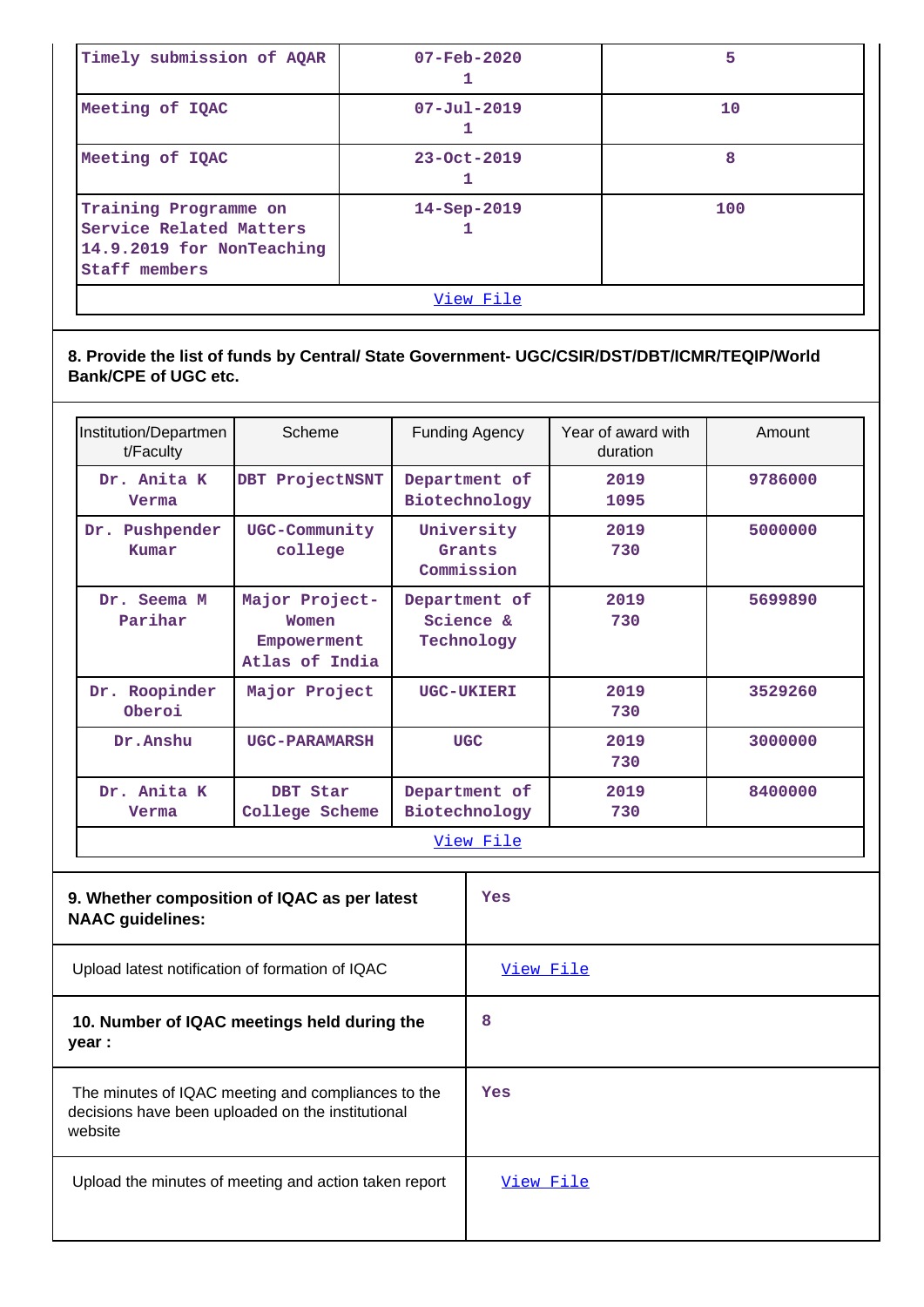**12. Significant contributions made by IQAC during the current year(maximum five bullets)**

**1. Certificate Course in Legal Issues in Civil Society in collaboration with Central District Legal Services Authority from 24.09.2019 to 15.11.2019. 70 participants 2. Lecture on Sexual Harassment at Workplace for Teaching and NonTeaching Staff Members. 100 participants 3. Self Defense Training Program 10 to 21 February, 2020. 100 participants 4. National Seminar on Protecting and Assessing the Innovative Ecosystem 6 to 7 January, 2020. 70 participants. 5. Training Programme on Service Related Matters 14.9.2019 for NonTeaching Staff members**

#### View File

**13. Plan of action chalked out by the IQAC in the beginning of the academic year towards Quality Enhancement and outcome achieved by the end of the academic year**

| Plan of Action                                                                                                       |                             | Achivements/Outcomes                                                                                             |  |  |
|----------------------------------------------------------------------------------------------------------------------|-----------------------------|------------------------------------------------------------------------------------------------------------------|--|--|
| Certificate Courses                                                                                                  |                             | Certificate Courses organised                                                                                    |  |  |
| Mentor-Mentee interactions<br>Seminars and Training Programmes for<br>Teaching and Non-Teaching Faculty              |                             | Regular Mentor-Mentee activities<br>atleast twice a month                                                        |  |  |
|                                                                                                                      |                             | Regularly organised Seminars and<br><b>Training Programmes</b>                                                   |  |  |
|                                                                                                                      | <b>UGC-PARAMARSH</b>        | Mentoring of HEI for NAAC                                                                                        |  |  |
|                                                                                                                      | Environment friendly campus | Several initiatives taken to make<br>campus eco-friendly- Green rides,<br>Vermicomposting, Water harvesting etc. |  |  |
|                                                                                                                      |                             | View File                                                                                                        |  |  |
| 14. Whether AQAR was placed before statutory<br>body?                                                                |                             | Yes                                                                                                              |  |  |
| Name of Statutory Body                                                                                               |                             | <b>Meeting Date</b>                                                                                              |  |  |
|                                                                                                                      | Staff Council               | $28 - Jun - 2021$                                                                                                |  |  |
| 15. Whether NAAC/or any other accredited<br>body(s) visited IQAC or interacted with it to<br>assess the functioning? |                             | <b>No</b>                                                                                                        |  |  |
| 16. Whether institutional data submitted to<br>AISHE:                                                                |                             | Yes                                                                                                              |  |  |
|                                                                                                                      | <b>Year of Submission</b>   | 2020                                                                                                             |  |  |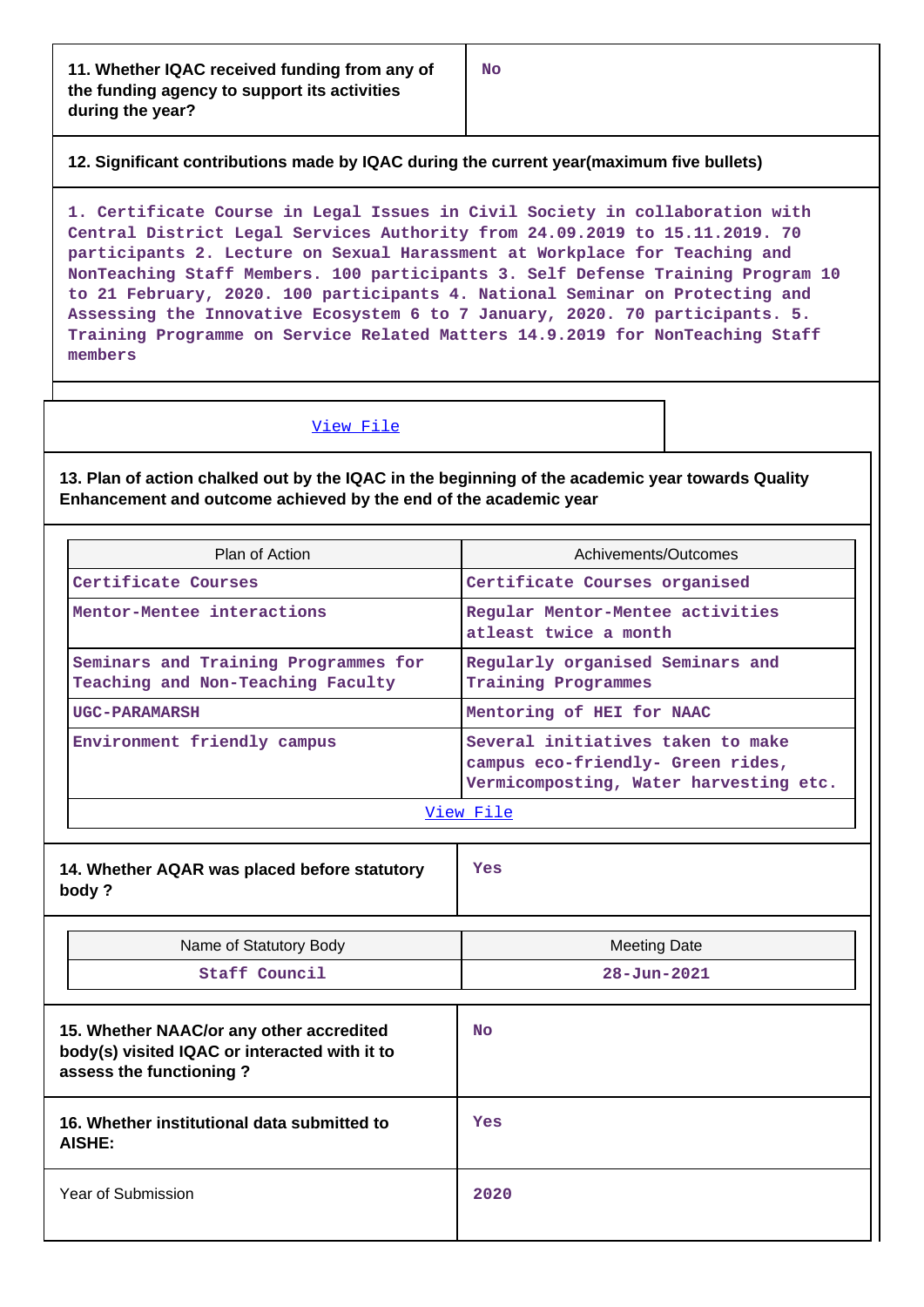| Date of Submission                                                                                  | 15-Apr-2020                                                                                                                                                                                                                                                                                                                                                                                                                                                                                                                                                                                                                                                                                                                                                                                                                                                                                                                                                                                                                                                                                                                                                                                                                                                                                                                                                                                                                                                                                                                                                                                                                                                                                                                                                                                      |
|-----------------------------------------------------------------------------------------------------|--------------------------------------------------------------------------------------------------------------------------------------------------------------------------------------------------------------------------------------------------------------------------------------------------------------------------------------------------------------------------------------------------------------------------------------------------------------------------------------------------------------------------------------------------------------------------------------------------------------------------------------------------------------------------------------------------------------------------------------------------------------------------------------------------------------------------------------------------------------------------------------------------------------------------------------------------------------------------------------------------------------------------------------------------------------------------------------------------------------------------------------------------------------------------------------------------------------------------------------------------------------------------------------------------------------------------------------------------------------------------------------------------------------------------------------------------------------------------------------------------------------------------------------------------------------------------------------------------------------------------------------------------------------------------------------------------------------------------------------------------------------------------------------------------|
| 17. Does the Institution have Management<br><b>Information System?</b>                              | Yes                                                                                                                                                                                                                                                                                                                                                                                                                                                                                                                                                                                                                                                                                                                                                                                                                                                                                                                                                                                                                                                                                                                                                                                                                                                                                                                                                                                                                                                                                                                                                                                                                                                                                                                                                                                              |
| If yes, give a brief descripiton and a list of modules<br>currently operational (maximum 500 words) | Kirori Mal College is a constituent<br>college of the University of Delhi and<br>is provided of several digital and<br>online software and modules by the<br>University itself that are applied in<br>many major academic activities like<br>centralized admissions and conducting<br>the online Open Book Examinations that<br>have being done for the second year in<br>continuity. The evaluation of the<br>scripts is also done online. The online<br>teachinglearning process is being<br>carried out on two major platforms,<br>which are Googlemeet and Master Soft<br>Network, depending on the convenience<br>and preference of the students and<br>teachers. Different branches and<br>sections in the college use different<br>kinds of software and modules depending<br>upon their specific need. Accounts<br>Branch: Fee, salary, arrears, pensions,<br>Student Activity Fund, Development<br>Grant, Income Tax, Grant from UGC,<br>General Fund and any other financial<br>matters are handled by the Accounts<br>Branch and that uses Tally, Salary<br>Software, College Management<br>Information System, and PFMS to handle<br>the above jobs. Administration:<br>Admission process and record,<br>Provisional and Character Certificates,<br>Marksheet, Migration Certificates,<br>filling of Exam forms by students, data<br>like leave record, data related to<br>teaching and nonteaching staff,<br>Stockregister etc. are handled under<br>the College Management Information<br>System. Library: The Library mainly<br>uses the NList Software for the issue<br>and return of books, book search,<br>billing, membership of students,<br>teachers and nonteaching staff. The<br>Library has an independent server that<br>reads from the barcode in listing of<br>books. |

Part B

# **CRITERION I – CURRICULAR ASPECTS**

**1.1 – Curriculum Planning and Implementation**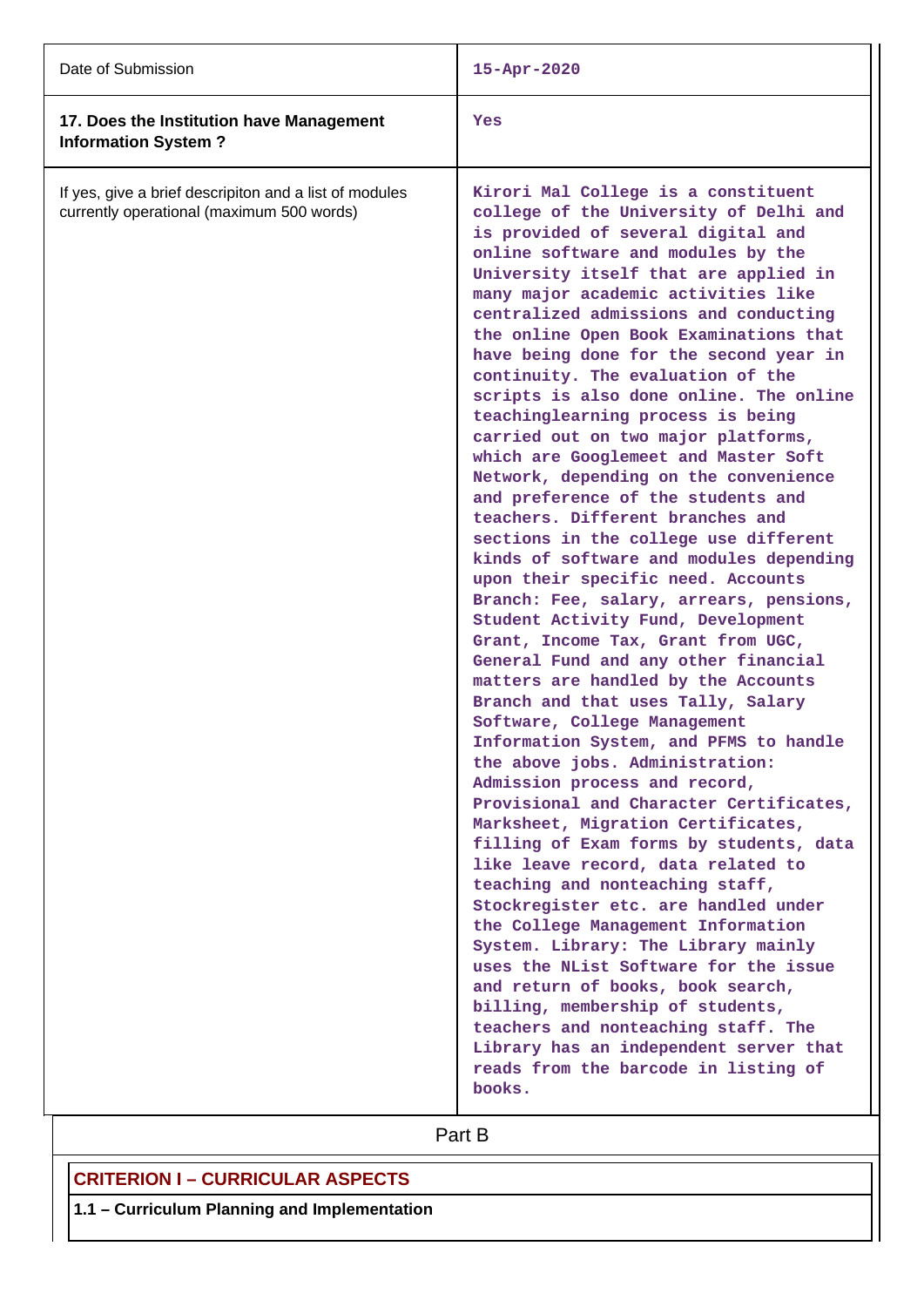1.1.1 – Institution has the mechanism for well planned curriculum delivery and documentation. Explain in 500 words

 **Kirori Mal College is a premier constituent College of the University of Delhi known for its innovative and inclusive pedagogical practices, highly qualified experienced and committed faculty and its robust and vibrant academic and cocurricular campus life. The College follows the syllabus prescribed by the University and provides its students with the flexibility of course options inherent in the Choice Based Credit System and Learning Outcome-based Curriculum Framework. To achieve its academic goal in an effective manner the college operates in a decentralised system of Committees set up by the Staff Council. Regular meetings of the Staff Council and Department teachers ensures smooth functioning of the academic system. At the beginning of every semester, information about the various courses offered by the different Departments such as Generic Elective, Skill Enhancement Courses and Discipline Specific Elective that a student can opt for are displayed on the College website and specially designed Orientation sessions are conducted to facilitate the students to make their choice in a prudent manner. The duly documented process is shared with the Administration which in turn makes it available to the University for the Examination purpose. As part of Continuous evaluation, the College conducts a wide range of internal assessments through Term papers, mid-semester examinations, project reports, presentations and assignments in addition to the Final semester examination that are conducted by the University. The College actively encourages its students to participate in a wide range of cultural activities through its various societies - PLAYERS – the theatre Group, DEBSOC - Debating, MUSOC-Music, Montage, Sensation- Dance and FAPS. It also provides its students with a unique opportunity of involving them in social extension programmes through the various projects of NCC, NSS, Parivartan- Gender Forum, Prayas- the enabling unit and Eco Club. In addition to this each Department has its own Society, to organise and promote lively academic discussions through Talks, Workshops, Seminars and Conferences. Eminent speakers are invited to these events to share their experience and knowledge with the students. The College also organises an Annual Festival – Renaissance to showcase its academic and extra-curricular progress. Kirori Mal College also has a Sports Council dedicated to encourage the students to participate in wide range of indoor and outdoor sporting activities. But above all the college prides in providing its students with a Counsellor access to matters pertaining to mental health and career choices. We also have a fully developed Mentor-Mentee system through which individual students in confidentiality can share and discuss their problems. In this way the College strives to foster and provide its students with an all-round and wholesome educational experience.**

| 1.1.2 – Certificate/ Diploma Courses introduced during the academic year |                 |                          |          |                                                 |                                                                     |
|--------------------------------------------------------------------------|-----------------|--------------------------|----------|-------------------------------------------------|---------------------------------------------------------------------|
| Certificate                                                              | Diploma Courses | Dates of<br>Introduction | Duration | Focus on employ<br>ability/entreprene<br>urship | Skill<br>Development                                                |
| Entreprene<br>urship and<br>Start Up                                     | $\mathbf 0$     | 04/11/2019               | 182      | <b>Yes</b>                                      | Initiating,<br>understandin<br>q and<br>establishing<br>a start-up. |
| Legal<br>Issues in<br>Civil<br>Society                                   | $\mathbf 0$     | 24/09/2019               | 51       | <b>Yes</b>                                      | Legal<br>Knowledge<br>for                                           |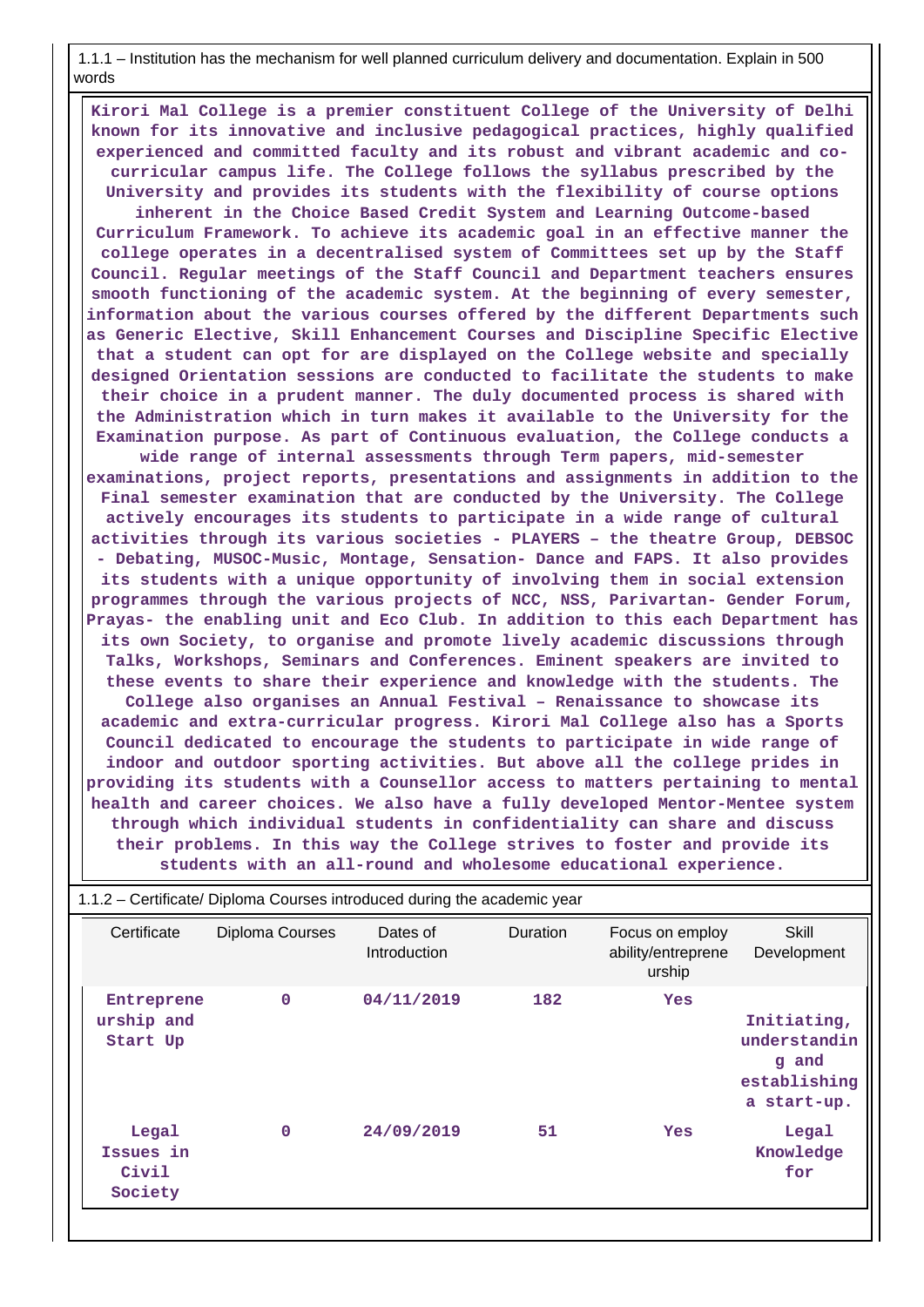| 1.2 - Academic Flexibility                                                                                                                                               |                          |                                                                 |
|--------------------------------------------------------------------------------------------------------------------------------------------------------------------------|--------------------------|-----------------------------------------------------------------|
| 1.2.1 - New programmes/courses introduced during the academic year                                                                                                       |                          |                                                                 |
| Programme/Course                                                                                                                                                         | Programme Specialization | Dates of Introduction                                           |
| <b>BA</b>                                                                                                                                                                | English                  | 20/07/2019                                                      |
| <b>BA</b>                                                                                                                                                                | Hindi                    | 20/07/2019                                                      |
| <b>BA</b>                                                                                                                                                                | Urdu                     | 20/07/2019                                                      |
| <b>BA</b>                                                                                                                                                                | Sanskrit                 | 20/07/2019                                                      |
|                                                                                                                                                                          | View File                |                                                                 |
| 1.2.2 - Programmes in which Choice Based Credit System (CBCS)/Elective course system implemented at the<br>affiliated Colleges (if applicable) during the academic year. |                          |                                                                 |
| Name of programmes adopting<br><b>CBCS</b>                                                                                                                               | Programme Specialization | Date of implementation of<br><b>CBCS/Elective Course System</b> |
| <b>BCom</b>                                                                                                                                                              | Honours                  | 20/07/2019                                                      |
| <b>BCom</b>                                                                                                                                                              | Programme                | 20/07/2019                                                      |
| <b>BSC</b>                                                                                                                                                               | Botany                   | 20/07/2019                                                      |
| <b>BSC</b>                                                                                                                                                               | Chemistry                | 20/07/2019                                                      |
| <b>BSC</b>                                                                                                                                                               | Mathematics              | 20/07/2019                                                      |
| <b>BSC</b>                                                                                                                                                               | Physics                  | 20/07/2019                                                      |
| <b>BSC</b>                                                                                                                                                               | Statistics               | 20/07/2019                                                      |
| <b>BSC</b>                                                                                                                                                               | Zoology                  | 20/07/2019                                                      |
| <b>BSC</b>                                                                                                                                                               | Analytical Chemistry     | 20/07/2019                                                      |
| <b>BSC</b>                                                                                                                                                               | Life Sciences            | 20/07/2019                                                      |
| <b>BA</b>                                                                                                                                                                | Economics                | 20/07/2019                                                      |

| <b>BA</b>  | Economics         | 20/07/2019 |
|------------|-------------------|------------|
| <b>BA</b>  | English           | 20/07/2019 |
| <b>BA</b>  | Geography         | 20/07/2019 |
| <b>BA</b>  | Hindi             | 20/07/2019 |
| <b>BA</b>  | History           | 20/07/2019 |
| <b>BA</b>  | Political Science | 20/07/2019 |
| <b>BA</b>  | Sanskrit          | 20/07/2019 |
| <b>BA</b>  | Urdu              | 20/07/2019 |
| <b>BA</b>  | Programme         | 20/07/2019 |
| <b>BSC</b> | Physical Sciences | 20/07/2019 |
| MA         | English           | 20/07/2019 |
| <b>MA</b>  | Hindi             | 20/07/2019 |

 **MA Sanskrit 20/07/2019** MA Urdu 20/07/2019 MA **History** 1 20/07/2019 MA Political Science 20/07/2019 MSc Botany **20/07/2019** MSc **Chemistry** 20/07/2019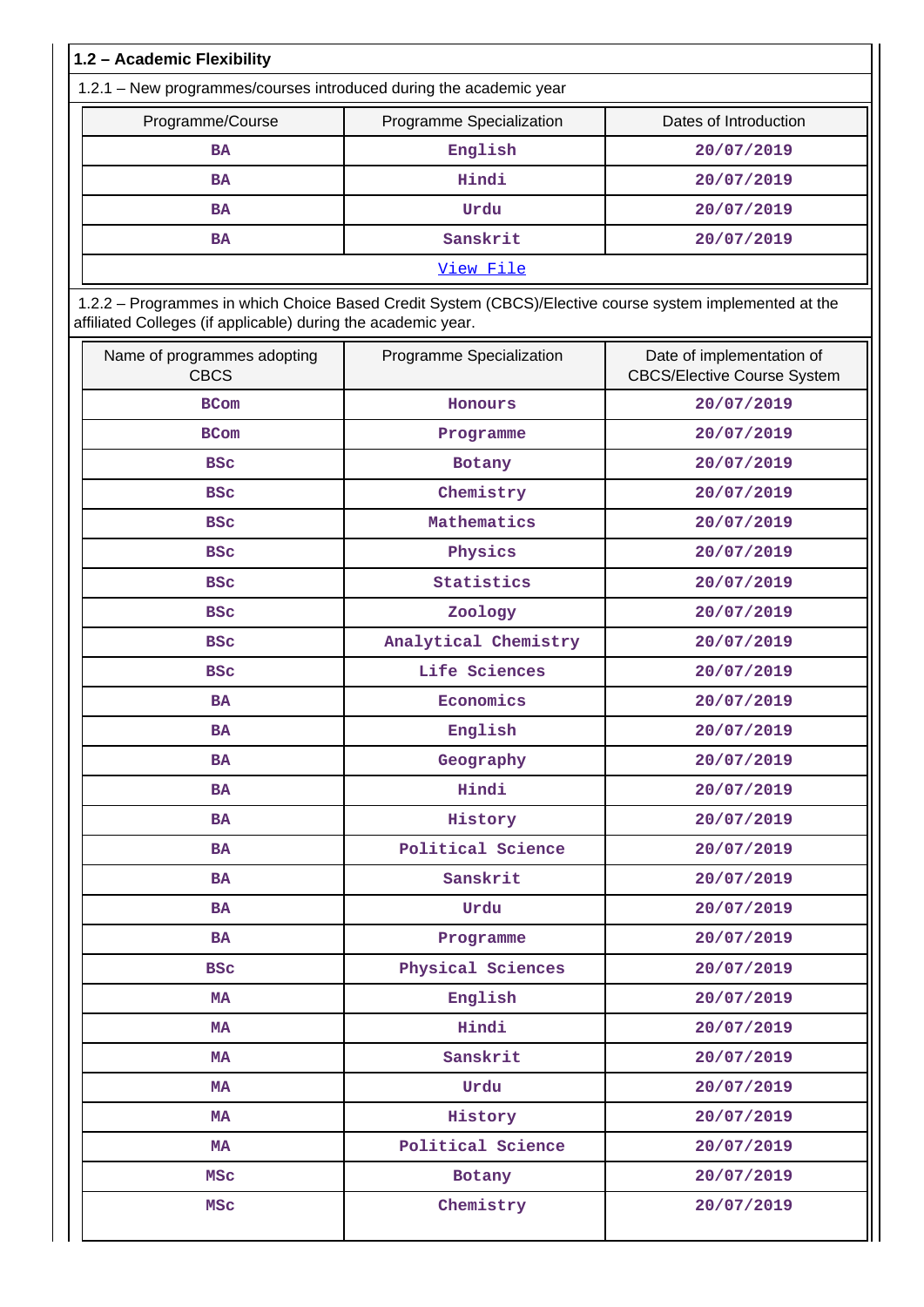| <b>MSC</b>                                                                                                                          |                                                                      | Mathematics           | 20/07/2019                                                   |
|-------------------------------------------------------------------------------------------------------------------------------------|----------------------------------------------------------------------|-----------------------|--------------------------------------------------------------|
| <b>MSC</b>                                                                                                                          | Physics                                                              |                       | 20/07/2019                                                   |
| MSC                                                                                                                                 | Operational Research                                                 |                       | 20/07/2019                                                   |
| <b>MSC</b>                                                                                                                          | Zoology                                                              |                       | 20/07/2019                                                   |
| 1.2.3 - Students enrolled in Certificate/ Diploma Courses introduced during the year                                                |                                                                      |                       |                                                              |
|                                                                                                                                     | Certificate                                                          |                       |                                                              |
| <b>Number of Students</b>                                                                                                           |                                                                      | 115                   | Diploma Course<br>Nil                                        |
|                                                                                                                                     |                                                                      |                       |                                                              |
| 1.3 - Curriculum Enrichment                                                                                                         |                                                                      |                       |                                                              |
| 1.3.1 - Value-added courses imparting transferable and life skills offered during the year                                          |                                                                      |                       |                                                              |
| <b>Value Added Courses</b>                                                                                                          | Date of Introduction                                                 |                       | Number of Students Enrolled                                  |
| Nil                                                                                                                                 |                                                                      | Nill                  | Nill                                                         |
|                                                                                                                                     |                                                                      | View File             |                                                              |
| 1.3.2 - Field Projects / Internships under taken during the year                                                                    |                                                                      |                       |                                                              |
| Project/Programme Title                                                                                                             | Programme Specialization                                             |                       | No. of students enrolled for Field<br>Projects / Internships |
| <b>BA</b>                                                                                                                           | Geography-Field Visit-<br>Indian Meteorological<br>Department        |                       | 45                                                           |
| <b>BA</b>                                                                                                                           | History-Field Visit-<br>Parliament House                             |                       | 120                                                          |
| <b>BSC</b>                                                                                                                          | Botany-Field Visit-<br>Haryana Agro Industries,<br>Murthal           |                       | 80                                                           |
| <b>BSC</b>                                                                                                                          | Physics-Field Visit-<br>National Physical<br>Laboratory              |                       | 36                                                           |
| <b>BSC</b>                                                                                                                          | Zoology-Field Visit-<br>National Institute of<br>Plant Biotechnology |                       | 28                                                           |
| <b>BCom</b>                                                                                                                         | Accountant                                                           | Articleship-Chartered | 9                                                            |
|                                                                                                                                     |                                                                      | View File             |                                                              |
| 1.4 - Feedback System                                                                                                               |                                                                      |                       |                                                              |
| 1.4.1 – Whether structured feedback received from all the stakeholders.                                                             |                                                                      |                       |                                                              |
| <b>Students</b>                                                                                                                     |                                                                      |                       | Yes                                                          |
| <b>Teachers</b>                                                                                                                     | Yes                                                                  |                       |                                                              |
| Employers                                                                                                                           | No                                                                   |                       |                                                              |
| Alumni                                                                                                                              | Yes                                                                  |                       |                                                              |
| Parents                                                                                                                             |                                                                      |                       | Yes                                                          |
| 1.4.2 – How the feedback obtained is being analyzed and utilized for overall development of the institution?<br>(maximum 500 words) |                                                                      |                       |                                                              |
| <b>Feedback Obtained</b>                                                                                                            |                                                                      |                       |                                                              |
| The students from the different years are encouraged to fill Feedback form                                                          |                                                                      |                       |                                                              |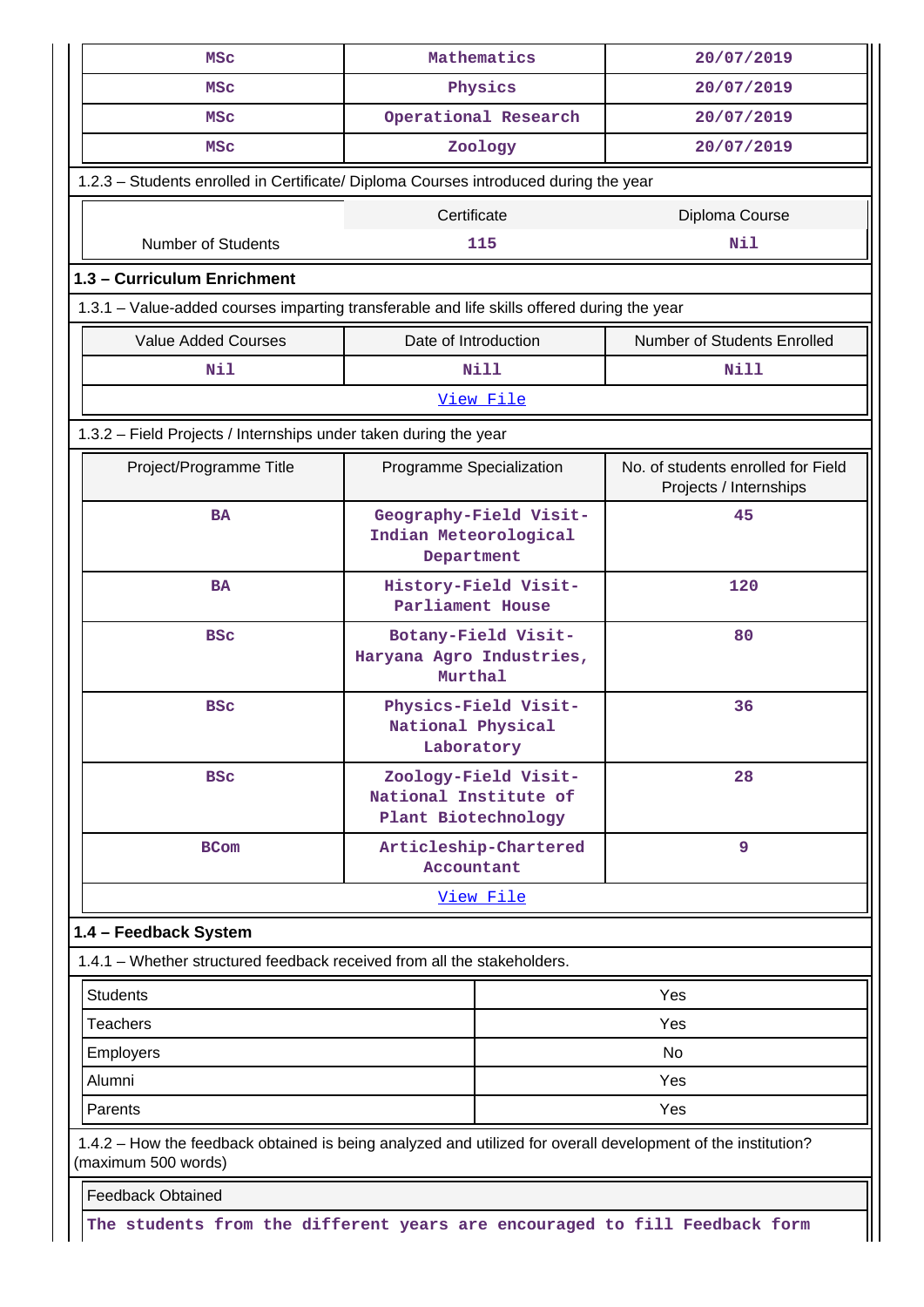**available on the College website, so that College can evaluate the areas that need improvement as per the students' perception. The results are duly analysed by the Faculty members and strengthens, weaknesses, opportunities and challenges are identified. It is felt that data/information presented by students at this juncture is mature, objective and dependable. The college also has a 'Faculty Student Committee' in all departments. The Committee tries to identify the areas of concern that students may have, specially related to their academic endeavours and future careers. For each Class, student representatives are selected to create channel of communication between faculty and the students, to help and assess the needs of the students. The Mentor-Mentee groups are a strength of the College and they have helped in getting personal, professional and academic feedback from the students. The constant and continuous connection between these groups has provided the college with an understanding of the challenges faced by the students and the possible solutions available. The teachers of the College are encouraged to continuously improve their skills through various Faculty development programmes and Capacity building programmes. These equip our teachers to evolve with the changing technology and bring in more inclusivity in the teaching, as there is diversity of students in terms of their socio-economic backgrounds and level of understanding. At our college, we promote our teachers to engage the class by letting them arrive at a conclusion rather than supplying them with a readymade conclusion. The feedback received from students, faculty and other stakeholders reflects our commitment to fulfil the aim of not just teaching and learning but also to enhance critical thinking. With the help of feedback we have also realized the expectations that our students have regarding the infrastructure of the departments and we are in the process of delivering on them. We have provided computer facilities to various departments to help our students receive the most recent technological advancements in their fields and this initiative has been very helpful for the students who could not afford personal laptops for their academic works. We also hold regular sessions and interactions of students with industry leaders and leading bureaucrats to help them prepare for the professional life outside the college. Each Department of the college has strengthened the alumni network to provide an opportunity to the students to be suitably mentored and make informed decisions for choosing their preferred career goals.**

# **CRITERION II – TEACHING- LEARNING AND EVALUATION**

#### **2.1 – Student Enrolment and Profile**

| Name of the<br>Programme | Programme<br>Specialization | Number of seats<br>available | Number of<br>Application received | <b>Students Enrolled</b> |
|--------------------------|-----------------------------|------------------------------|-----------------------------------|--------------------------|
| <b>BA</b>                | Economics                   | 69                           | 115                               | 75                       |
| <b>BA</b>                | English                     | 47                           | 82                                | 58                       |
| <b>BA</b>                | Geography                   | 47                           | 81                                | 62                       |
| <b>BA</b>                | Hindi                       | 47                           | 59                                | 51                       |
| <b>BA</b>                | History                     | 47                           | 186                               | 137                      |
| <b>BA</b>                | Political<br>Science        | 57                           | 308                               | 254                      |
| <b>BA</b>                | Sanskrit                    | 20                           | 41                                | 32                       |
| <b>BA</b>                | Urdu                        | 20                           | 20                                | 18                       |
| <b>BCom</b>              | Hons                        | 93                           | 166                               | 111                      |
| <b>BSC</b>               | Physics                     | 127                          | 172                               | 127                      |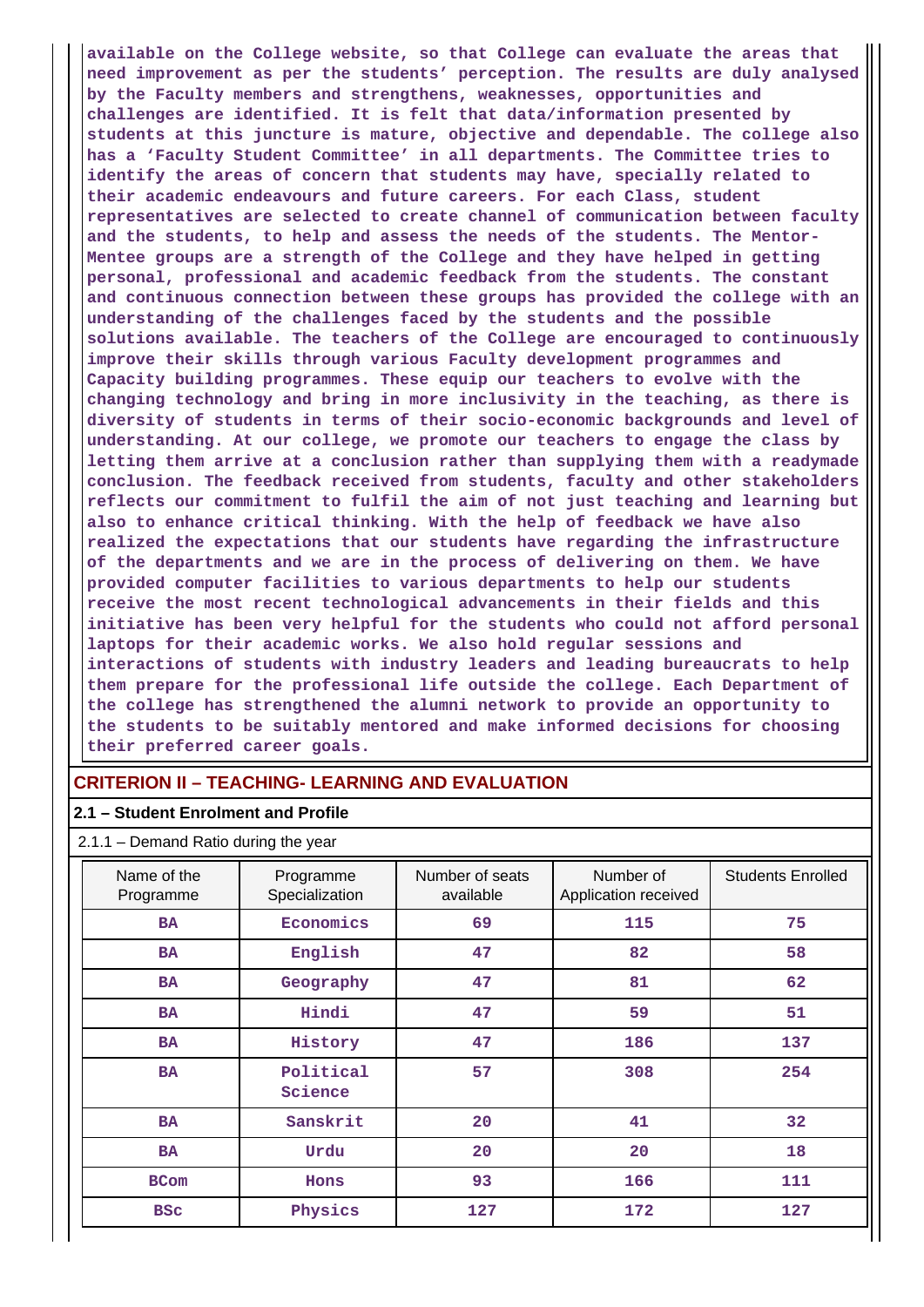|                                                                                                                                                                                                                                                                                                                                                                                                             | View File                                                                                                                                                                                                                   |                                              |     |      |      |  |  |  |  |  |
|-------------------------------------------------------------------------------------------------------------------------------------------------------------------------------------------------------------------------------------------------------------------------------------------------------------------------------------------------------------------------------------------------------------|-----------------------------------------------------------------------------------------------------------------------------------------------------------------------------------------------------------------------------|----------------------------------------------|-----|------|------|--|--|--|--|--|
|                                                                                                                                                                                                                                                                                                                                                                                                             | 2.2 - Catering to Student Diversity                                                                                                                                                                                         |                                              |     |      |      |  |  |  |  |  |
| 2.2.1 - Student - Full time teacher ratio (current year data)                                                                                                                                                                                                                                                                                                                                               |                                                                                                                                                                                                                             |                                              |     |      |      |  |  |  |  |  |
| Year<br>Number of<br>Number of<br>Number of<br>Number of<br>Number of<br>students enrolled<br>students enrolled<br>fulltime teachers<br>fulltime teachers<br>teachers<br>teaching both UG<br>in the institution<br>in the institution<br>available in the<br>available in the<br>and PG courses<br>(UG)<br>(PG)<br>institution<br>institution<br>teaching only UG<br>teaching only PG<br>courses<br>courses |                                                                                                                                                                                                                             |                                              |     |      |      |  |  |  |  |  |
| 2019                                                                                                                                                                                                                                                                                                                                                                                                        | 4786                                                                                                                                                                                                                        | 745                                          | 207 | Nill | Nill |  |  |  |  |  |
| 2.3 - Teaching - Learning Process                                                                                                                                                                                                                                                                                                                                                                           |                                                                                                                                                                                                                             |                                              |     |      |      |  |  |  |  |  |
| 2.3.1 - Percentage of teachers using ICT for effective teaching with Learning Management Systems (LMS), E-<br>learning resources etc. (current year data)                                                                                                                                                                                                                                                   |                                                                                                                                                                                                                             |                                              |     |      |      |  |  |  |  |  |
| Number of<br>Teachers on Roll                                                                                                                                                                                                                                                                                                                                                                               | Number of<br><b>ICT Tools and</b><br>Number of ICT<br>Numberof smart<br>E-resources and<br>teachers using<br>enabled<br>techniques used<br>classrooms<br>resources<br>ICT (LMS, e-<br>available<br>Classrooms<br>Resources) |                                              |     |      |      |  |  |  |  |  |
| 200                                                                                                                                                                                                                                                                                                                                                                                                         | 120                                                                                                                                                                                                                         | 12                                           | 30  | 3    | 14   |  |  |  |  |  |
|                                                                                                                                                                                                                                                                                                                                                                                                             |                                                                                                                                                                                                                             | View File of ICT Tools and resources         |     |      |      |  |  |  |  |  |
|                                                                                                                                                                                                                                                                                                                                                                                                             |                                                                                                                                                                                                                             | View File of E-resources and techniques used |     |      |      |  |  |  |  |  |

### 2.3.2 – Students mentoring system available in the institution? Give details. (maximum 500 words)

 YES The College takes pride in the fact that the teachers are constantly and continuously in touch with their students through the Mentor-Mentee programme. Each teacher mentors about 20-25 students from the same Course but different years. The objective is to build continuity in communication not only while the students are pursuing their graduation, but also to strengthen the alumni base. The Mentor-Mentee interactions are scheduled fortnightly and the mentees are encouraged to discuss issues related to academics, career options and personal subjects. In case if any mentee seeks individual attention, the Mentors organize separate sessions. Mentors in exceptional cases refer the Mentees to the College Counsellor for seeking psychological interventions. In this way, we ensure that students of the college achieve good physical and mental well-being. The bonding created among the student members and the experiences shared help them to improve their outlook and overall personality in all spheres of life. Enhancing leadership qualities and personality development is one of the objectives of this programme. We guide the students right from the First year towards achieving their career goals and be decisive in their approach. Ideally, in a mentor-mentee relationship, the focus is on the professional development components because they play large roles in their careers. We help the students make a timeline of milestones that they require to reach during the course of the semester. We talk to the students about what skills and knowledge s/he will need to master in order to complete each step in the process. The Mentor-Mentee group creates a supportive and friendly environment that helps them feel comfortable, interact with each other and ask questions, provide suggestions, and share their ideas. We give mentees the confidence to seek out for advice and suggestions. Since students often come from diverse backgrounds, varying by class, race/ethnicity, gender, nationality, sexuality, and many other factors, we help them develop inter-personal relationships and give them a comforting environment. It is important to teach the students how to communicate clearly, work with others and develop the skills they would need in their chosen careers that is vital to their success. We also encourage them to design and undertake research projects in the lab that helps them develop lab skills that help them to understand the intricacies of data collection, interpretation and analysis of scientific facts to write up the report.

| Number of students enrolled in the<br>institution |                                                                |                         | Number of fulltime teachers |                         | Mentor: Mentee Ratio |  |
|---------------------------------------------------|----------------------------------------------------------------|-------------------------|-----------------------------|-------------------------|----------------------|--|
|                                                   | 4786                                                           |                         | 207                         |                         | 1:23                 |  |
|                                                   | 2.4 - Teacher Profile and Quality                              |                         |                             |                         |                      |  |
|                                                   | 2.4.1 – Number of full time teachers appointed during the year |                         |                             |                         |                      |  |
|                                                   | No. of sanctioned                                              | No. of filled positions | Vacant positions            | Positions filled during | No. of faculty with  |  |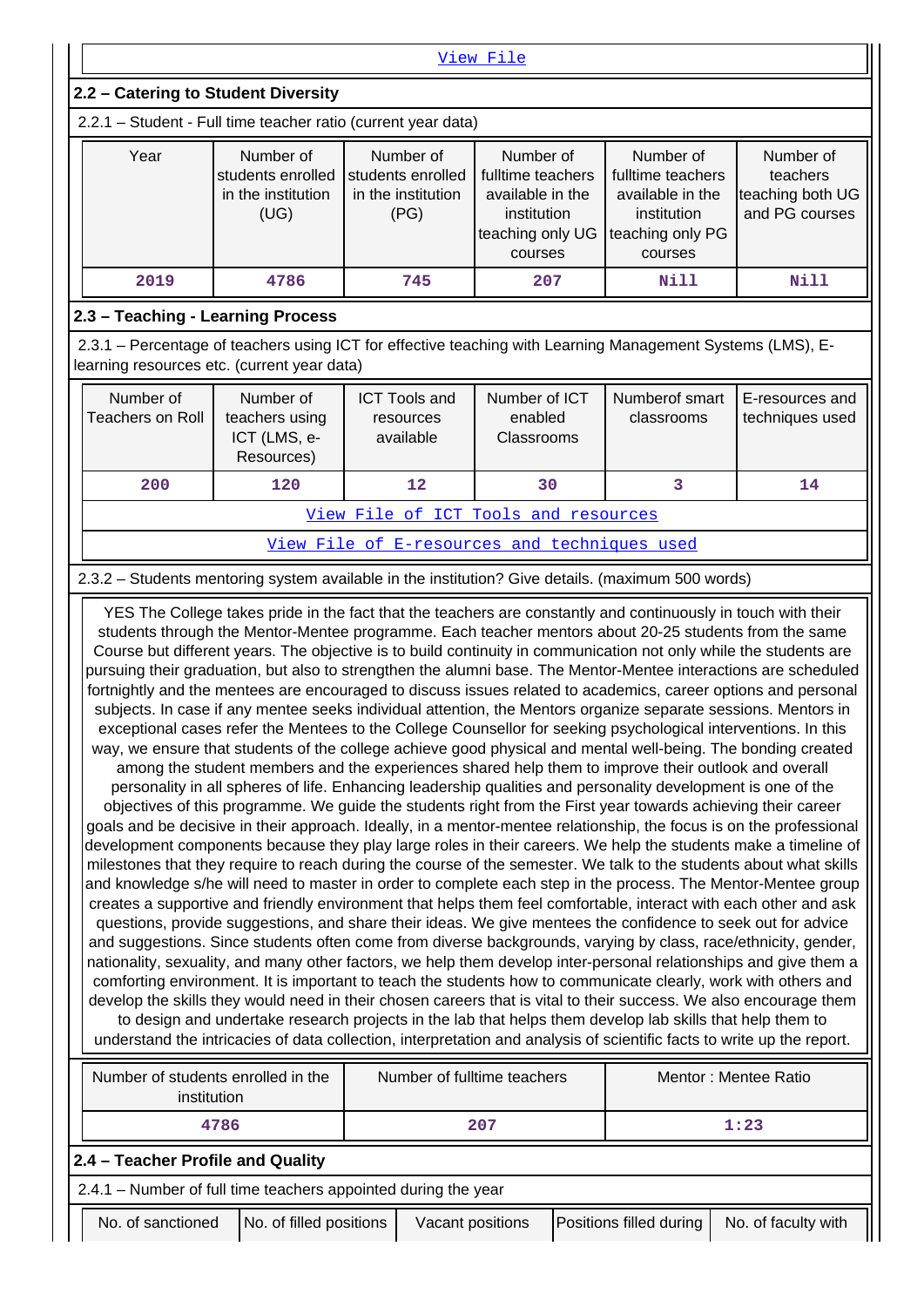| positions                                                                                                                                                                                      |                                                                                                            | the current year |           | Ph.D                                                           |  |                                                                                            |  |  |  |
|------------------------------------------------------------------------------------------------------------------------------------------------------------------------------------------------|------------------------------------------------------------------------------------------------------------|------------------|-----------|----------------------------------------------------------------|--|--------------------------------------------------------------------------------------------|--|--|--|
| 200                                                                                                                                                                                            | 207                                                                                                        | <b>Nill</b>      |           | Nill                                                           |  | 143                                                                                        |  |  |  |
| 2.4.2 - Honours and recognition received by teachers (received awards, recognition, fellowships at State, National,<br>International level from Government, recognised bodies during the year) |                                                                                                            |                  |           |                                                                |  |                                                                                            |  |  |  |
| Year of Award                                                                                                                                                                                  | Name of full time teachers<br>receiving awards from<br>state level, national level,<br>international level |                  |           | Designation                                                    |  | Name of the award,<br>fellowship, received from<br>Government or recognized<br>bodies      |  |  |  |
| 2019                                                                                                                                                                                           | Dr. Shiv Kumar<br>Kaushik                                                                                  |                  |           | Associate<br>Professor                                         |  | NCC Achiever<br>Award, NCC Alumni<br>Delhi                                                 |  |  |  |
| 2019                                                                                                                                                                                           | Dr. Seema M<br>Parihar                                                                                     |                  |           | Associate<br>Professor                                         |  | IIRS-ISRO 'ANNUAL<br><b>AWARD 2018</b>                                                     |  |  |  |
| 2019                                                                                                                                                                                           | Dr.Seema Joshi                                                                                             |                  |           | Associate<br>Professor                                         |  | National Expert<br>by Asian<br>Productivity<br>Organisation, Tokyo<br>(Japan)              |  |  |  |
| 2019                                                                                                                                                                                           | Dr. Anita K Verma                                                                                          |                  |           | Associate<br>Professor                                         |  | Distinguished<br>collaborator Award,<br>University of<br>Central Lancashire,<br>UK (UCCLan |  |  |  |
|                                                                                                                                                                                                |                                                                                                            |                  | View File |                                                                |  |                                                                                            |  |  |  |
| 2.5 - Evaluation Process and Reforms                                                                                                                                                           |                                                                                                            |                  |           |                                                                |  |                                                                                            |  |  |  |
| 2.5.1 - Number of days from the date of semester-end/ year- end examination till the declaration of results during<br>the year                                                                 |                                                                                                            |                  |           |                                                                |  |                                                                                            |  |  |  |
| Programme Name                                                                                                                                                                                 | Programme Code                                                                                             | Semester/year    |           | Last date of the last<br>semester-end/year-<br>end examination |  | Date of declaration of<br>results of semester-<br>end/ year- end<br>examination            |  |  |  |
| <b>BA</b>                                                                                                                                                                                      | 510                                                                                                        |                  | III       | 28/04/2020                                                     |  | 20/11/2020                                                                                 |  |  |  |
| <b>BA</b>                                                                                                                                                                                      | 511                                                                                                        |                  | III       | 28/04/2020                                                     |  | 20/11/2020                                                                                 |  |  |  |
| <b>BA</b>                                                                                                                                                                                      | 513                                                                                                        |                  | III       | 28/04/2020                                                     |  | 20/11/2020                                                                                 |  |  |  |
| <b>BA</b>                                                                                                                                                                                      | 516                                                                                                        |                  | III       | 28/04/2020                                                     |  | 20/11/2020                                                                                 |  |  |  |
| <b>BA</b>                                                                                                                                                                                      | 518                                                                                                        |                  | III       | 28/04/2020                                                     |  | 20/11/2020                                                                                 |  |  |  |
| <b>BA</b>                                                                                                                                                                                      | 527                                                                                                        |                  | III       | 28/04/2020                                                     |  | 20/11/2020                                                                                 |  |  |  |
| BA                                                                                                                                                                                             | 529                                                                                                        |                  | III       | 28/04/2020                                                     |  | 21/11/2020                                                                                 |  |  |  |
| <b>BA</b>                                                                                                                                                                                      | 533                                                                                                        |                  | III       | 28/04/2020                                                     |  | 20/11/2020                                                                                 |  |  |  |
| <b>BA</b>                                                                                                                                                                                      | 501                                                                                                        |                  | III       | 28/04/2020                                                     |  | 28/11/2020                                                                                 |  |  |  |
| <b>BCom</b>                                                                                                                                                                                    | 503                                                                                                        |                  | III       | 28/04/2020                                                     |  | 20/11/2020                                                                                 |  |  |  |
|                                                                                                                                                                                                | View File                                                                                                  |                  |           |                                                                |  |                                                                                            |  |  |  |

2.5.2 – Reforms initiated on Continuous Internal Evaluation(CIE) system at the institutional level (250 words)

 **The College has been following the Choice Based Credit System (CBCS) since 2015 and Learning Outcome Curriculum Framework (LOCF) from the academic session of 2019. In this system, the emphasis is on continuous evaluation rather than just the end-term examination. Internal Assessment of the students are given a**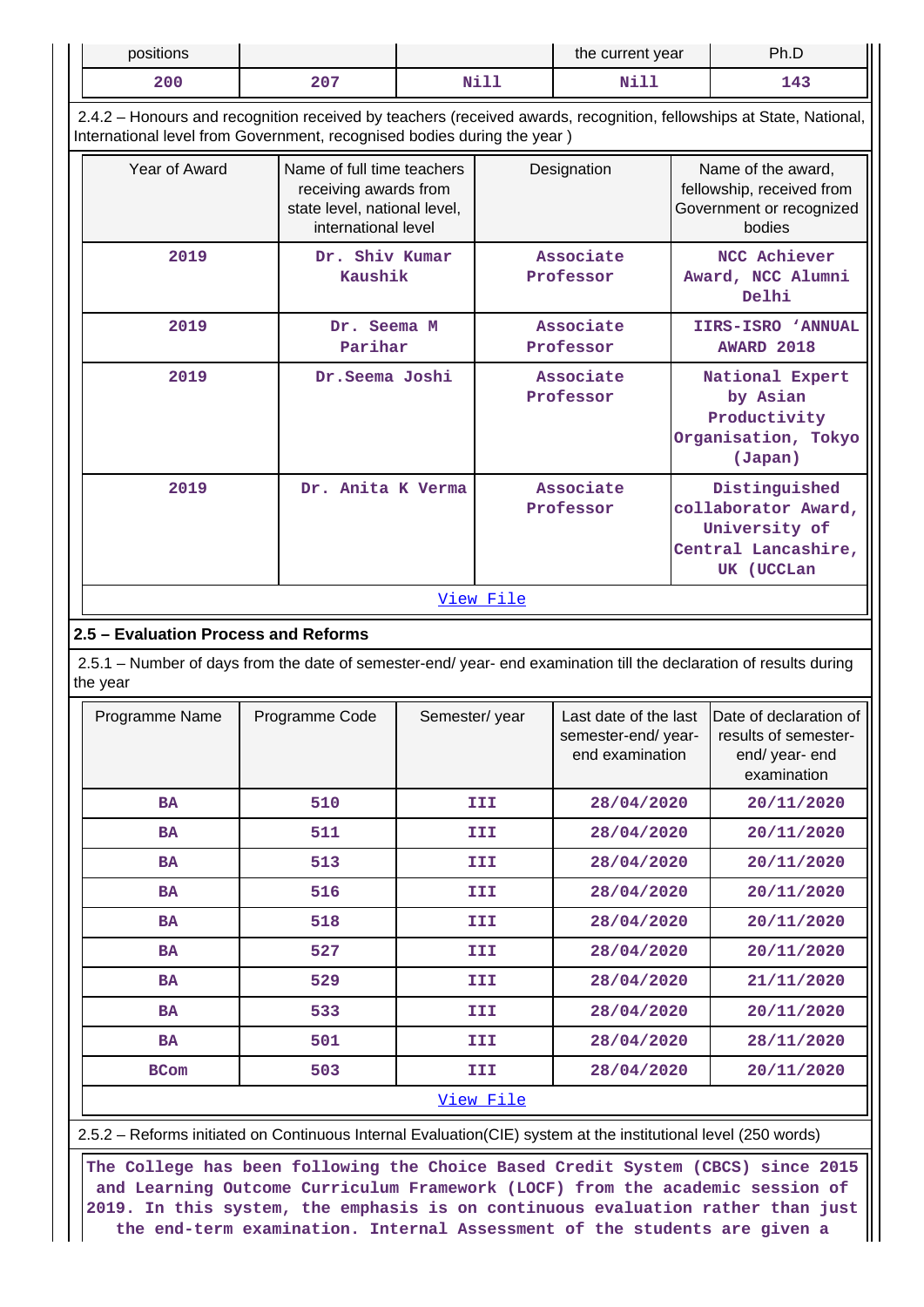**weightage of 25 percent, as per the CBCS/LOCF. The whole point of internal evaluation is to assess what is and is not working, and for whom, and then to determine what changes are needed, particularly to advance equity and excellence goals. Internal evaluation involves asking good questions, gathering fit-for-purpose data and information, and then making sense of that information. The students are encouraged to adopt innovative approach while submitting the requisite assignments and presentations. Use of multimedia and ICT tools are encouraged in subject delivery. Evaluations are conducted on basis of punctuality of submissions as well as novel methodology used to execute these. We embed evaluation into the way we plan and take action to realise our vision, values, goals and priorities. We encourage students to use appropriate tools and methods to gather, store and retrieve a range of valid and fit-for-purpose data. We recognise the importance of student and community voice and draw on these perspectives to identify priorities for inquiry and improvement. We also have a functional Moderation Committee in each Department, comprising of Teacher-In-Charge (current session) of the department, a Senior Faculty member and the subsequent Teacher-in-charge, to address the grievances raised by the students regarding Continuous Internal Evaluation (CIE). Application based practical problems are given to the students to enhance their**

**skills.**

 2.5.3 – Academic calendar prepared and adhered for conduct of Examination and other related matters (250 words)

 **The Academic Calendar followed by the College is as per the University of Delhi. In addition, each Department prepares an Academic Calendar with detail schedule for conduct of Classes, Internal House Examinations as part of CBCS/LOCF Internal Assessment programme, moderation of the results, Department Meetings, Seminar/Conferences/Lectures to be organised for students, Faculty Development Programmes/Refresher Courses to be attended, Field Visits etc.**

#### **2.6 – Student Performance and Learning Outcomes**

 2.6.1 – Program outcomes, program specific outcomes and course outcomes for all programs offered by the institution are stated and displayed in website of the institution (to provide the weblink)

http://www.kmcollege.ac.in/program-outcomes.html

2.6.2 – Pass percentage of students

| Programme<br>Code | Programme<br>Name | Programme<br>Specialization | Number of<br>students<br>appeared in the<br>final year<br>examination | Number of<br>students passed<br>in final year<br>examination | Pass Percentage |
|-------------------|-------------------|-----------------------------|-----------------------------------------------------------------------|--------------------------------------------------------------|-----------------|
| 503               | <b>BCom</b>       | Programme                   | 122                                                                   | 120                                                          | 98              |
| 583               | <b>BSC</b>        | Life<br>Sciences            | 35                                                                    | 35                                                           | 100             |
| 504               | <b>BCom</b>       | <b>BCom</b><br>Honours      | 124                                                                   | 124                                                          | 100             |
| 533               | <b>BA</b>         | Urdu                        | 33                                                                    | 33                                                           | 100             |
| 511               | <b>BA</b>         | English                     | 51                                                                    | 51                                                           | 100             |
|                   |                   |                             | View File                                                             |                                                              |                 |

# **2.7 – Student Satisfaction Survey**

 2.7.1 – Student Satisfaction Survey (SSS) on overall institutional performance (Institution may design the questionnaire) (results and details be provided as weblink)

http://www.kmcollege.ac.in/students-satisfaction-survey.html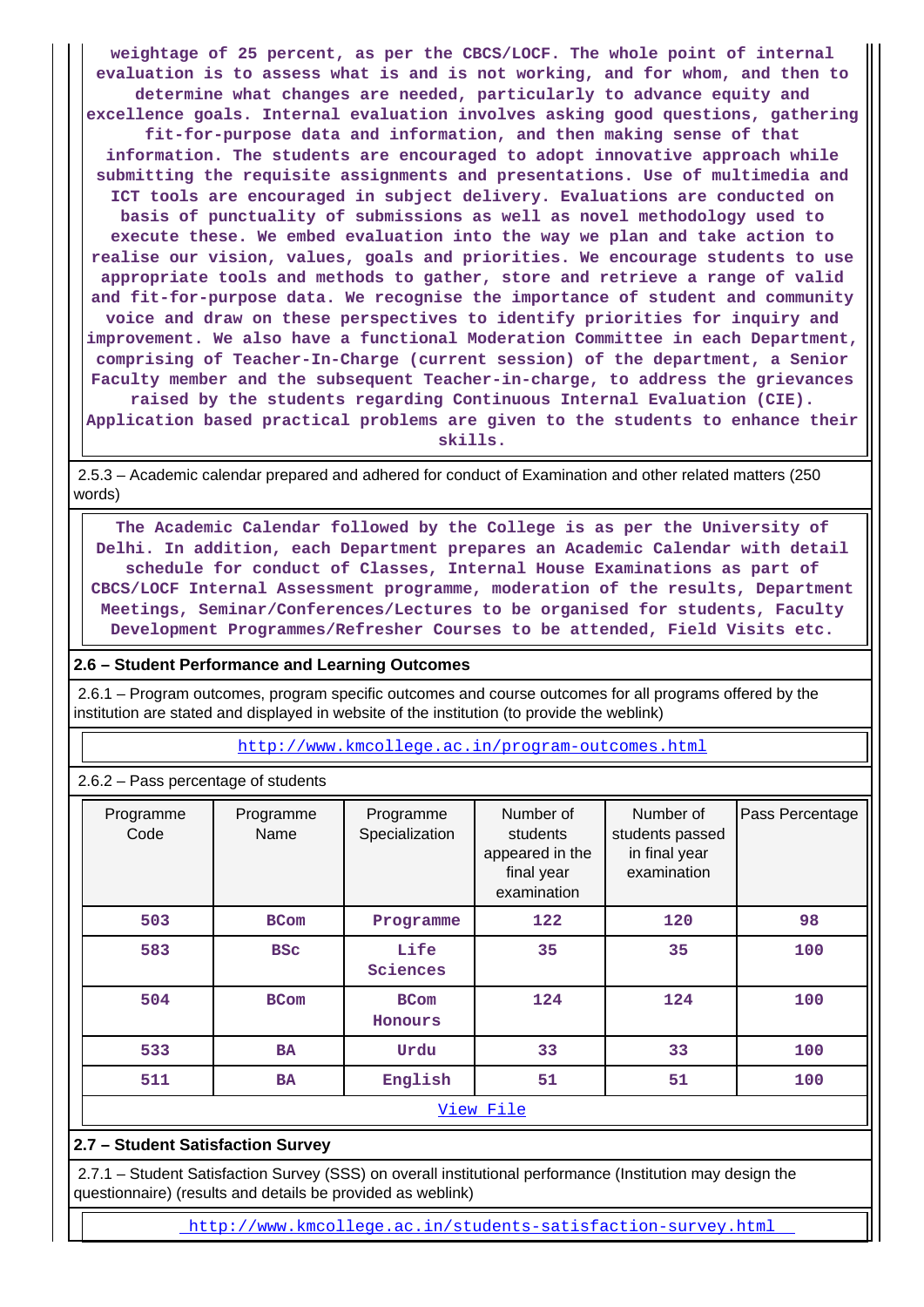# **CRITERION III – RESEARCH, INNOVATIONS AND EXTENSION**

# **3.1 – Resource Mobilization for Research**

3.1.1 – Research funds sanctioned and received from various agencies, industry and other organisations

| Nature of the Project     | Duration | Name of the funding<br>agency              | Total grant<br>sanctioned | Amount received<br>during the year |
|---------------------------|----------|--------------------------------------------|---------------------------|------------------------------------|
| Major<br>Projects         | 730      | <b>UGC</b>                                 | 50                        | 25                                 |
| Major<br>Projects         | 730      | <b>UGC</b>                                 | 30                        | 15                                 |
| International<br>Projects | 365      | <b>UKIERI</b>                              | 29                        | 10.3                               |
| Major<br>Projects         | 1095     | Department of<br>Biotechnology             | 97.86                     | 16                                 |
| Major<br>Projects         | 730      | Department of<br>Science and<br>Technology | 56.99                     | 27                                 |
| Any Other<br>(Specify)    | 730      | Department of<br>Science and<br>Technology | 84                        | 56                                 |
|                           |          | View File                                  |                           |                                    |

# **3.2 – Innovation Ecosystem**

 3.2.1 – Workshops/Seminars Conducted on Intellectual Property Rights (IPR) and Industry-Academia Innovative practices during the year

| Title of workshop/seminar                                                                                 | Name of the Dept.                      | Date       |
|-----------------------------------------------------------------------------------------------------------|----------------------------------------|------------|
| DNA Barcoding and<br>Metagenomics                                                                         | Botany and DBT Star<br>College Scheme  | 19/09/2019 |
| Quantum Mechanics                                                                                         | Physics and DBT Star<br>College Scheme | 19/10/2019 |
| Protecting and Assessing<br>the Innovative Ecosystem                                                      | IQAC and DBT Star College<br>Scheme    | 06/01/2020 |
| National Conference on<br>Emerging Trends and<br>Future Challenges in<br>Chemical Sciences<br>(ETFC-2020) | Chemistry, DBT Star<br>College Scheme  | 10/01/2020 |

3.2.2 – Awards for Innovation won by Institution/Teachers/Research scholars/Students during the year

| Title of the innovation<br>Name of Awardee |                                                                                         |  |              | <b>Awarding Agency</b>  |      |                               | Date of award           | Category |
|--------------------------------------------|-----------------------------------------------------------------------------------------|--|--------------|-------------------------|------|-------------------------------|-------------------------|----------|
|                                            | Nil<br>Nil                                                                              |  | Nil          |                         | Nill | Nil                           |                         |          |
|                                            |                                                                                         |  |              | View File               |      |                               |                         |          |
|                                            | 3.2.3 – No. of Incubation centre created, start-ups incubated on campus during the year |  |              |                         |      |                               |                         |          |
|                                            | Incubation<br>Center                                                                    |  | Sponsered By | Name of the<br>Start-up |      | <b>Nature of Start-</b><br>up | Date of<br>Commencement |          |

 **Nil Nil Nil Nil Nil Nill** View File

**3.3 – Research Publications and Awards**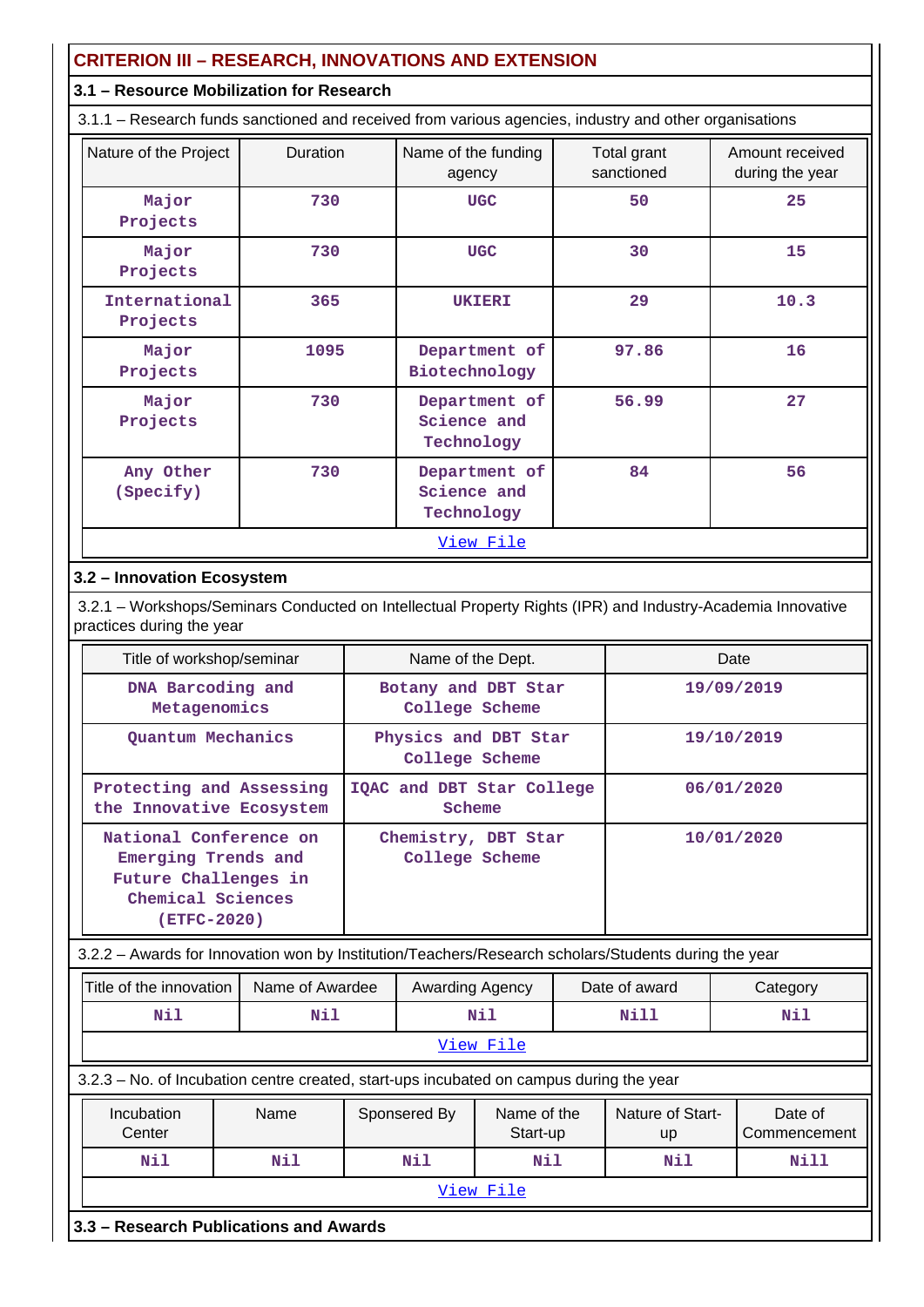| 3.3.1 - Incentive to the teachers who receive recognition/awards                                                                                                      |                        |                  |                         |                       |                       |                                                                    |                                                      |  |
|-----------------------------------------------------------------------------------------------------------------------------------------------------------------------|------------------------|------------------|-------------------------|-----------------------|-----------------------|--------------------------------------------------------------------|------------------------------------------------------|--|
| National<br>International<br><b>State</b>                                                                                                                             |                        |                  |                         |                       |                       |                                                                    |                                                      |  |
|                                                                                                                                                                       | 0                      |                  | 0<br>0                  |                       |                       |                                                                    |                                                      |  |
| 3.3.2 - Ph. Ds awarded during the year (applicable for PG College, Research Center)                                                                                   |                        |                  |                         |                       |                       |                                                                    |                                                      |  |
|                                                                                                                                                                       | Name of the Department |                  | Number of PhD's Awarded |                       |                       |                                                                    |                                                      |  |
|                                                                                                                                                                       | Zoology                |                  |                         |                       |                       | 1                                                                  |                                                      |  |
|                                                                                                                                                                       | Mathematics            |                  |                         |                       |                       | 1                                                                  |                                                      |  |
|                                                                                                                                                                       | Sanskrit               |                  |                         |                       |                       | 4                                                                  |                                                      |  |
| 3.3.3 - Research Publications in the Journals notified on UGC website during the year                                                                                 |                        |                  |                         |                       |                       |                                                                    |                                                      |  |
| <b>Type</b>                                                                                                                                                           |                        | Department       |                         |                       | Number of Publication |                                                                    | Average Impact Factor (if<br>any)                    |  |
| National                                                                                                                                                              |                        | Chemistry        |                         |                       | 1                     |                                                                    | 0.12                                                 |  |
| International                                                                                                                                                         |                        | Chemistry        |                         |                       | 23                    |                                                                    | 3.35                                                 |  |
| National                                                                                                                                                              |                        | Geography        |                         |                       | 3                     |                                                                    | 2.01                                                 |  |
| National                                                                                                                                                              |                        | Statistics       |                         |                       | 1                     |                                                                    | 0.05                                                 |  |
| International                                                                                                                                                         |                        | Physics          |                         |                       | 21                    |                                                                    | 2.35                                                 |  |
| International                                                                                                                                                         |                        | Mathematics      |                         |                       | 5                     |                                                                    | 0.97                                                 |  |
| International                                                                                                                                                         |                        | Zoology          |                         |                       | 6                     |                                                                    | 2.43                                                 |  |
| International                                                                                                                                                         |                        | Geography        |                         |                       | $\overline{2}$        |                                                                    | 3.33                                                 |  |
| International                                                                                                                                                         |                        | Commerce         |                         | $\overline{2}$        |                       |                                                                    | 1.93                                                 |  |
| 3.3.4 - Books and Chapters in edited Volumes / Books published, and papers in National/International Conference<br>Proceedings per Teacher during the year            |                        |                  |                         |                       |                       |                                                                    |                                                      |  |
|                                                                                                                                                                       | Department<br>Commerce |                  |                         | Number of Publication |                       |                                                                    |                                                      |  |
|                                                                                                                                                                       | Urdu                   |                  |                         | 1                     |                       |                                                                    |                                                      |  |
|                                                                                                                                                                       | Geography              |                  |                         | 3                     |                       |                                                                    |                                                      |  |
|                                                                                                                                                                       | Chemistry              |                  |                         | $\overline{a}$<br>1   |                       |                                                                    |                                                      |  |
|                                                                                                                                                                       | English                |                  |                         |                       |                       | 6                                                                  |                                                      |  |
|                                                                                                                                                                       | Computer Science       |                  |                         |                       |                       | 1                                                                  |                                                      |  |
|                                                                                                                                                                       | Hindi                  |                  |                         |                       |                       | 18                                                                 |                                                      |  |
|                                                                                                                                                                       | Mathematics            |                  |                         |                       |                       | 1                                                                  |                                                      |  |
|                                                                                                                                                                       | Philosophy             |                  |                         |                       |                       | $\overline{a}$                                                     |                                                      |  |
|                                                                                                                                                                       |                        |                  |                         | View File             |                       |                                                                    |                                                      |  |
| 3.3.5 - Bibliometrics of the publications during the last Academic year based on average citation index in Scopus/<br>Web of Science or PubMed/ Indian Citation Index |                        |                  |                         |                       |                       |                                                                    |                                                      |  |
| Title of the<br>Paper                                                                                                                                                 | Name of<br>Author      | Title of journal | Year of<br>publication  |                       | <b>Citation Index</b> | Institutional<br>affiliation as<br>mentioned in<br>the publication | Number of<br>citations<br>excluding self<br>citation |  |
|                                                                                                                                                                       |                        |                  |                         |                       |                       |                                                                    |                                                      |  |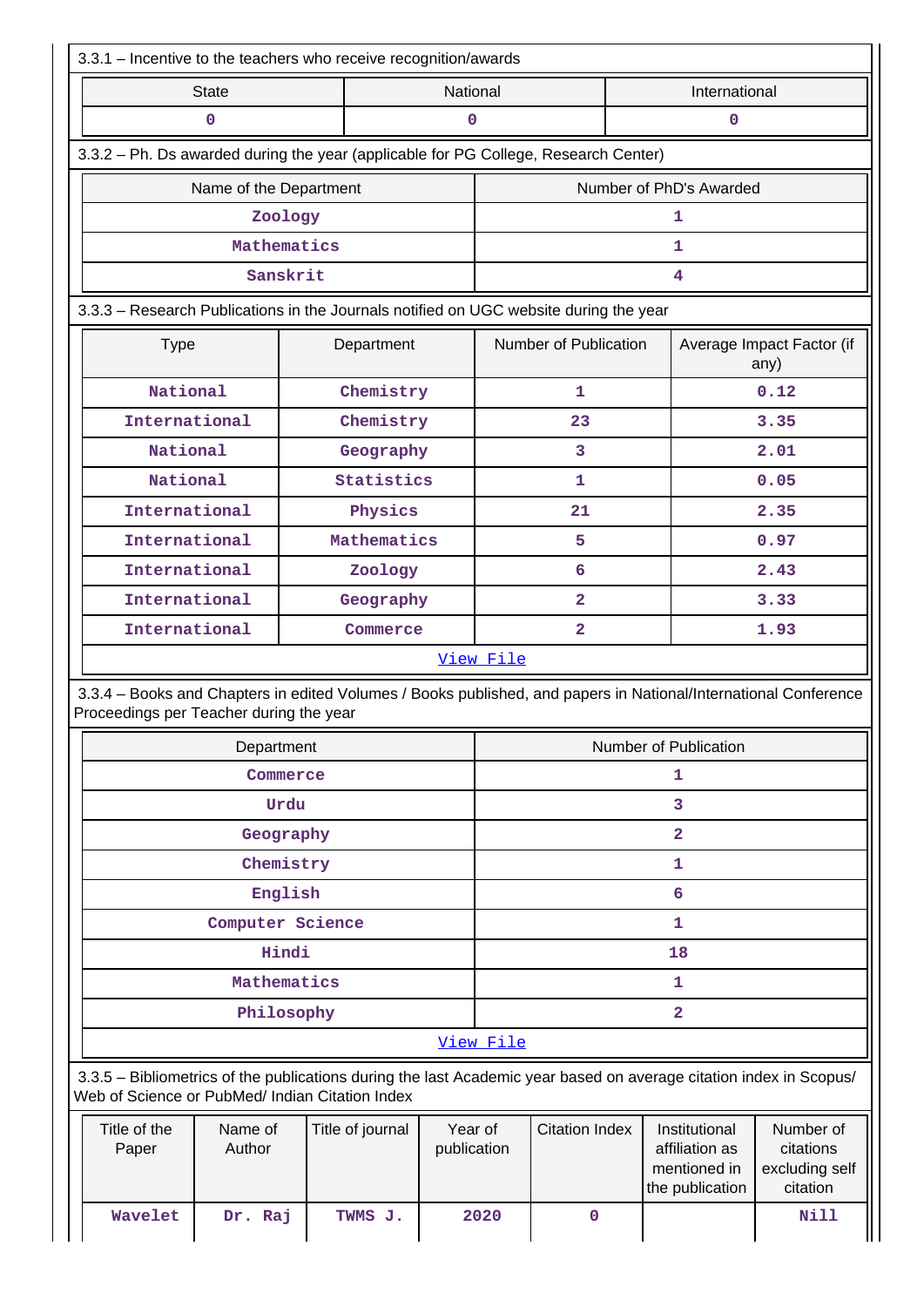| packets in<br>weighted<br>Sobolev<br>space                                                                                                                                                              | Kumar                                     | App. Eng.<br>Math.                               |      |              | Department<br>of Mathema<br>tics,<br>Kirori Mal<br>College,<br>University<br>of Delhi |              |
|---------------------------------------------------------------------------------------------------------------------------------------------------------------------------------------------------------|-------------------------------------------|--------------------------------------------------|------|--------------|---------------------------------------------------------------------------------------|--------------|
| Comparat<br>ive<br>insight<br>into the p<br>erformance<br>of two<br>different<br>amine func<br>tionalized<br>CNTs for<br>the<br>chemical<br>speciation<br>of<br>chromium                                | Dr.Reena<br>Saxena                        | Chemistry<br>Select,<br>Wiley                    | 2019 | $\mathbf{1}$ | Department<br>of<br>Chemistry,<br>Kirori Mal<br>College,<br>University<br>of Delhi    | $\mathbf{1}$ |
| The<br>lichi<br>(Litchi<br>Chenensis)<br>peels<br>extract as<br>a<br>potential<br>green<br>inhibitor<br>in<br>prevention<br>of<br>corrosion<br>of mild<br>steel in<br>0.5 M<br><b>H2SO4</b><br>solution | Dr.Mayan<br>glambam<br>Ramananda<br>Singh | Arabian<br>Journal of<br>Chemistry               | 2019 | 16           | Department<br>of<br>Chemistry,<br>Kirori Mal<br>College,<br>University<br>of Delhi    | 16           |
| Nanoneur<br>omedicines  <br>for Neurod<br>egenerativ<br>e Diseases                                                                                                                                      | Dr.<br>Geetanjali                         | Nanoscie<br>nce and Na<br>notechnolo<br>gy- Asia | 2019 | $\mathbf{1}$ | Department<br>of<br>Chemistry,<br>Kirori Mal<br>College,<br>University<br>of Delhi    | $\mathbf{1}$ |
| Phytoche<br>mistry and Geetanjali<br>Pharmacolo<br>gy of<br>Genus<br>Bombax.                                                                                                                            | Dr.                                       | The<br>Natural<br>Products<br>Journal            | 2019 | $\mathbf{1}$ | Department<br>of<br>Chemistry,<br>Kirori Mal<br>College,<br>University                | $\mathbf{1}$ |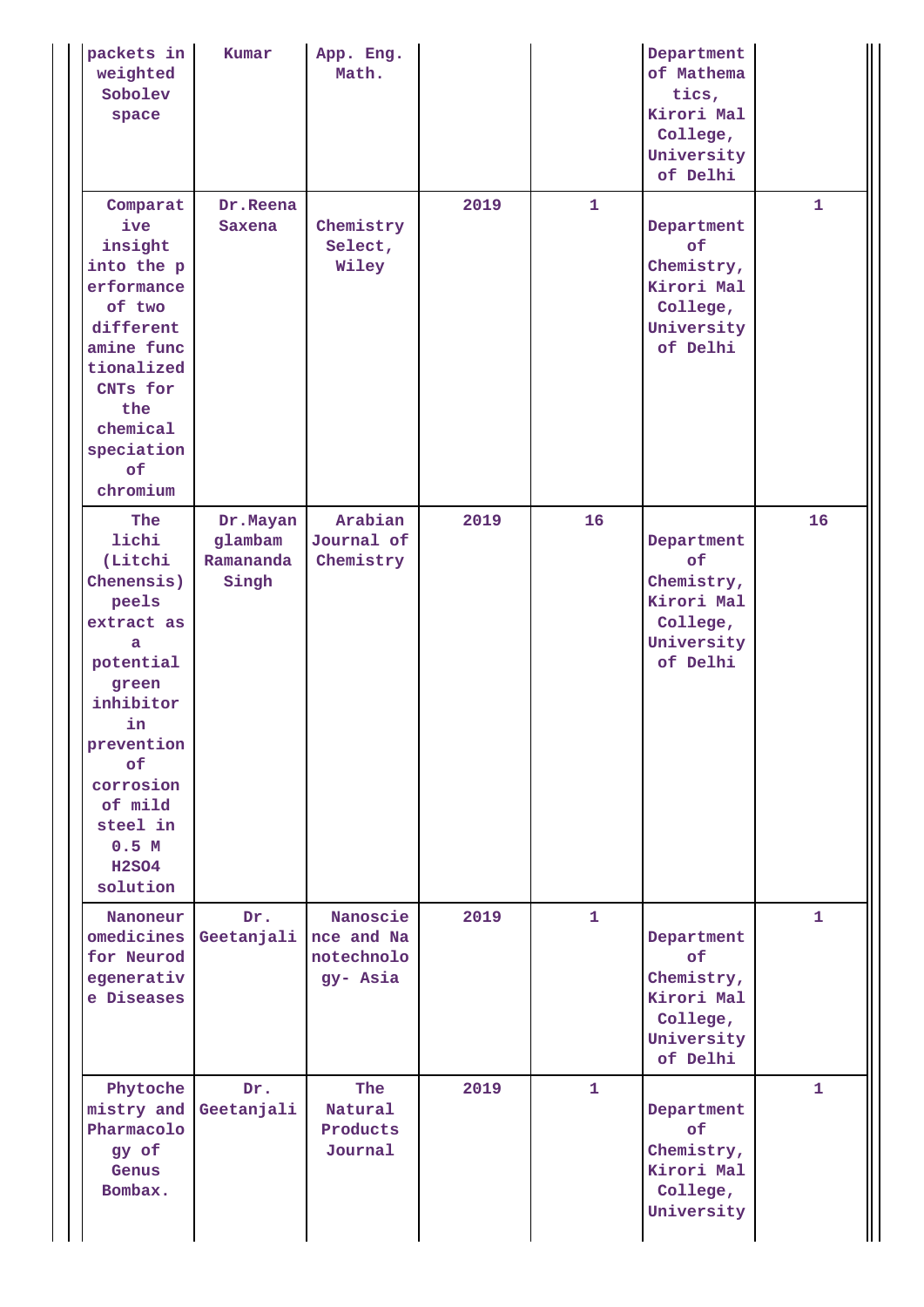|                                                                                                                                                                                                                                                                                                                |                           |                                         |      |                | of Delhi                                                                            |                |
|----------------------------------------------------------------------------------------------------------------------------------------------------------------------------------------------------------------------------------------------------------------------------------------------------------------|---------------------------|-----------------------------------------|------|----------------|-------------------------------------------------------------------------------------|----------------|
| Synthesis<br>and Charac<br>terization<br>$of$ Mn $(Ii)$<br>Complexes<br>of<br>4-Phenyl<br>(Phenyl<br>$Acety1)-3-$<br>Thiosemica<br>rbazide, 4<br>$-Amino-5-P$<br>henyl-1,2,<br>4-Triazole<br>-3-Thiolat<br>e, and<br>their Appl<br>ication<br>Towards El<br>ectrochemi<br>cal Oxygen<br>Reduction<br>Reaction. | Dr.<br>Akhilesh<br>Bharti | Polyhedron                              | 2019 | $\overline{4}$ | Department<br>of Chemist<br>ry, Kirori<br>Mal<br>College,<br>University<br>of Delhi | 4              |
| Synthesis,<br>Structure,<br>Photolumin<br>escence<br>and Electr<br>ochemical<br>Properties<br>of Mononuc<br>$lear$ Ag(I)<br>and<br>Polymeric<br>Zn(II)<br>Complexes<br>of<br>Potassium<br>4-Methyl P<br>iperazine-<br>1-Carbodit<br>hioate.                                                                    | Dr.<br>Akhilesh<br>Bharti | Journal<br>of<br>Molecular<br>Structure | 2019 | $\overline{2}$ | Department<br>of Chemist<br>ry, Kirori<br>Mal<br>College,<br>University<br>of Delhi | $\overline{2}$ |
| Transition<br>metal free<br>synthesis<br>of multifu<br>nctional t<br>hiomethyla<br>ted-<br>benzenes f<br>romaryl/he<br>teroaryl/<br>cyclopropy                                                                                                                                                                 | Dr.<br>Pratik<br>Yadav    | Tetrahed<br>ron                         | 2020 | $\mathbf{1}$   | Department<br>of Chemist<br>ry, Kirori<br>Mal<br>College,<br>University<br>of Delhi | $\mathbf{1}$   |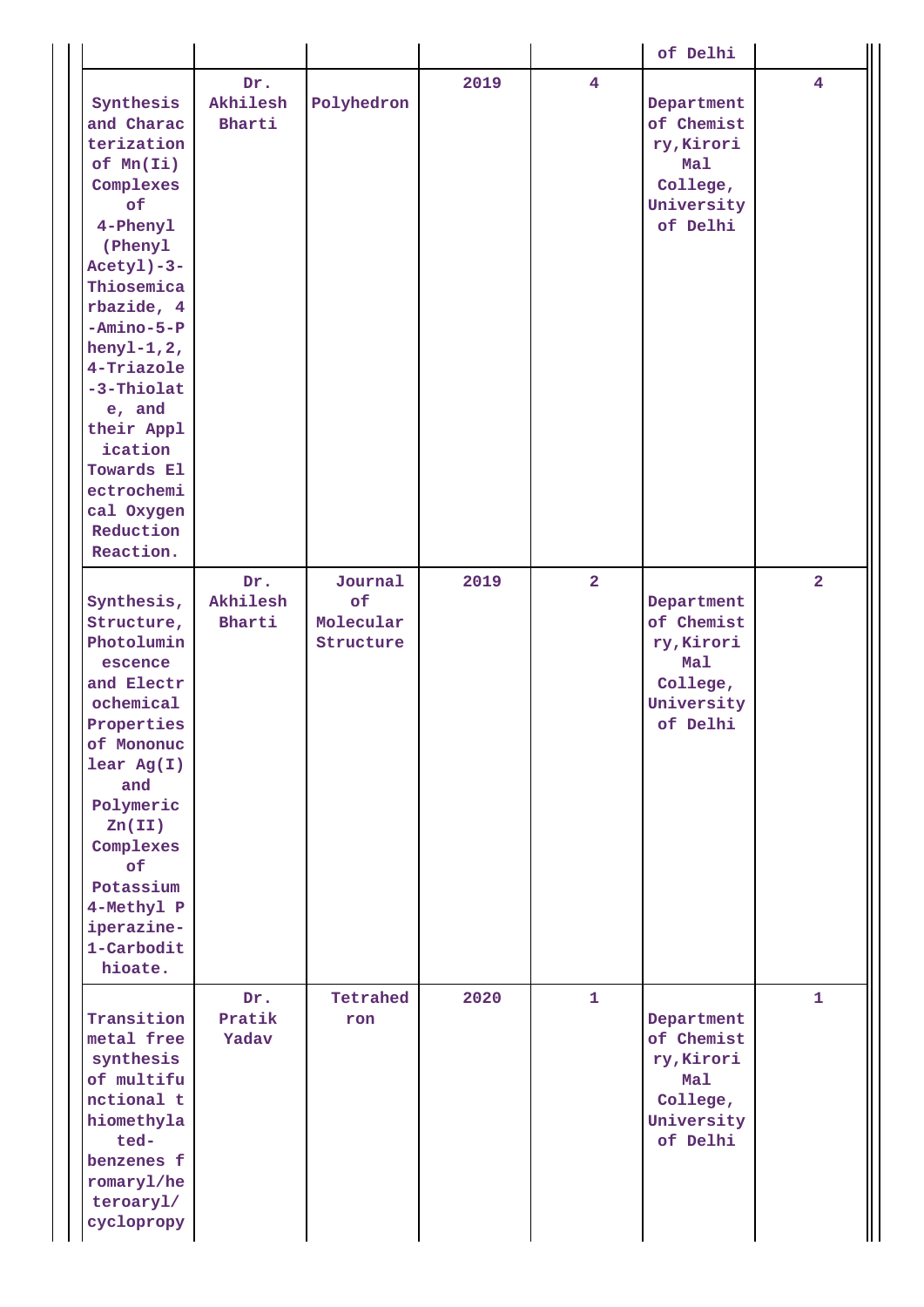| 1 methyl<br>ketones.                                                                                                                                                           |                                |                                         |                        |                |                                                                                         |                                                                                           |
|--------------------------------------------------------------------------------------------------------------------------------------------------------------------------------|--------------------------------|-----------------------------------------|------------------------|----------------|-----------------------------------------------------------------------------------------|-------------------------------------------------------------------------------------------|
| Plasma<br>screening<br>effects on<br>the atomic<br>structure<br>of He-like<br>ion<br>embedded<br>in<br>strongly<br>coupled<br>plasma                                           | Dr. Alok<br>Kumar<br>Singh Jha | Physics<br>Letter A                     | 2020                   | $\overline{3}$ | Department<br><b>of</b><br>Physics,<br>Kirori Mal<br>College,<br>University<br>of Delhi | 5                                                                                         |
|                                                                                                                                                                                |                                |                                         | View File              |                |                                                                                         |                                                                                           |
| 3.3.6 - h-Index of the Institutional Publications during the year. (based on Scopus/ Web of science)                                                                           |                                |                                         |                        |                |                                                                                         |                                                                                           |
| Title of the<br>Paper                                                                                                                                                          | Name of<br>Author              | Title of journal                        | Year of<br>publication | h-index        | Number of<br>citations<br>excluding self<br>citation                                    | Institutional<br>affiliation as<br>mentioned in<br>the publication                        |
| Wavelet<br>packets in<br>weighted<br>Sobolev<br>space                                                                                                                          | Dr. Raj<br>Kumar               | Mathemat<br>ics                         | 2019                   | $\overline{2}$ | <b>Nill</b>                                                                             | Department<br>of Mathema<br>tics,<br>Kirori Mal<br>College,<br>University<br>of Delhi     |
| Comparat<br>ive<br>insight<br>into the p<br>erformance<br>of two<br>different<br>amine func<br>tionalized<br><b>CNTs</b><br>forthe<br>chemical<br>speciation<br>of<br>chromium | Dr.<br>Reena<br>Saxena         | Chemistry<br>Select                     | 2020                   | 12             | 1                                                                                       | Department<br><b>of</b><br>Chemistry,<br>Kirori Mal<br>College,<br>University<br>of Delhi |
| Synthesis,<br>Structure,<br>Photolumin<br>escence<br>and Electr<br>ochemical<br>Properties<br>of Mononuc<br>$lear$ Ag(I)<br>and<br>Polymeric                                   | Dr.<br>Akhilesh<br>Bharti      | Journal<br>of<br>Molecular<br>Structure | 2019                   | 12             | $\overline{2}$                                                                          | Department<br>of<br>Chemistry,<br>Kirori Mal<br>College,<br>University<br>of Delhi        |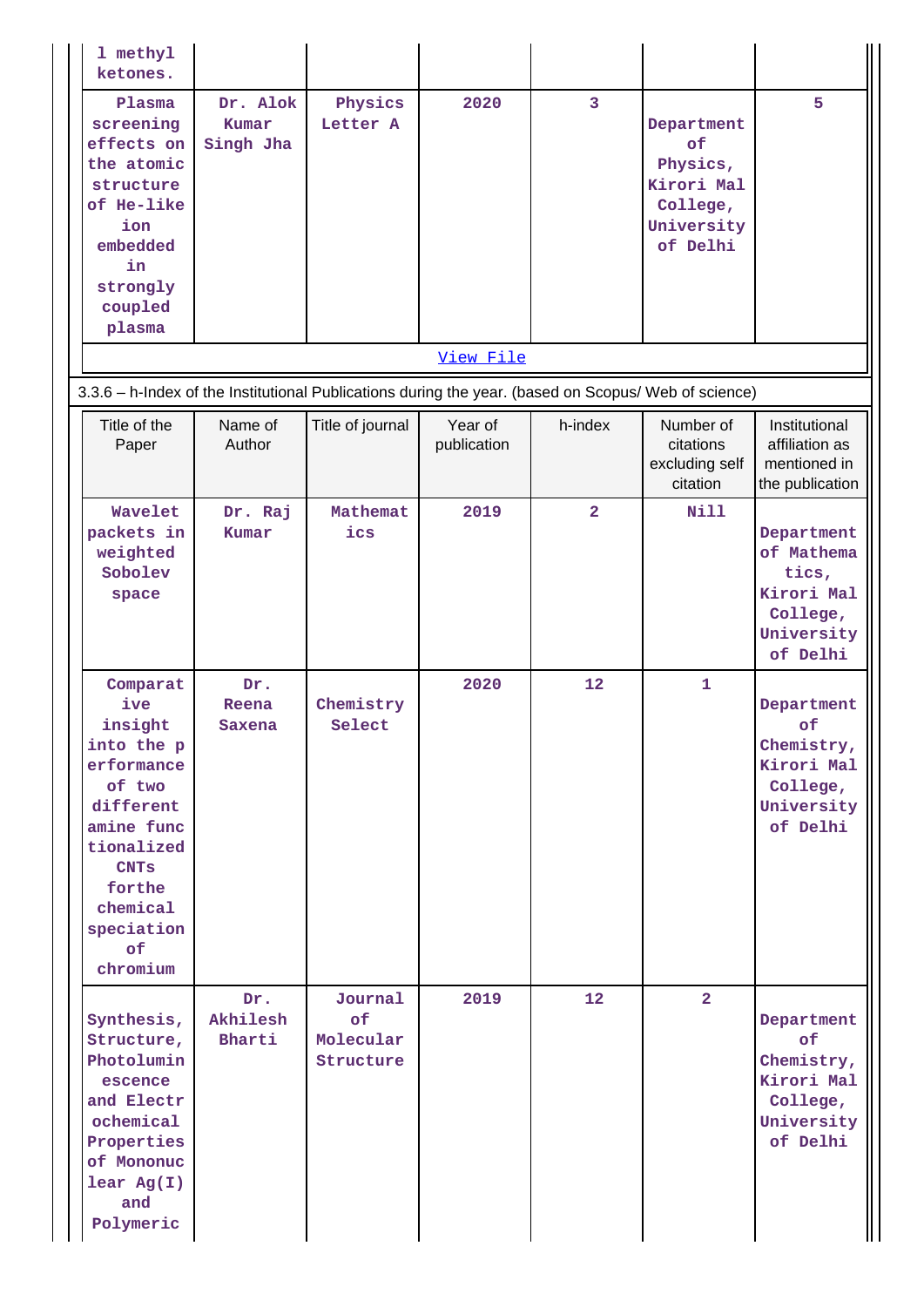| Zn(II)<br>Complexes<br>of<br>Potassium<br>4-Methyl P<br>iperazine-<br>1-Carbodit<br>hioate.                                                                           |                             |                                           |      |                |             |                                                                                                                                                                                                                                                                |
|-----------------------------------------------------------------------------------------------------------------------------------------------------------------------|-----------------------------|-------------------------------------------|------|----------------|-------------|----------------------------------------------------------------------------------------------------------------------------------------------------------------------------------------------------------------------------------------------------------------|
| Design<br>and<br>Synthesis<br>of Sugar-<br>Modified<br>and Triazo<br>le-Linked<br>Dinucleosi<br>des                                                                   | Dr.<br>Sunil<br>Kumar       | Trends<br>in Carbohy<br>drate<br>Research | 2019 | $\overline{9}$ | <b>Nill</b> | Department<br>of<br>Chemistry,<br>Kirori Mal<br>College,<br>University<br>of DelhiDe<br>partment<br>of<br>Chemistry,<br>Kirori Mal<br>College,<br>University<br>of DelhiDe<br>partment<br>of<br>Chemistry,<br>Kirori Mal<br>College,<br>University<br>of Delhi |
| Transition<br>metal free<br>synthesis<br>of multifu<br>nctional t<br>hiomethyla<br>ted-<br>benzenes f<br>romaryl/he<br>teroaryl/c<br>yclopropyl<br>methyl<br>ketones. | Dr.<br>Pratik<br>Yadav      | Tetrahed<br>ron                           | 2020 | 7 <sup>1</sup> | 5           | Department<br>of<br>Chemistry,<br>Kirori Mal<br>College,<br>University<br>of Delhi                                                                                                                                                                             |
| Synthesis,<br>Self-<br>Assembly,<br>and<br>Biological<br>Activities<br>of Pyrimid<br>ine-Based<br>Cationic a<br>mphiphiles                                            | Dr.<br>Shashwat<br>Malhotra | <b>ACS</b><br>Omega                       | 2020 | 7 <sup>1</sup> | <b>Nill</b> | Department<br>of<br>Chemistry,<br>Kirori Mal<br>College,<br>University<br>of Delhi                                                                                                                                                                             |
| Insight                                                                                                                                                               | Dr.Kajal                    | Journal                                   | 2019 | 10             | 9           |                                                                                                                                                                                                                                                                |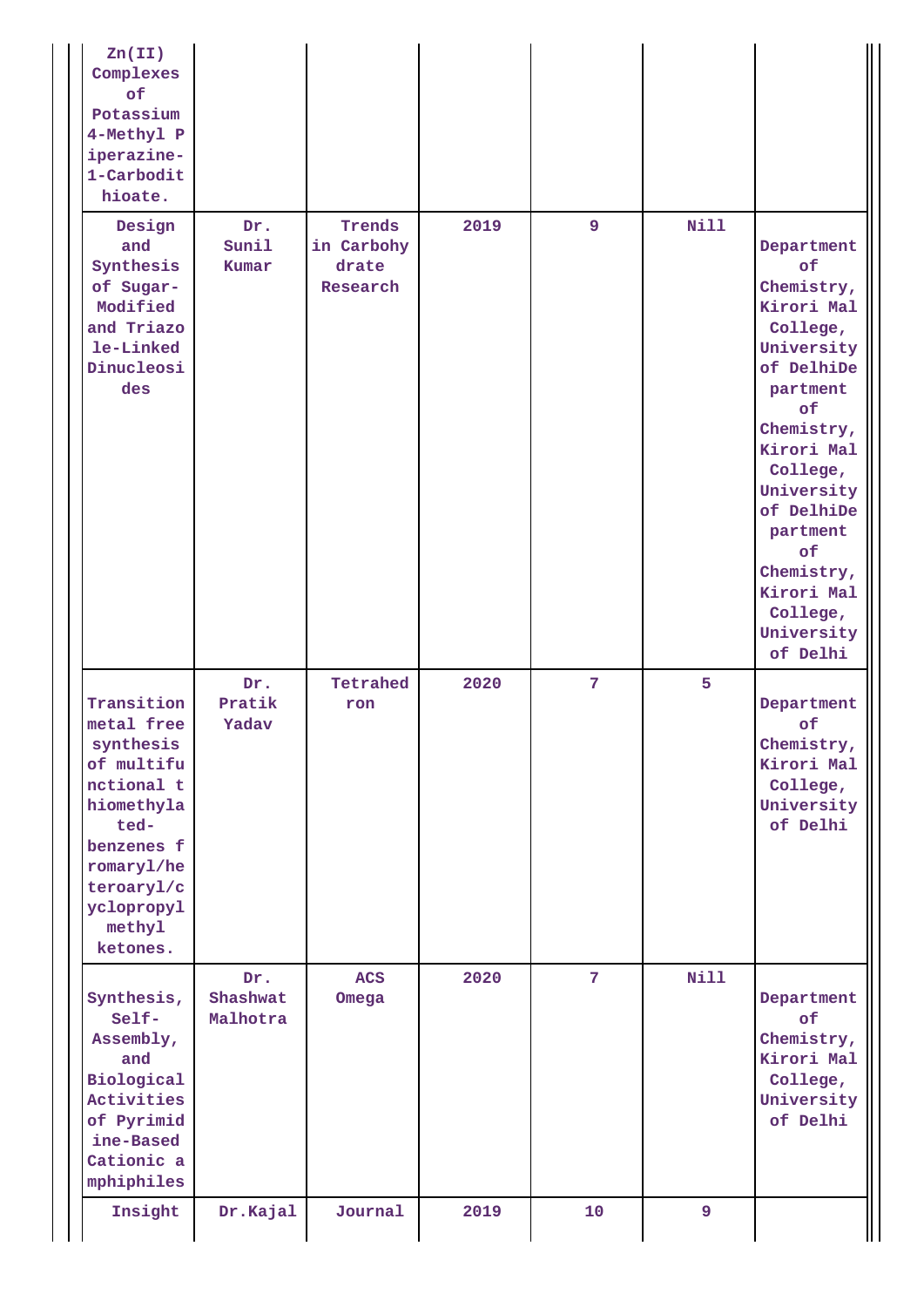| into elect<br>ronic,<br>magnetic<br>and<br>optical<br>properties<br>of magneti<br>cally<br>ordered<br><b>Bi2Fe409</b>                              | Jindal                  | of<br>Magnetism<br>and<br>Magnetic<br>Materials |                                                                                     |                                         |                | Department<br>of Physics<br>Astrophysi<br>cs <sub>r</sub><br>University<br>of Delhi |
|----------------------------------------------------------------------------------------------------------------------------------------------------|-------------------------|-------------------------------------------------|-------------------------------------------------------------------------------------|-----------------------------------------|----------------|-------------------------------------------------------------------------------------|
| Neutrino<br>Mass<br>Spectrum<br>for Co-<br>Bimaximal<br>Mixings<br>from<br>Quantum<br>Gravity.                                                     | Dr.<br>Bipin<br>Koranga | Int. J.<br>Modern<br>Theo.<br>Physics           | 2019                                                                                | $\overline{4}$                          | <b>Nill</b>    | Department<br>of<br>Physics,<br>Kirori Mal<br>College,<br>University<br>of Delhi    |
| Relativi<br>stic photo<br>ionization<br><b>Cross</b><br>section ca<br>lculations<br>and<br>resonance<br>parameters<br>for Mg-<br>like Se<br>XXIII. | Dr. Alok<br>Kumar Jha   | Radiation<br>Physics<br>and<br>Chemistry        | 2020                                                                                | 7 <sup>1</sup>                          | <b>Nill</b>    | Department<br>of<br>Physics,<br>Kirori Mal<br>College,<br>University<br>of Delhi    |
| Influence Siddhartha<br>of hydrost<br>atic<br>pressure<br>and spin<br>orbit inte<br>raction on<br>optical<br>properties<br>in quantum<br>wire      | Dr.<br>Lahon            | Physica<br>$B$ :<br>Condensed<br>Matter         | 2019                                                                                | 8                                       | $\overline{a}$ | Department<br>of<br>Physics,<br>Kirori Mal<br>College,<br>University<br>of Delhi    |
|                                                                                                                                                    |                         |                                                 | View File                                                                           |                                         |                |                                                                                     |
|                                                                                                                                                    |                         |                                                 | 3.3.7 - Faculty participation in Seminars/Conferences and Symposia during the year: |                                         |                |                                                                                     |
| Number of Faculty<br>Attended/Semi                                                                                                                 |                         | International<br>6                              | National<br>8                                                                       | <b>State</b><br>$\overline{\mathbf{4}}$ |                | Local<br>8                                                                          |
| nars/Workshops<br>Presented                                                                                                                        |                         | $\overline{2}$                                  | 3                                                                                   | $\overline{\mathbf{2}}$                 |                | <b>Nill</b>                                                                         |
| papers                                                                                                                                             |                         |                                                 |                                                                                     |                                         |                |                                                                                     |
| Resource<br>persons                                                                                                                                |                         | 8                                               | 5                                                                                   | 4                                       |                | 8                                                                                   |
|                                                                                                                                                    |                         |                                                 | View File                                                                           |                                         |                |                                                                                     |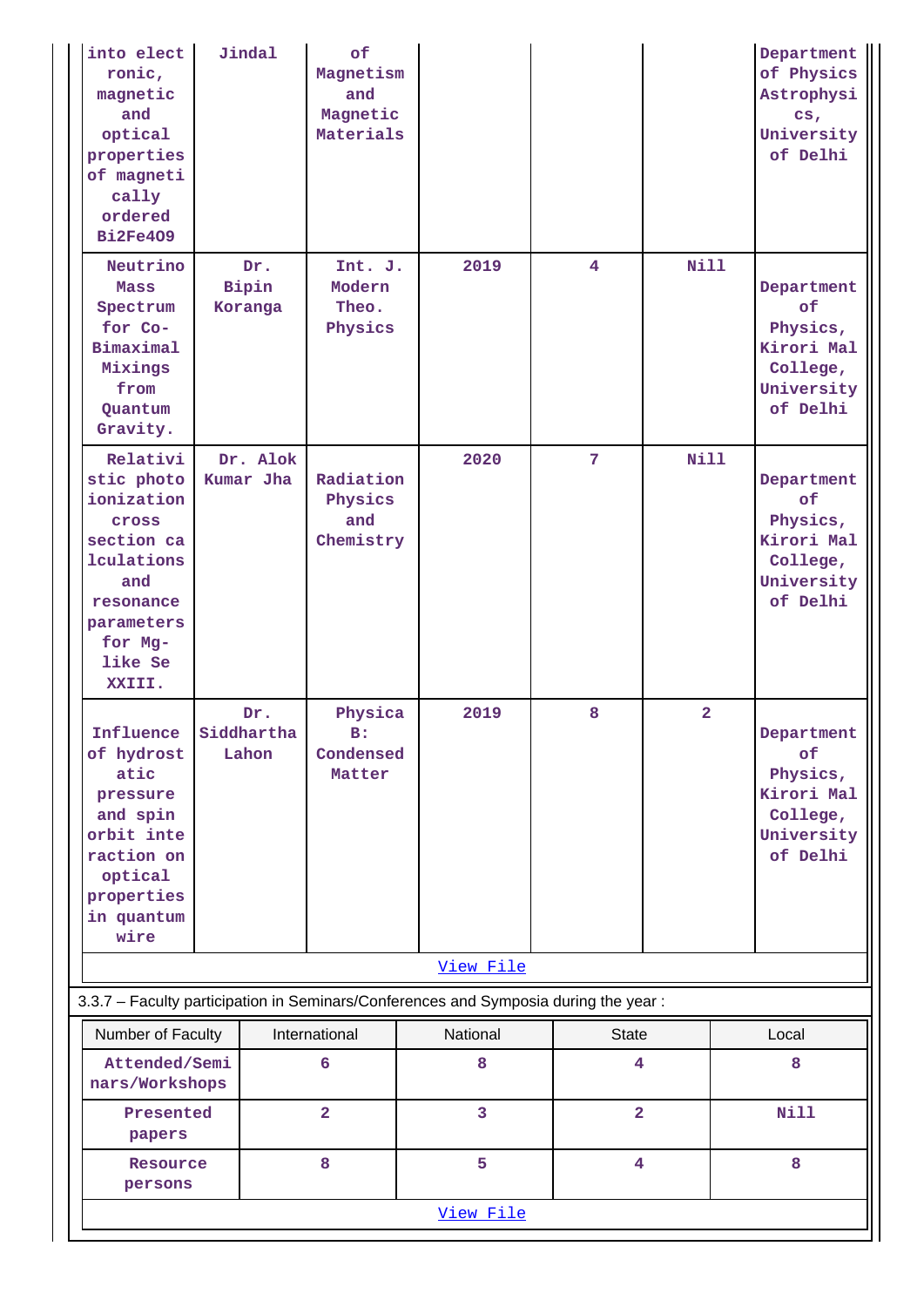# **3.4 – Extension Activities**

 3.4.1 – Number of extension and outreach programmes conducted in collaboration with industry, community and Non- Government Organisations through NSS/NCC/Red cross/Youth Red Cross (YRC) etc., during the year

| Title of the activities                                                                                                                                                                                        | Organising unit/agency/<br>collaborating agency |                                |                                                         | Number of teachers<br>participated in such<br>activities | Number of students<br>participated in such<br>activities |  |
|----------------------------------------------------------------------------------------------------------------------------------------------------------------------------------------------------------------|-------------------------------------------------|--------------------------------|---------------------------------------------------------|----------------------------------------------------------|----------------------------------------------------------|--|
| ????? Regional<br>Regional Centre<br>Centre for<br>for Biotechnology<br>Biotechnology Open<br>Day: Outreach<br>Program on National<br>Science Day 28th<br>Feb 2020.                                            |                                                 |                                |                                                         | 3                                                        | 4                                                        |  |
| Medical Camp,<br>Bulandshahr                                                                                                                                                                                   | Unnat Bharat<br>Abhiyan                         |                                |                                                         | $\overline{3}$                                           | 250                                                      |  |
| Awareness,<br>Bulandshahr                                                                                                                                                                                      | Unnat Bharat<br>Health Hygiene<br>Abhiayan      |                                |                                                         | 3                                                        | 100                                                      |  |
| Ekal Vidyalya                                                                                                                                                                                                  | NSS                                             |                                |                                                         | 3                                                        | 100                                                      |  |
| Each One Teach<br><b>One</b>                                                                                                                                                                                   | <b>NSS</b>                                      |                                |                                                         | 3                                                        | 200                                                      |  |
| Industrial Visit<br>Department of<br>Chemistry and DBT<br>to Sun Pharma,<br>Research and<br>Star College Scheme<br>Development Centre,<br>on 28th Feb 2020<br>Gurgaon by students                              |                                                 |                                |                                                         | 3                                                        | 50                                                       |  |
| Visit to National<br>Department of<br>Physics and<br>Science Centre by<br>National Science<br>students of<br>Department of<br>Centre<br>Physics on 28th<br>February, 2020,                                     |                                                 |                                | 3                                                       |                                                          | 28                                                       |  |
|                                                                                                                                                                                                                |                                                 |                                | View File                                               |                                                          |                                                          |  |
| 3.4.2 - Awards and recognition received for extension activities from Government and other recognized bodies<br>during the year                                                                                |                                                 |                                |                                                         |                                                          |                                                          |  |
| Name of the activity                                                                                                                                                                                           | Award/Recognition                               |                                |                                                         | <b>Awarding Bodies</b>                                   | Number of students<br><b>Benefited</b>                   |  |
| Nil                                                                                                                                                                                                            | Nil                                             |                                |                                                         | Nil                                                      | Nill                                                     |  |
|                                                                                                                                                                                                                |                                                 |                                | View File                                               |                                                          |                                                          |  |
| 3.4.3 - Students participating in extension activities with Government Organisations, Non-Government<br>Organisations and programmes such as Swachh Bharat, Aids Awareness, Gender Issue, etc. during the year |                                                 |                                |                                                         |                                                          |                                                          |  |
| Name of the scheme<br>Organising unit/Agen                                                                                                                                                                     | Name of the activity                            |                                | Number of teachers<br>participated in such<br>activites | Number of students<br>participated in such<br>activites  |                                                          |  |
| Each one<br>Teach One                                                                                                                                                                                          | NSS                                             | children from<br>urban village | Teaching                                                | 5                                                        | 200                                                      |  |
| <b>Gender Issues</b>                                                                                                                                                                                           | Parivartan-<br>Gender Forum                     | SAFETY AUDIT -                 | CONDUCTING OF                                           | 5                                                        | 50                                                       |  |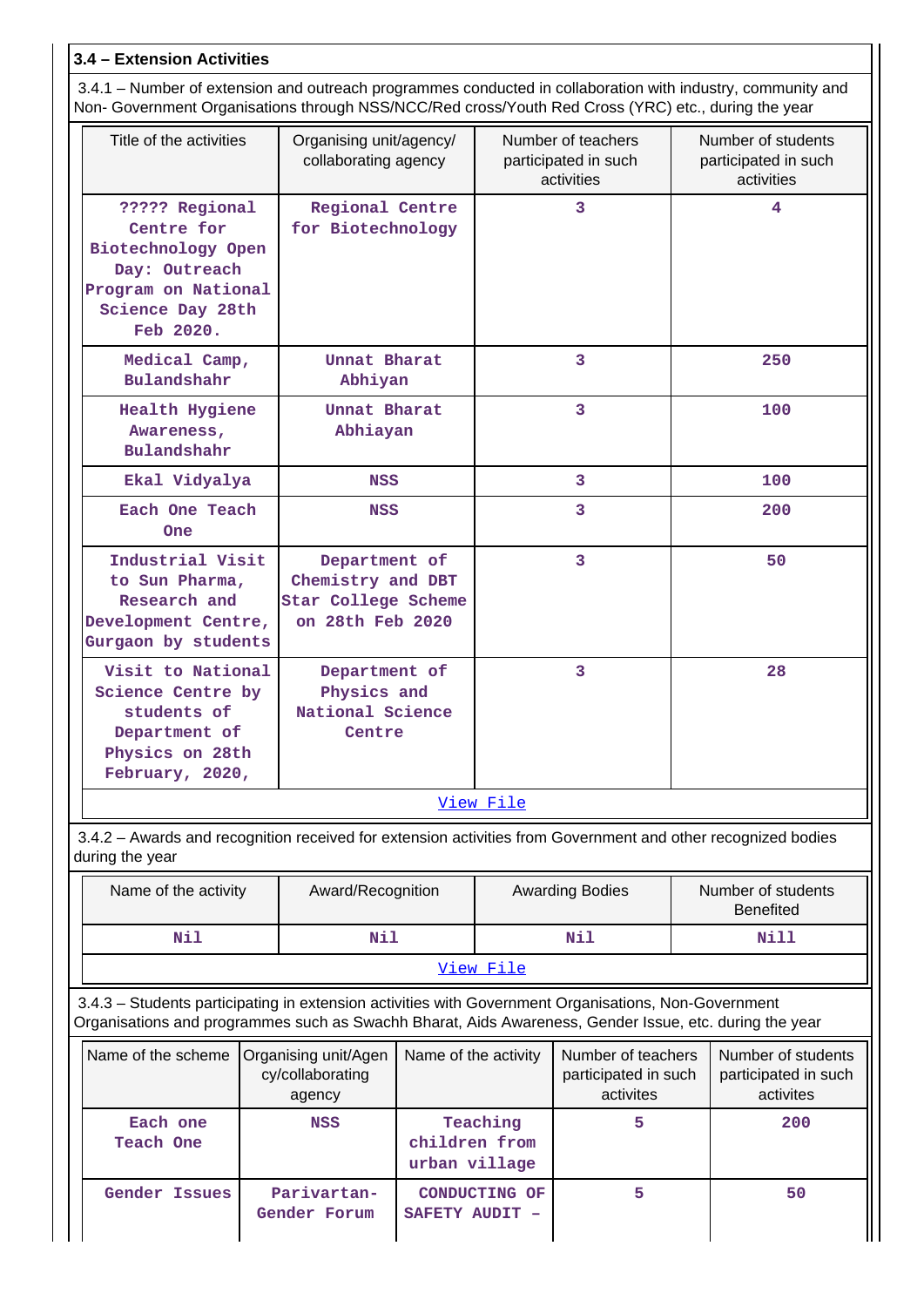|                                                                                                                                                          |                         |                                                                     |                        | TO GAUGE EXTENT<br><b>AND NATURE</b><br><b>SEXUAL</b><br>HARASSMENT ON<br>DU NORTH CAMPUS         |                             |                                |                    |            |              |
|----------------------------------------------------------------------------------------------------------------------------------------------------------|-------------------------|---------------------------------------------------------------------|------------------------|---------------------------------------------------------------------------------------------------|-----------------------------|--------------------------------|--------------------|------------|--------------|
| <b>Gender Issues</b>                                                                                                                                     |                         | Parivartan-<br>Gender Forum                                         |                        | WORKSHOP by<br>Martha Farrell<br>Foundation                                                       | <b>TRAINING</b>             |                                | 5                  |            | 50           |
| Gender Issues                                                                                                                                            |                         | Parivartan-<br>Gender Forum                                         |                        | Workshop-<br>Gender Conclave<br><b>Boundaries</b><br>22-23 October,<br>2019                       |                             |                                | 4                  |            | 150          |
| <b>Gender Issues</b>                                                                                                                                     |                         | Parivartan-<br>Gender Forum                                         |                        | Identity,<br>Expression<br>Sexuality on<br>18.9.2019                                              | Gender                      |                                | 4                  |            | 100          |
| Physics, DBT<br>Star college<br>Scheme                                                                                                                   |                         | Department of<br>Physics<br>Astrophysics,<br>University of<br>Delhi |                        | Material and<br>Device<br>Laboratory<br>Visit to EMDL,<br>$24 - 09 - 19$                          | Electronic<br>(EMDL) Lab    | 4                              |                    |            | 75           |
| <b>Swacch Bharat</b><br>Summer<br>Internship                                                                                                             |                         | <b>NSS</b>                                                          |                        | Activities in<br>Chandrawal<br>Village 1-14<br><b>July 2019</b>                                   | Swatchta                    | $\overline{2}$                 |                    |            | 5            |
|                                                                                                                                                          |                         |                                                                     |                        |                                                                                                   | View File                   |                                |                    |            |              |
| 3.5 - Collaborations                                                                                                                                     |                         |                                                                     |                        |                                                                                                   |                             |                                |                    |            |              |
| 3.5.1 – Number of Collaborative activities for research, faculty exchange, student exchange during the year                                              |                         |                                                                     |                        |                                                                                                   |                             |                                |                    |            |              |
| Nature of activity                                                                                                                                       |                         |                                                                     | Participant            |                                                                                                   | Source of financial support |                                |                    |            | Duration     |
| Mentoring HEI for<br>NAAC Accreditation                                                                                                                  |                         |                                                                     | Aditi<br>GDM, Alankar, | Mahavidyalya, NDIM,                                                                               |                             | <b>UGC-PARAMARSH</b><br>Scheme |                    |            | 730          |
|                                                                                                                                                          |                         |                                                                     |                        |                                                                                                   | View File                   |                                |                    |            |              |
| 3.5.2 - Linkages with institutions/industries for internship, on-the- job training, project work, sharing of research<br>facilities etc. during the year |                         |                                                                     |                        |                                                                                                   |                             |                                |                    |            |              |
| Nature of linkage                                                                                                                                        | Title of the<br>linkage |                                                                     |                        | Name of the<br>partnering<br>institution/<br>industry<br>/research lab<br>with contact<br>details | <b>Duration From</b>        |                                | <b>Duration To</b> |            | Participant  |
| Project<br>work                                                                                                                                          | Surveying<br>Analysis   | Data                                                                |                        | <b>SAFBIN</b><br>India                                                                            | 01/10/2019                  |                                |                    | 21/10/2019 | $\mathbf{1}$ |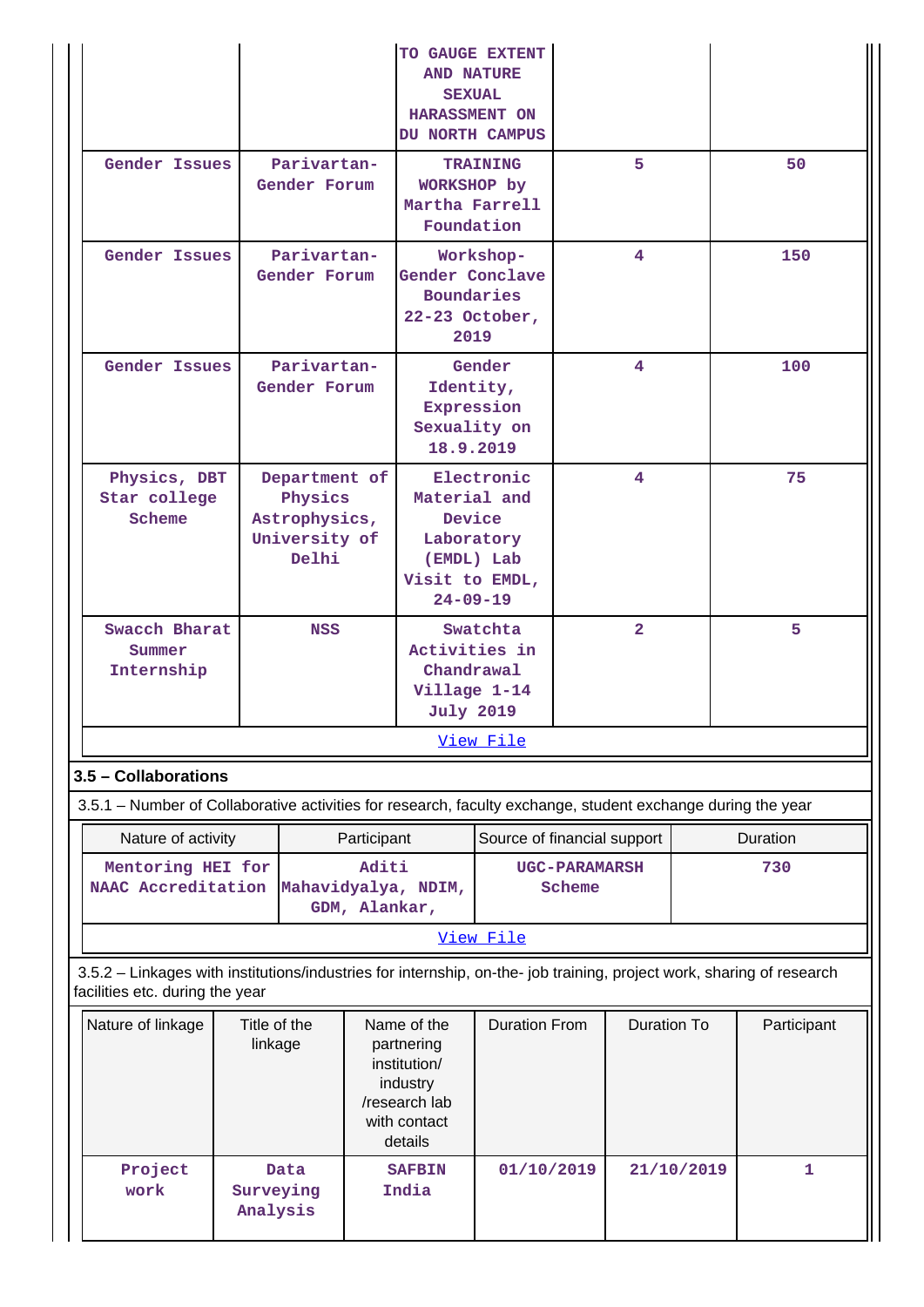| Internship                                      |                                                                  | <b>GIS</b>        | IGIS Pvt<br>Ltd                                                                            | 22/06/2019                                                                                                             |  | 14/08/2019 | 1                                                         |  |
|-------------------------------------------------|------------------------------------------------------------------|-------------------|--------------------------------------------------------------------------------------------|------------------------------------------------------------------------------------------------------------------------|--|------------|-----------------------------------------------------------|--|
| Internship                                      | Training                                                         | Python            | CadDesk,<br>Jaipur                                                                         | 03/06/2019                                                                                                             |  | 10/07/2019 | 1.                                                        |  |
| Internship                                      | chnology                                                         | <b>BSc. Biote</b> | Amity<br>Institute of<br>Biotechnolog<br>y, Amity<br>University<br>Noida, Uttar<br>Pradesh | 16/04/2019                                                                                                             |  | 24/04/2019 | 3                                                         |  |
| Contact<br>programme                            | Leadership<br>Dialogue<br>Series in<br>partnership<br>with AIIMS | <b>DBT-BIRAC</b>  | All India<br>Institute of<br>Medical<br>Sciences                                           | 29/07/2019                                                                                                             |  | 29/07/2019 | 45<br>Students & 4<br>Faculty                             |  |
| Internship                                      | Discovery<br>Development<br>LabSummer<br>Trainee                 | Drug              | Department<br>of<br>Chemistry,<br>University<br>of Delhi                                   | 01/06/2019                                                                                                             |  | 31/07/2019 | 1                                                         |  |
| Internship                                      | Reputation<br>Management                                         | Online            | <b>EatMyNews</b>                                                                           | 24/01/2019                                                                                                             |  | 24/04/2019 | $\mathbf{1}$                                              |  |
| Internship                                      | Management<br>Intern                                             | Finance           | Vardhan<br>Consulting<br>Engineers                                                         | 15/09/2019                                                                                                             |  | 10/11/2019 | 1                                                         |  |
|                                                 |                                                                  |                   |                                                                                            | View File                                                                                                              |  |            |                                                           |  |
| houses etc. during the year                     |                                                                  |                   |                                                                                            | 3.5.3 – MoUs signed with institutions of national, international importance, other universities, industries, corporate |  |            |                                                           |  |
| Organisation                                    |                                                                  |                   | Date of MoU signed                                                                         | Purpose/Activities                                                                                                     |  |            | Number of<br>students/teachers<br>participated under MoUs |  |
| National<br>Productivity<br>Council, New Delhi  |                                                                  |                   | 23/03/2020                                                                                 | Training Programm<br>es/Workshops/<br>Capacity<br>Building/Faculty<br>Exchange/Course<br>Design Development            |  |            | 60                                                        |  |
| Alankar PG<br>Mahavidyalya,<br>Jaipur           |                                                                  |                   | 16/09/2019                                                                                 | <b>UGC-PARAMARSH</b>                                                                                                   |  |            | 20                                                        |  |
| Rawat PG Mahila<br>College, Jaipur              |                                                                  |                   | 17/09/2019                                                                                 | <b>UGC-PARAMARSH</b>                                                                                                   |  |            | 20                                                        |  |
| Ginni Devi Modi<br>GirlsPGCollege,<br>Modinagar |                                                                  |                   | 17/09/2019                                                                                 | <b>UGC-PARAMARSH</b>                                                                                                   |  |            | 20                                                        |  |
| Aditi<br>Mahavidyalya,<br>Bawana, University    |                                                                  |                   | 18/09/2019                                                                                 | <b>UGC-PARAMARSH</b>                                                                                                   |  |            | 20                                                        |  |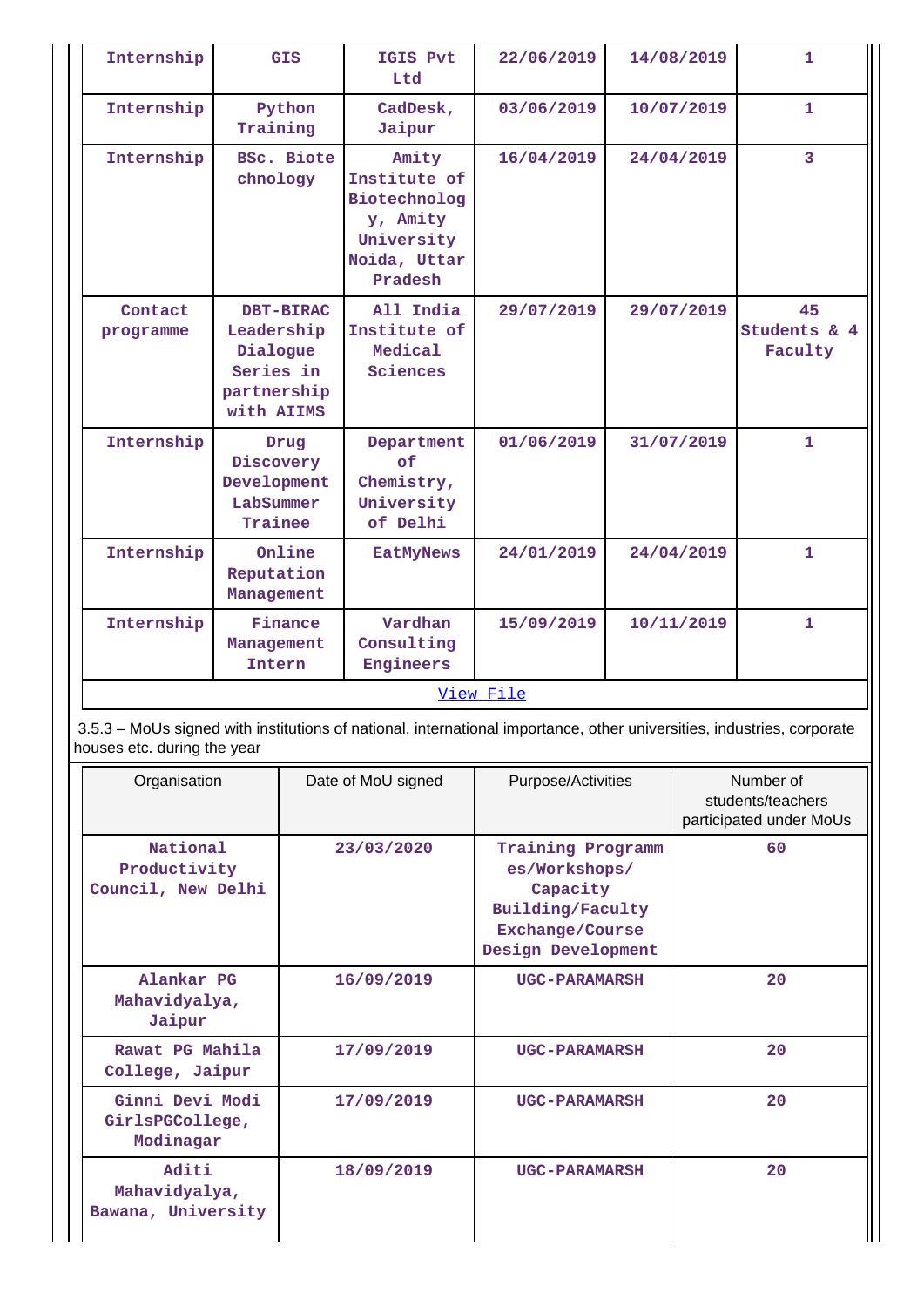| of Delhi                                                                                                                                                               |                                   |                                                                                                             |          |  |  |  |
|------------------------------------------------------------------------------------------------------------------------------------------------------------------------|-----------------------------------|-------------------------------------------------------------------------------------------------------------|----------|--|--|--|
| Siliguri<br>Institute of<br>Technology                                                                                                                                 | 27/12/2020                        | <b>UGC-PARAMARSH</b>                                                                                        | 20       |  |  |  |
| Management<br>Entrepreneurship<br>and Professional<br>Skill Council, New<br>Delhi                                                                                      | 06/04/2019                        | Training Programm<br>es/Workshops/<br>Capacity<br>Building/Faculty<br>Exchange/Course<br>Design Development | 110      |  |  |  |
| National Small<br>Industry Council,<br>New Delhi                                                                                                                       | 12/06/2019                        | Training Programm<br>es/Workshops/<br>Capacity<br>Building/Faculty<br>Exchange/Course<br>Design Development | 110      |  |  |  |
| <b>VYOMINI Social</b><br>Enterprise, Delhi                                                                                                                             | 12/05/2019                        | Training Programm<br>es/Workshops/<br>Capacity<br>Building/Faculty<br>Exchange/Course<br>Design Development | 110      |  |  |  |
| IGDTUW - Anveshan<br>Foundation<br>(Business<br>Incubation Centre)<br>Indira Gandhi Delhi<br>Technical<br>University for<br>Women, Kashmere<br>Gate, Delhi -<br>110006 | 21/04/2019                        | Training Programm<br>es/Workshops/<br>Capacity<br>Building/Faculty<br>Exchange/Course<br>Design Development | 110      |  |  |  |
|                                                                                                                                                                        |                                   | View File                                                                                                   |          |  |  |  |
| <b>CRITERION IV - INFRASTRUCTURE AND LEARNING RESOURCES</b>                                                                                                            |                                   |                                                                                                             |          |  |  |  |
| 4.1 - Physical Facilities                                                                                                                                              |                                   |                                                                                                             |          |  |  |  |
| 4.1.1 - Budget allocation, excluding salary for infrastructure augmentation during the year                                                                            |                                   |                                                                                                             |          |  |  |  |
| Budget allocated for infrastructure augmentation                                                                                                                       | 50                                | Budget utilized for infrastructure development<br>187.16                                                    |          |  |  |  |
| 4.1.2 - Details of augmentation in infrastructure facilities during the year                                                                                           |                                   |                                                                                                             |          |  |  |  |
| <b>Facilities</b>                                                                                                                                                      |                                   | <b>Existing or Newly Added</b>                                                                              |          |  |  |  |
|                                                                                                                                                                        | Campus Area                       |                                                                                                             | Existing |  |  |  |
|                                                                                                                                                                        | Class rooms                       |                                                                                                             | Existing |  |  |  |
|                                                                                                                                                                        | Laboratories                      | Existing                                                                                                    |          |  |  |  |
|                                                                                                                                                                        | Seminar Halls                     |                                                                                                             | Existing |  |  |  |
|                                                                                                                                                                        | Classrooms with LCD facilities    | Existing                                                                                                    |          |  |  |  |
|                                                                                                                                                                        | Seminar halls with ICT facilities |                                                                                                             | Existing |  |  |  |
|                                                                                                                                                                        | Classrooms with Wi-Fi OR LAN      |                                                                                                             | Existing |  |  |  |
|                                                                                                                                                                        | Video Centre                      | Existing                                                                                                    |          |  |  |  |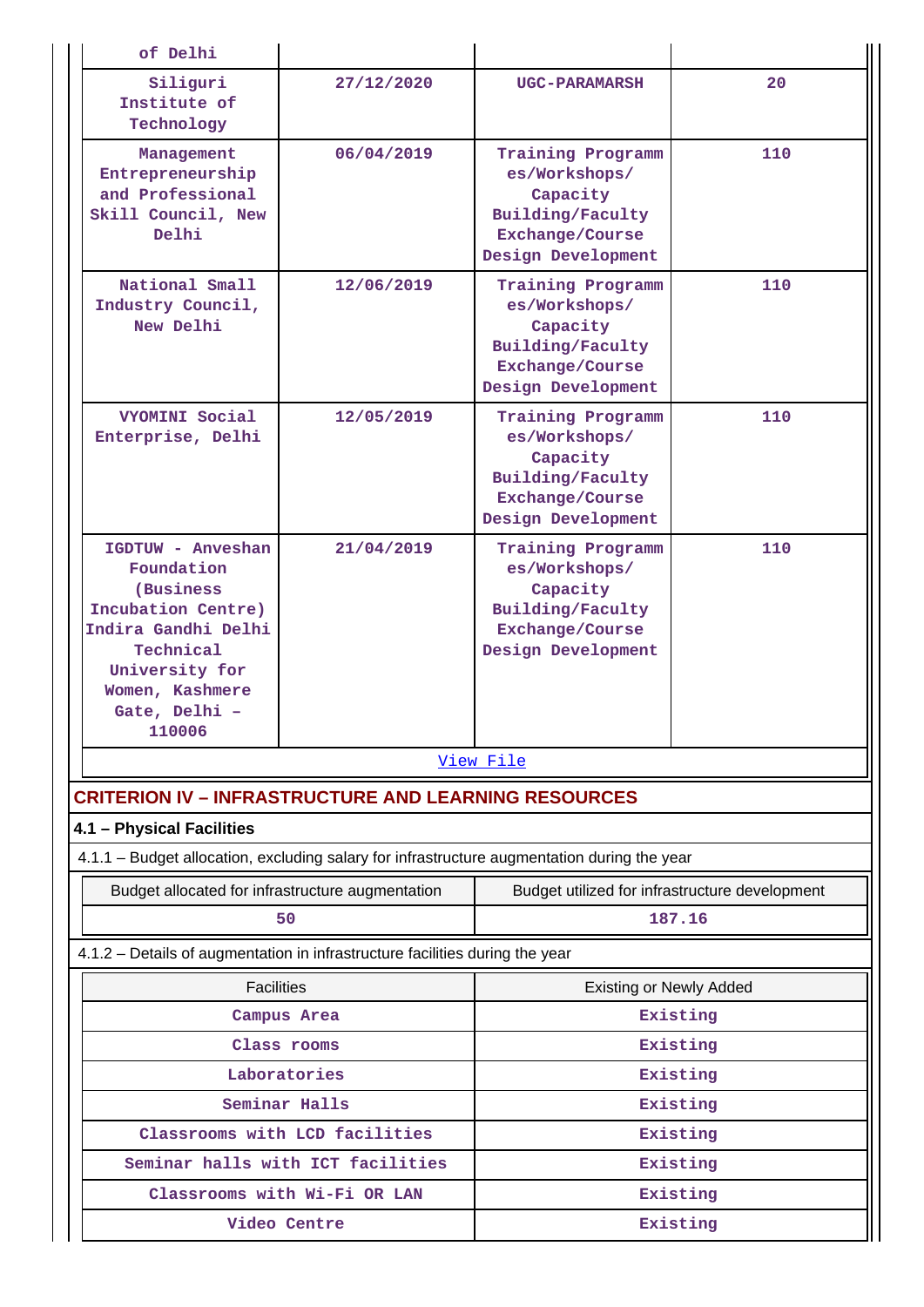|                                          |                                                             |                 | Number of important equipments<br>purchased (Greater than 1-0 lakh)<br>during the current year                                                                                                                 |                            | Newly Added                            |                                                     |                 |                    |                                                   |                      |
|------------------------------------------|-------------------------------------------------------------|-----------------|----------------------------------------------------------------------------------------------------------------------------------------------------------------------------------------------------------------|----------------------------|----------------------------------------|-----------------------------------------------------|-----------------|--------------------|---------------------------------------------------|----------------------|
|                                          |                                                             |                 | Value of the equipment purchased<br>during the year (rs. in lakhs)                                                                                                                                             |                            | Newly Added                            |                                                     |                 |                    |                                                   |                      |
|                                          |                                                             |                 |                                                                                                                                                                                                                |                            | View File                              |                                                     |                 |                    |                                                   |                      |
| 4.2 - Library as a Learning Resource     |                                                             |                 |                                                                                                                                                                                                                |                            |                                        |                                                     |                 |                    |                                                   |                      |
|                                          |                                                             |                 | 4.2.1 - Library is automated {Integrated Library Management System (ILMS)}                                                                                                                                     |                            |                                        |                                                     |                 |                    |                                                   |                      |
|                                          | Name of the ILMS<br>software                                |                 | Nature of automation (fully<br>or patially)                                                                                                                                                                    |                            |                                        | Version                                             |                 |                    | Year of automation                                |                      |
|                                          | Fully<br><b>NETTLIB</b>                                     |                 |                                                                                                                                                                                                                |                            |                                        | 3.03                                                |                 |                    |                                                   | 2002                 |
| 4.2.2 - Library Services                 |                                                             |                 |                                                                                                                                                                                                                |                            |                                        |                                                     |                 |                    |                                                   |                      |
|                                          | Newly Added<br>Total<br>Library<br>Existing<br>Service Type |                 |                                                                                                                                                                                                                |                            |                                        |                                                     |                 |                    |                                                   |                      |
| Text<br><b>Books</b>                     |                                                             | 1738            | 1475080                                                                                                                                                                                                        |                            | 1562                                   | 1388429                                             |                 | 3300               |                                                   | 2863509              |
| Reference<br><b>Books</b>                |                                                             | 192             | Nill                                                                                                                                                                                                           |                            | 162                                    | Nill                                                |                 | 354                |                                                   | Nill                 |
|                                          | View File                                                   |                 |                                                                                                                                                                                                                |                            |                                        |                                                     |                 |                    |                                                   |                      |
| (Learning Management System (LMS) etc    |                                                             |                 | 4.2.3 - E-content developed by teachers such as: e-PG- Pathshala, CEC (under e-PG- Pathshala CEC (Under<br>Graduate) SWAYAM other MOOCs platform NPTEL/NMEICT/any other Government initiatives & institutional |                            |                                        |                                                     |                 |                    |                                                   |                      |
|                                          | Name of the Teacher                                         |                 | Name of the Module                                                                                                                                                                                             |                            |                                        | Platform on which module<br>is developed            |                 |                    | content                                           | Date of launching e- |
| <b>NIL</b>                               |                                                             |                 | <b>NIL</b>                                                                                                                                                                                                     |                            | <b>Nill</b><br><b>NIL</b><br>View File |                                                     |                 |                    |                                                   |                      |
| 4.3 - IT Infrastructure                  |                                                             |                 |                                                                                                                                                                                                                |                            |                                        |                                                     |                 |                    |                                                   |                      |
| 4.3.1 - Technology Upgradation (overall) |                                                             |                 |                                                                                                                                                                                                                |                            |                                        |                                                     |                 |                    |                                                   |                      |
| <b>Type</b>                              | <b>Total Co</b><br>mputers                                  | Computer<br>Lab | Internet                                                                                                                                                                                                       | <b>Browsing</b><br>centers | Computer<br>Centers                    | Office                                              | Departme<br>nts |                    | Available<br><b>Bandwidt</b><br>h (MBPS/<br>GBPS) | <b>Others</b>        |
| Existin<br>$\mathbf{g}$                  | 230                                                         | 3               | $\mathbf{0}$                                                                                                                                                                                                   | 1                          | $\mathbf 0$                            | 1                                                   | 19              |                    | 56                                                | $\mathbf 0$          |
| Added                                    | $\mathbf 0$                                                 | $\mathbf{O}$    | $\mathbf{O}$                                                                                                                                                                                                   | $\mathbf{0}$               | $\mathbf 0$                            | $\mathbf 0$                                         | $\mathbf 0$     |                    | $\mathbf 0$                                       | $\mathbf 0$          |
| Total                                    | 230                                                         | 3               | $\mathbf 0$                                                                                                                                                                                                    | 1                          | $\mathbf 0$                            | 1                                                   | 19              |                    | 56                                                | $\mathbf 0$          |
|                                          |                                                             |                 | 4.3.2 - Bandwidth available of internet connection in the Institution (Leased line)                                                                                                                            |                            |                                        |                                                     |                 |                    |                                                   |                      |
|                                          |                                                             |                 |                                                                                                                                                                                                                |                            | 56 MBPS/ GBPS                          |                                                     |                 |                    |                                                   |                      |
| 4.3.3 - Facility for e-content           |                                                             |                 |                                                                                                                                                                                                                |                            |                                        |                                                     |                 |                    |                                                   |                      |
|                                          |                                                             |                 | Name of the e-content development facility                                                                                                                                                                     |                            |                                        | Provide the link of the videos and media centre and |                 | recording facility |                                                   |                      |
|                                          |                                                             |                 | Online platform Zoom                                                                                                                                                                                           |                            |                                        | https://youtu.be/6Lyb-2qkdKk                        |                 |                    |                                                   |                      |
|                                          |                                                             |                 | Online platform Google meet                                                                                                                                                                                    |                            |                                        |                                                     |                 |                    |                                                   |                      |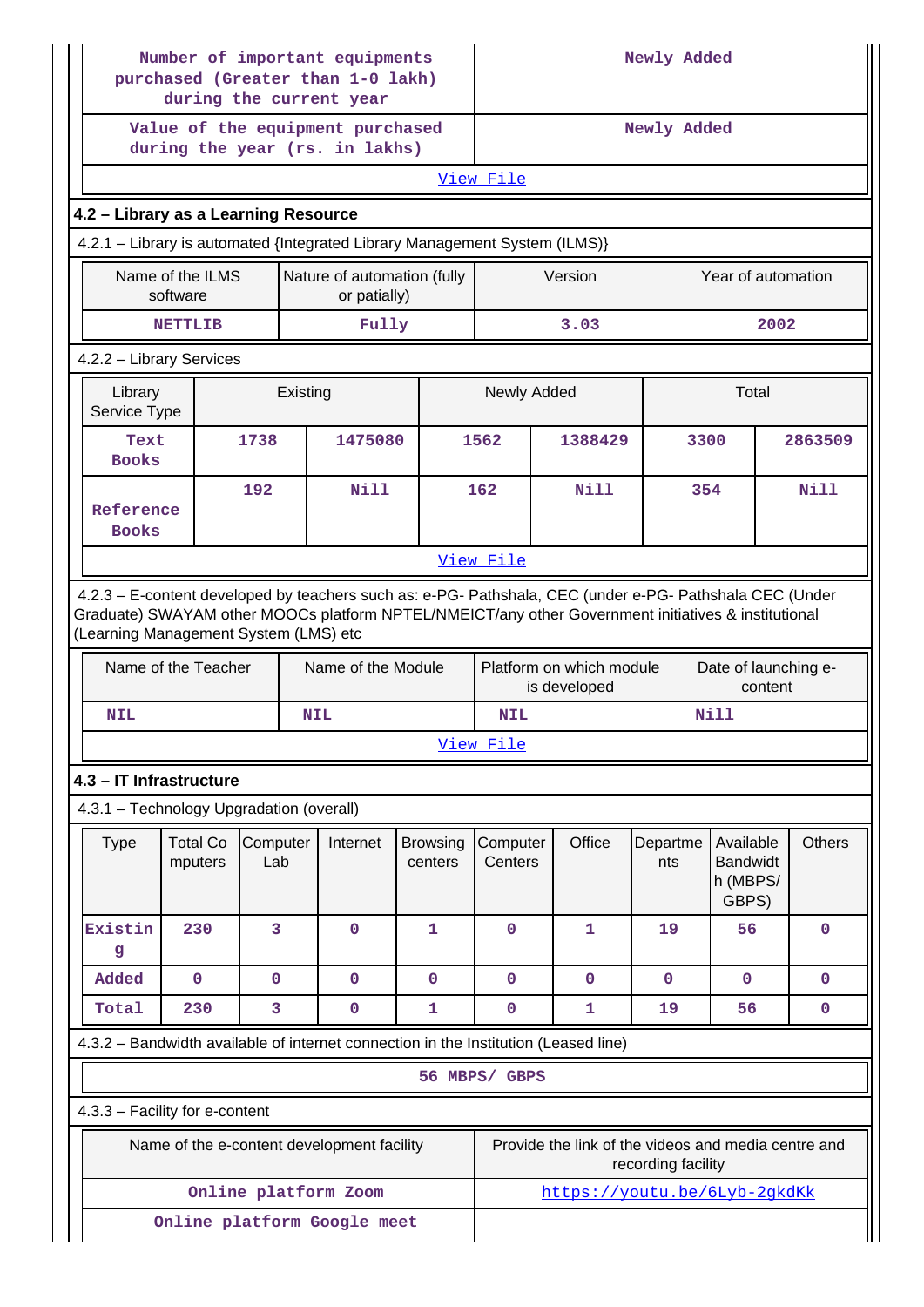|                      | https://www.youtube.com/watch?v=bhcy-<br>$K2$ q-E&t=13s      |
|----------------------|--------------------------------------------------------------|
| Online platform Zoom |                                                              |
|                      | https://www.youtube.com/watch?v= jdofaH<br>$OW7E&t=41s$      |
| KMC YouTube channel  | https://www.youtube.com/channel/UCZdhYq<br>CIjAdIH3IAsScCepA |

# **4.4 – Maintenance of Campus Infrastructure**

 4.4.1 – Expenditure incurred on maintenance of physical facilities and academic support facilities, excluding salary component, during the year

| Assigned Budget on<br>academic facilities | Expenditure incurred on<br>maintenance of academic<br>facilities | Assigned budget on<br>physical facilities | Expenditure incurredon<br>maintenance of physical<br>facilites |
|-------------------------------------------|------------------------------------------------------------------|-------------------------------------------|----------------------------------------------------------------|
| 50                                        | 187                                                              | 34.17                                     | 36.77                                                          |

 4.4.2 – Procedures and policies for maintaining and utilizing physical, academic and support facilities - laboratory, library, sports complex, computers, classrooms etc. (maximum 500 words) (information to be available in institutional Website, provide link)

 **Kirori Mal College has adopted decentralized policies and procedures for maintaining and utilizing physical, academic and support facilities on the campus. The college committees responsible for taking charge of these matters are constituted at the Staff Council, the statutory body of the college. These committees, include the Development and Maintenance Committee, Library Committee, Garden Committee, Portal Committee, Canteen Committee, Coordination Committee for IT, Audio-Visual Facilities and Equipment Maintenance Committee, Sports Council, Space Infrastructure Committee, Committee for Centralized Laboratories of Computer, Gym Committee and all the Departmental Committees. These committees are responsible for formulating and executing the policies and procedures for the maintenance of the academic standards and physical infrastructure. Strict SOP and due process is followed in all the above matters. After circulation of a notice with specific agenda, the committees meet, discuss and recommend the works to be undertaken. This is followed by publishing the tender/quotation on GeM, CPP and/ or market survey as per process and strict adherence to GFR-17. The college follows GFR rules for all works done in college. The above Committees are responsible for every stage from inviting tenders to making of Annual Maintenance Contracts (AMC) and overseeing the development and maintenance of infrastructure. Beside all these committees, we have one engineer and architecture, selected through due process, for advising and supervising the works. The college also has one Caretaker, an electrician, a carpenter, and a plumber to look after routine work of maintenance of facilities in the campus. The Development and Maintenance Committee is responsible for overseeing maintenance including plumbing, painting, carpentry and routine repair. Inspection of classrooms, seminar hall, academic auditorium, laboratories, restrooms, etc. is regularly carried out by the supervisory staff. Complaint/suggestion register is maintained and the maintenance work is taken on regular and priority basis. The Library committee oversees the functioning of the Library, including purchase of books annually, up-gradation of database, provision of Identity Cards for students, online e-resources, weeding of old books, etc. Coordinating committee for IT, Committee for centralized laboratories of Computers, and the Portal committee provide the requisite expertise to manage computers, servers, routers, the website of the college, software, and its utilization. The College has a Sports Complex and a Sports Ground which with the help of the Sports Council is well maintained and provides facilities for sports like football,**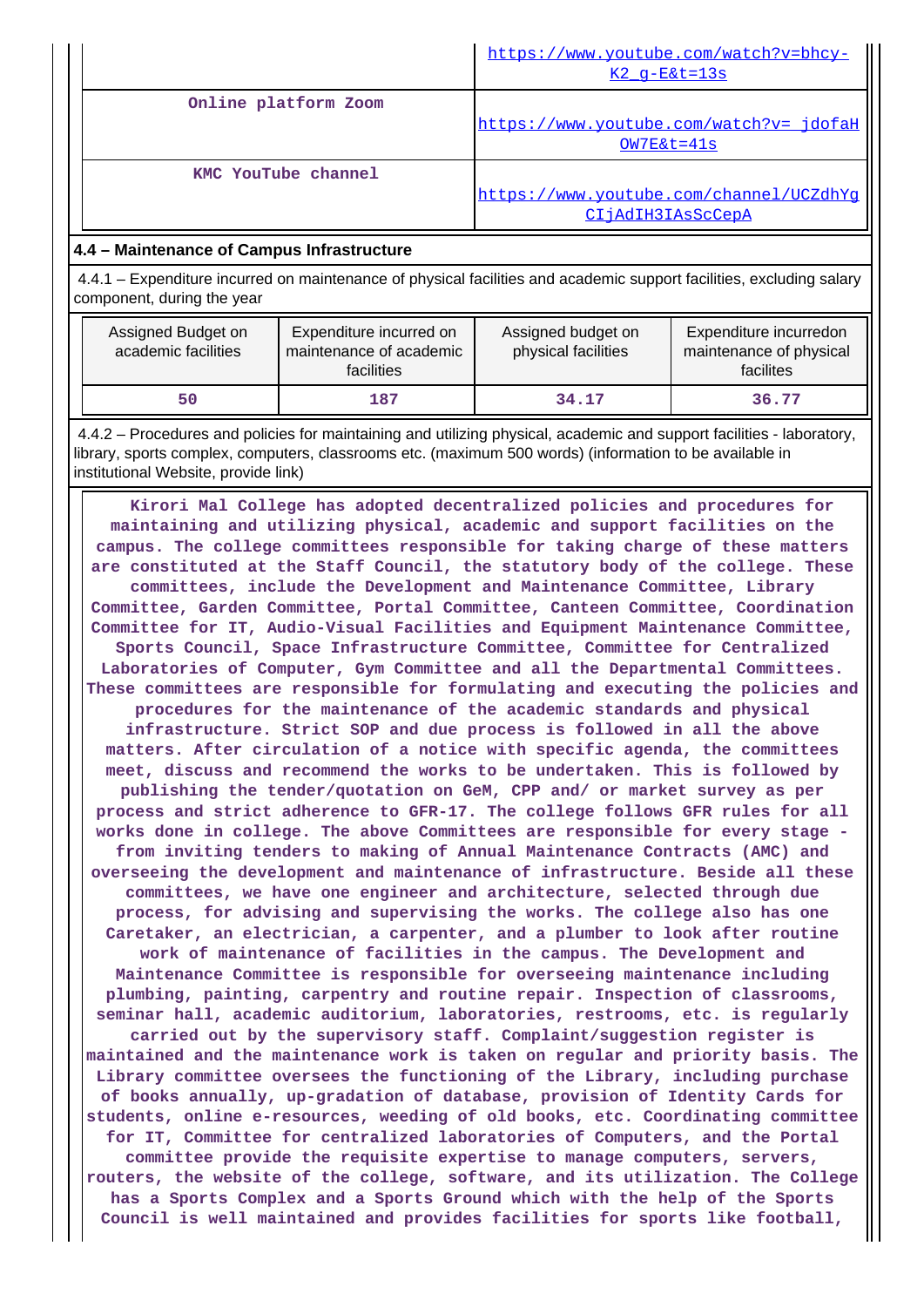**table tennis, basketball, cricket and boxing. Gym Committee looked for gym maintenance and its utilities on the Campus. Department laboratories committees maintain the departmental laboratories. The expenditure is incurred from the Maintenance Grant of the College. As passed by the statutory body of the College- the Governing Body - the students are charged for the laboratory expenses, library fees, sports etc. at the time of admission. In addition to that non-salary grants are allocated for the maintenance of the laboratories and the classrooms which are a part of teaching – learning process.**

http://www.kmcollege.ac.in/procedures-and-policies.html

# **CRITERION V – STUDENT SUPPORT AND PROGRESSION**

# **5.1 – Student Support**

5.1.1 – Scholarships and Financial Support

|                                         | Name/Title of the scheme                      | Number of students | Amount in Rupees |  |  |  |  |
|-----------------------------------------|-----------------------------------------------|--------------------|------------------|--|--|--|--|
| Financial Support<br>from institution   | Fee Concession<br>merit scholarship<br>awards | 463                | 1976394          |  |  |  |  |
| Financial Support<br>from Other Sources |                                               |                    |                  |  |  |  |  |
| a) National                             | NSP, Inspire                                  | 1070               | 4689600          |  |  |  |  |
| b) International                        | Nil                                           | Nill               | 0                |  |  |  |  |
|                                         | View File                                     |                    |                  |  |  |  |  |

# 5.1.2 – Number of capability enhancement and development schemes such as Soft skill development, Remedial coaching, Language lab, Bridge courses, Yoga, Meditation, Personal Counselling and Mentoring etc.,

| Name of the capability<br>enhancement scheme                  | Date of implemetation | Number of students<br>enrolled | Agencies involved                               |  |  |  |  |
|---------------------------------------------------------------|-----------------------|--------------------------------|-------------------------------------------------|--|--|--|--|
| Kirori Mal Youth<br>Parliament                                | 04/03/2020            | 150                            | <b>NSS</b>                                      |  |  |  |  |
| Talk on Mental<br>wellbeing- Kalyug                           | 04/10/2019            | 150                            | The Round Table<br>Society                      |  |  |  |  |
| Self Defence<br>Training Programme                            | 10/02/2020            | 100                            | Central District<br>Legal Services<br>Authority |  |  |  |  |
| Workshop on Yoga                                              | 15/06/2020            | 50                             | <b>UGC-PARAMARSH</b>                            |  |  |  |  |
| Mentor-Mentee<br>meetings                                     | 01/04/2019            | 4786                           | College Teachers                                |  |  |  |  |
| International<br>Yoga Day<br>Celebration, 18-21<br>June, 2020 | 18/06/2020            | 150                            | <b>NCC</b>                                      |  |  |  |  |
| Kirori Mal Women<br>Conclave                                  | 23/09/2019            | 150                            | <b>NSS</b>                                      |  |  |  |  |
|                                                               | View File             |                                |                                                 |  |  |  |  |

 5.1.3 – Students benefited by guidance for competitive examinations and career counselling offered by the institution during the year

| Year | Name of the<br>scheme | Number of<br>benefited<br>students for | Number of<br>benefited<br>students by | Number of<br>students who<br>have passedin | Number of<br>studentsp placed |
|------|-----------------------|----------------------------------------|---------------------------------------|--------------------------------------------|-------------------------------|
|      |                       |                                        |                                       |                                            |                               |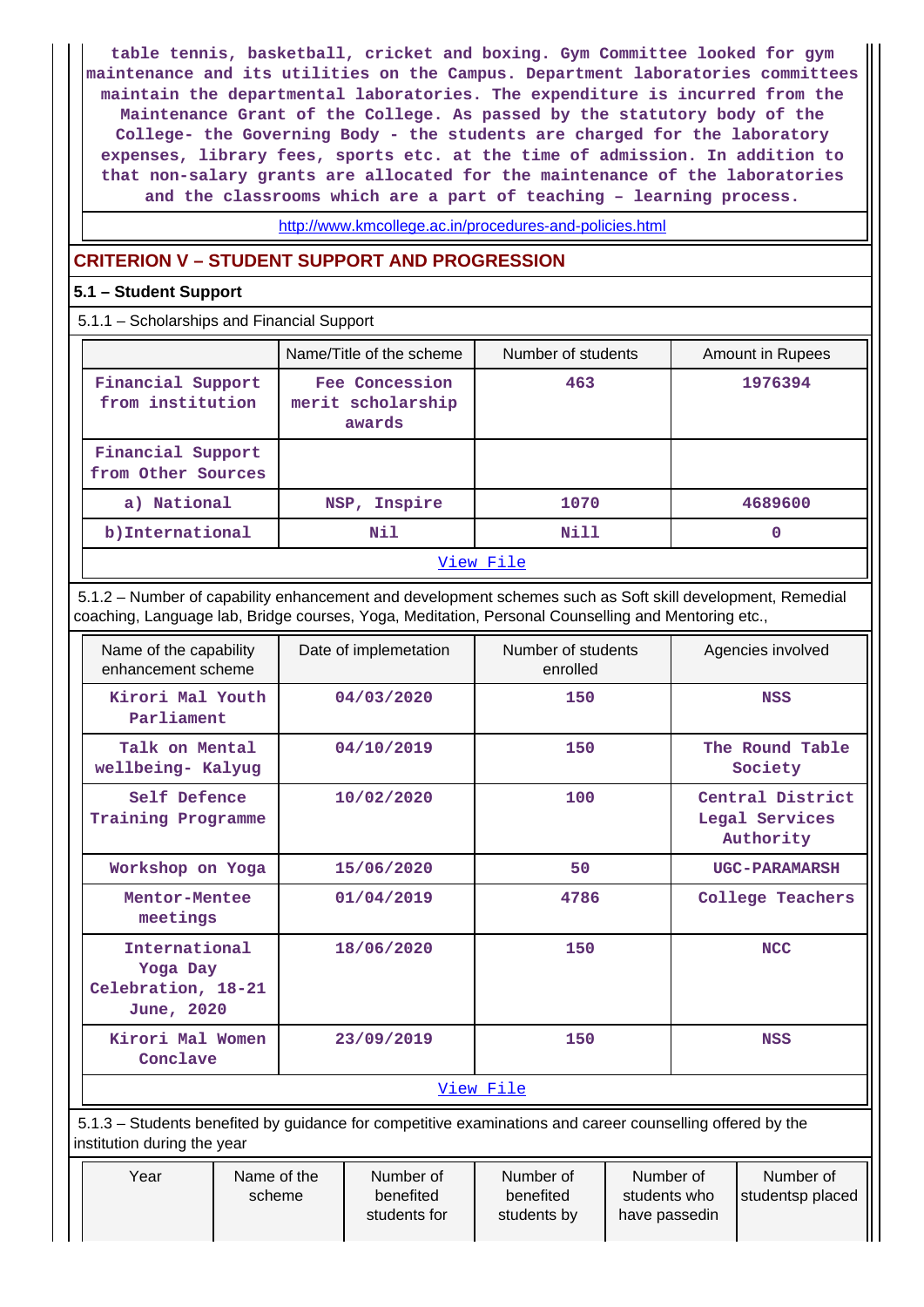|                                                                                                                                                                |                                                          | competitive<br>examination     | career<br>counseling<br>activities                   | the comp. exam                                 |                              |                               |                                     |  |  |  |
|----------------------------------------------------------------------------------------------------------------------------------------------------------------|----------------------------------------------------------|--------------------------------|------------------------------------------------------|------------------------------------------------|------------------------------|-------------------------------|-------------------------------------|--|--|--|
| 2020                                                                                                                                                           | Kartavya                                                 | 150                            | <b>Nill</b>                                          | 16                                             | Nill                         |                               |                                     |  |  |  |
| 2020                                                                                                                                                           | Placement<br><b>Cell</b>                                 | <b>Nill</b>                    | 500                                                  | <b>Nill</b>                                    | 118                          |                               |                                     |  |  |  |
| 2020                                                                                                                                                           | Mentor-<br>Mentee                                        | 500                            | <b>Nill</b>                                          | 53                                             | <b>Nill</b>                  |                               |                                     |  |  |  |
|                                                                                                                                                                |                                                          |                                | View File                                            |                                                |                              |                               |                                     |  |  |  |
| 5.1.4 - Institutional mechanism for transparency, timely redressal of student grievances, Prevention of sexual<br>harassment and ragging cases during the year |                                                          |                                |                                                      |                                                |                              |                               |                                     |  |  |  |
| Total grievances received                                                                                                                                      |                                                          | Number of grievances redressed |                                                      | Avg. number of days for grievance<br>redressal |                              |                               |                                     |  |  |  |
|                                                                                                                                                                | 3                                                        |                                | 3                                                    |                                                | 7                            |                               |                                     |  |  |  |
| 5.2 - Student Progression                                                                                                                                      |                                                          |                                |                                                      |                                                |                              |                               |                                     |  |  |  |
| 5.2.1 - Details of campus placement during the year                                                                                                            |                                                          |                                |                                                      |                                                |                              |                               |                                     |  |  |  |
|                                                                                                                                                                | On campus                                                |                                |                                                      | Off campus                                     |                              |                               |                                     |  |  |  |
| Nameof<br>organizations<br>visited                                                                                                                             | Number of<br>students<br>stduents placed<br>participated |                                | Nameof<br>organizations<br>visited                   | Number of<br>students<br>participated          | Number of<br>stduents placed |                               |                                     |  |  |  |
| 56                                                                                                                                                             | 500                                                      | 75                             | 35                                                   | 300                                            | 43                           |                               |                                     |  |  |  |
|                                                                                                                                                                |                                                          |                                | View File                                            |                                                |                              |                               |                                     |  |  |  |
| 5.2.2 - Student progression to higher education in percentage during the year                                                                                  |                                                          |                                |                                                      |                                                |                              |                               |                                     |  |  |  |
| Year                                                                                                                                                           | Number of<br>students<br>enrolling into                  |                                | Programme<br>graduated from<br>higher education      |                                                | Depratment<br>graduated from | Name of<br>institution joined | Name of<br>programme<br>admitted to |  |  |  |
| 2020                                                                                                                                                           | 5                                                        | <b>BA</b>                      | Hindi/Urdu                                           | Chaudhary<br>Charan Singh<br>University        | <b>MA</b>                    |                               |                                     |  |  |  |
| 2020                                                                                                                                                           | 8                                                        | <b>BA/BSC</b>                  | History/Ge<br>ography/Chem<br>istry                  | Punjab<br>University                           | MA/MSc                       |                               |                                     |  |  |  |
| 2020                                                                                                                                                           | $\overline{a}$                                           | <b>BA</b>                      | Geography                                            | Jawaharlal<br>Nehru<br>University              | <b>MA</b>                    |                               |                                     |  |  |  |
| 2020<br>53                                                                                                                                                     |                                                          | BA/BSc                         | Geography/<br>Political Sc<br>ience/Histor<br>y/     | University<br>of Delhi                         | MA/MSc                       |                               |                                     |  |  |  |
| 2020                                                                                                                                                           | 15                                                       | BA/BSC                         | Physics/Ch<br>emistry/Math<br>ematics/Stat<br>istics | Indian<br>Institute of<br>Management           | <b>MBA</b>                   |                               |                                     |  |  |  |
| 2020                                                                                                                                                           | $\overline{4}$                                           | <b>BSC</b>                     | Chemistry                                            | Lucknow<br>University                          | <b>MSC</b>                   |                               |                                     |  |  |  |
| 2020                                                                                                                                                           | $\overline{\mathbf{2}}$                                  | <b>BSC</b>                     | Botany                                               | <b>Assam</b><br>Agricultural                   | <b>MSC</b>                   |                               |                                     |  |  |  |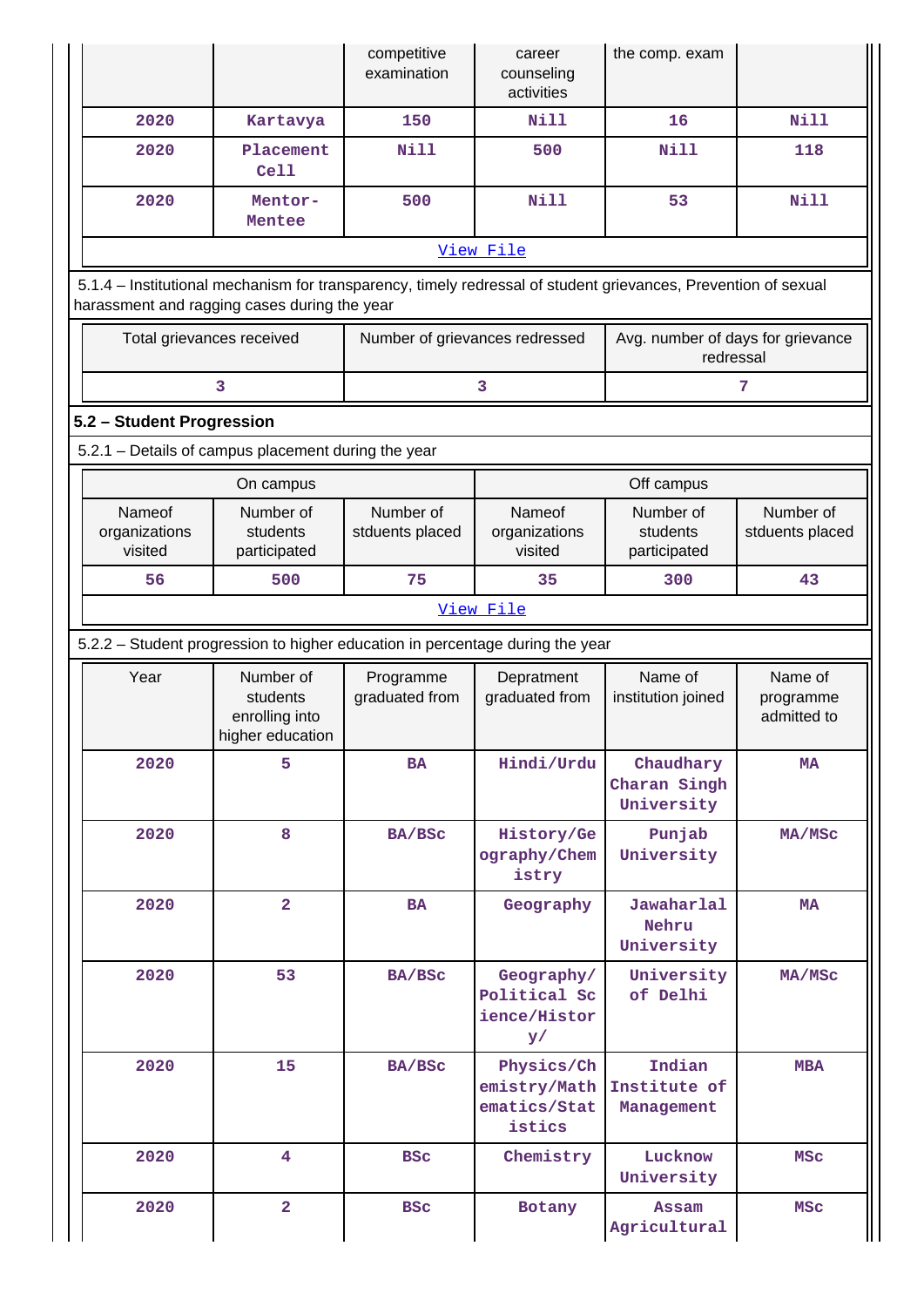|                                                                                                                                                                                        |                                                              |            |                            | University                                     |            |  |
|----------------------------------------------------------------------------------------------------------------------------------------------------------------------------------------|--------------------------------------------------------------|------------|----------------------------|------------------------------------------------|------------|--|
| 2020                                                                                                                                                                                   | $\mathbf{1}$                                                 | <b>BA</b>  | Geography                  | University<br>of Brighton,<br><b>UK</b>        | <b>MA</b>  |  |
| 2020                                                                                                                                                                                   | 1                                                            | <b>BSC</b> | Physics                    | Fergusson<br>University                        | MSC        |  |
| 2020                                                                                                                                                                                   | 4                                                            | <b>BSC</b> | Mathematic<br>s/Statistics | Himachal<br>Pradesh<br>Technical<br>University | <b>MSC</b> |  |
|                                                                                                                                                                                        |                                                              |            | View File                  |                                                |            |  |
| 5.2.3 - Students qualifying in state/ national/ international level examinations during the year<br>(eg:NET/SET/SLET/GATE/GMAT/CAT/GRE/TOFEL/Civil Services/State Government Services) |                                                              |            |                            |                                                |            |  |
|                                                                                                                                                                                        | <b>Items</b>                                                 |            |                            | Number of students selected/ qualifying        |            |  |
|                                                                                                                                                                                        | <b>GATE</b>                                                  |            |                            | 9                                              |            |  |
|                                                                                                                                                                                        | Civil Services                                               |            |                            | 3                                              |            |  |
|                                                                                                                                                                                        | Any Other                                                    |            |                            | 42                                             |            |  |
|                                                                                                                                                                                        |                                                              |            | View File                  |                                                |            |  |
| 5.2.4 - Sports and cultural activities / competitions organised at the institution level during the year                                                                               |                                                              |            |                            |                                                |            |  |
| Activity                                                                                                                                                                               |                                                              | Level      |                            | Number of Participants<br>100                  |            |  |
| Thakur Das Memorial<br>Parliamentary Debate<br>Date- 7th, 9th and 10th<br>February 2020                                                                                                | Event- Annual Frank                                          |            | National                   |                                                |            |  |
| Pradhan Memorial Debate<br>Date- 28th February, 1st<br>and 2nd March 2020.                                                                                                             | Event-Narendra Singh                                         |            | National                   | 100                                            |            |  |
| Photography Society-<br>Talent Show: Date- 20th<br>of September 2019.                                                                                                                  | Event- Fine Arts and                                         |            | College                    | 50                                             |            |  |
| Society-Freshers' Talent<br>Show October 4, 2019                                                                                                                                       | SENSATION - The Dance                                        |            | College                    | 35                                             |            |  |
| Society- Event- Still<br>moving, March 2020                                                                                                                                            | PLAYERS - The Theatre                                        |            | National                   | 60                                             |            |  |
|                                                                                                                                                                                        | National<br>Sports: KMC<br>Invitational Tournament<br>Boxing |            |                            |                                                | 100        |  |
| Cell- event- 8THNICIA -<br><b>ANNUAL CULTURAL FEST</b><br>Date- March 4, 2020.                                                                                                         | North East Students                                          |            | National                   |                                                | 70         |  |
| The Freshers Talent Show                                                                                                                                                               | MUSOC-The Music Society-                                     |            | College                    |                                                | 68         |  |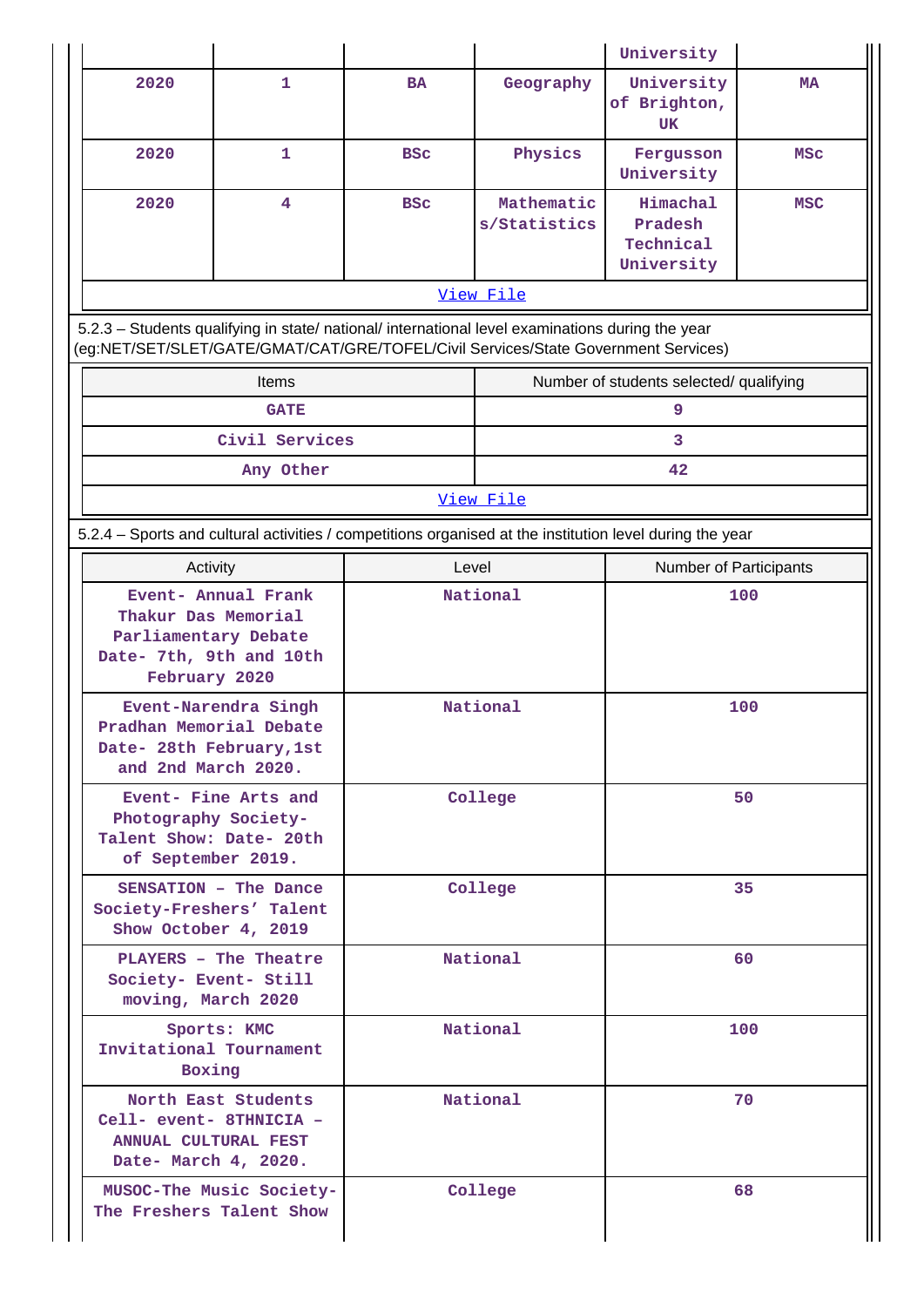#### View File

#### **5.3 – Student Participation and Activities**

 5.3.1 – Number of awards/medals for outstanding performance in sports/cultural activities at national/international level (award for a team event should be counted as one)

| Year | Name of the<br>award/medal                      | National/<br>Internaional | Number of<br>awards for<br>Sports | Number of<br>awards for<br>Cultural | Student ID<br>number | Name of the<br>student  |  |  |  |  |
|------|-------------------------------------------------|---------------------------|-----------------------------------|-------------------------------------|----------------------|-------------------------|--|--|--|--|
| 2019 | Gold<br>Medal                                   | National                  | 4                                 | <b>Nill</b>                         | <b>Nill</b>          | Munfsar<br>Chaudhary    |  |  |  |  |
| 2019 | Gold<br>Medal                                   | National                  | $\overline{2}$                    | <b>Nill</b>                         | <b>Nill</b>          | Amar<br>Tyagi           |  |  |  |  |
| 2019 | National<br>Chess<br>Champion                   |                           | $\mathbf{1}$                      | <b>Nill</b>                         | <b>Nill</b>          | Aradhyay<br>Garg        |  |  |  |  |
| 2019 | Gold<br><b>Medal</b>                            | National                  | 6                                 | <b>Nill</b>                         | Nill                 | Subhadip<br><b>Beg</b>  |  |  |  |  |
| 2019 | Gold 1<br>and Silver<br>$\overline{\mathbf{2}}$ | National                  | $\overline{3}$                    | Nill                                | <b>Nill</b>          | Ashu<br>Rana            |  |  |  |  |
| 2019 | Gold1<br>Silver1                                | National                  | $\overline{2}$                    | Nill                                | Nill                 | <b>Naseem</b>           |  |  |  |  |
| 2019 | Gold1<br>Silver 1                               | National                  | $\overline{2}$                    | <b>Nill</b>                         | <b>Nill</b>          | Harsh<br>Rana           |  |  |  |  |
| 2019 | Gold                                            | National                  | $\mathbf{1}$                      | <b>Nill</b>                         | <b>Nill</b>          | Manvendra<br>Singh      |  |  |  |  |
| 2019 | Gold                                            | National                  | $\mathbf{1}$                      | <b>Nill</b>                         | <b>Nill</b>          | <b>Ishmeet</b><br>Singh |  |  |  |  |
| 2019 | Gold                                            | National                  | $\mathbf{1}$                      | <b>Nill</b>                         | Nill                 | Satyam                  |  |  |  |  |
|      | View File                                       |                           |                                   |                                     |                      |                         |  |  |  |  |

 5.3.2 – Activity of Student Council & representation of students on academic & administrative bodies/committees of the institution (maximum 500 words)

 **Each year students elect their representatives through a transparent electoral process for the Kirori Mal College Student Union. The college has a Student Union that is duly elected by students each year. Student Union represents the students in College committees like Cultural Council comprising Drama society-The Players, Debating Society – DEBSOC, Music Society – MUSOC, Fine Arts Photography Society, Film Society – Montage, and Dance Society – Sensation. The other Societies like Adventure Club, Placement Cell, PRAYAS, Eco Club, North East Cell, Equal Opportunity Cell, Parivartan the Gender Forum, La Voice and ENACTUS have student members as Office Bearers who are guided by the Faculty Advisors. NSS and NCC units have large number of students as their members. Student representatives are also members of important Administrative Committees such as the Fee Concession Committee, Library Committee, Canteen Committee and the ICC – Internal Complaints Committee. Besides these cultural and empowerment committees, each Department boasts of an Academic Society in which the student members may be elected or nominated. These office bearers under the guidance of the Staff Advisor of each Department organize Academic lectures, seminars, field trips and festivals at intra and inter-college level. The BA (Programme)**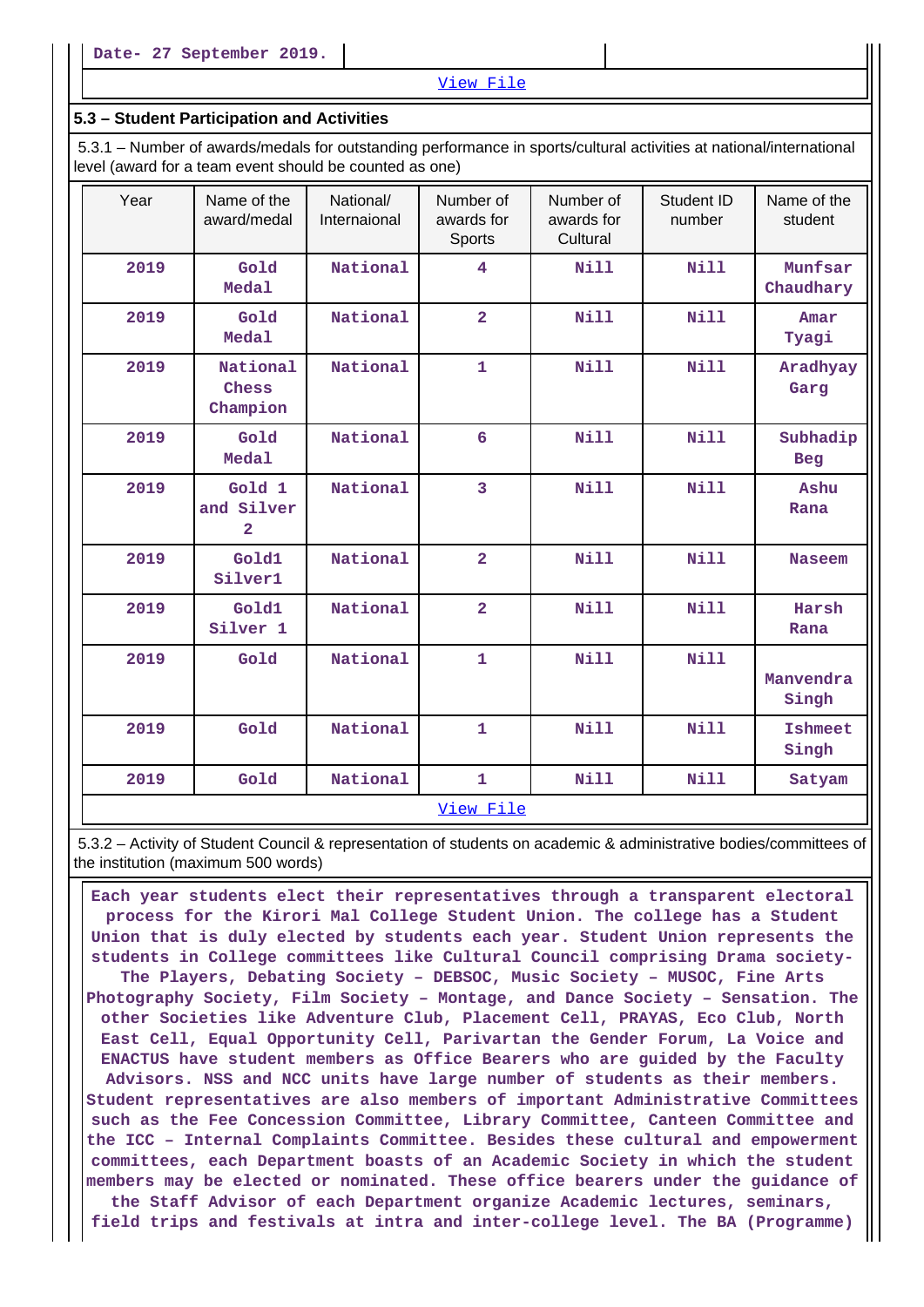**students also have an active society that hosts annual festivals and lectures. Each Committee strives to work hard and diligently towards encouraging maximum student participation so that most of students are engaged in extra curricular activities besides being academically brilliant. It is the task of the office bearers to ensure that information regarding competitions and opportunities are duly communicated to all the students through the website and the notice board. The enthusiasm and zeal among the students and the close coordination with the faculty brings vibrance to the college.**

#### **5.4 – Alumni Engagement**

5.4.1 – Whether the institution has registered Alumni Association?

 **Yes**

 **Increased alumni engagement is one of the important missions of the College. Kirori Mal College recognizes the need to enable alumni to connect with one another, with their alma mater, and with current students of the College so as to foster a mutually beneficial relationship. In a world where technology has made possible this inter-generational connect, it is heartening to see the outpouring of alumni support for the institution and its students. The alumni association works towards a holistic arrangement in which both the alumni and students are benefitted. While students benefit from the career guidance and counselling that the alumni provide, the alumni are able to connect with each other, to share knowledge and experience, as well as to foster closer professional and personal relationships. The College provides a platform to the alumni to stay connected and involved with the institution. Besides the different Department and Cultural Societies that invite alumni for lectures and discussions with students, on the Founder's Day of the college, each year, alumni are invited to participate in the event and interact with the students and faculty. Special events like cricket matches and cultural bonanza are organised as part of the event. KMC Hostel alumni gather each year for an alumni meet which is always well attended. The event is as much about nostalgia as it is about journeying ahead. The College is proud of its prestigious alumni who have been a source of inspiration for the younger generation. They have also been our avenue to connect with various professional sectors to which our students apply for jobs. Shri Amitabh Bachchan regularly communicates with the fraternity of the college. Several actors, statesmen, sportsmen, politicians like Shri Naveen Patnaik, Shri Parvesh Verma, judges like Justice A.K.Patnaik, Justice Raghuvendra Singh Rathore, and Justice Ratnakar, bureaucrats in foreign services, administrative services, revenue services, etc., have set goals our students aspire to achieve. The college has initiated an alumni interaction drive which has helped us get in touch with our former students. Consistent sincere hard work and support from KMC alumni will definitely turn our dream projects into reality.**

5.4.2 – No. of enrolled Alumni:

**1** 

5.4.3 – Alumni contribution during the year (in Rupees) :

**511800**

5.4.4 – Meetings/activities organized by Alumni Association :

 **MONTAGE- the Film Society, organised "Mise-en-Scene 2020" in the last week of February. This time the focus was on films made by two KMC alumni, Pankaj Rishi Kumar and Kislay. Pankaj Rishi Kumar, a critically acclaimed documentary filmmaker was the keynote speaker for the event. He shared his insights on film making and editing. Two of his films, "Three Men and A Bulb" and "Janani's Juliet" were screened and discussed in detail. Kislay, director and**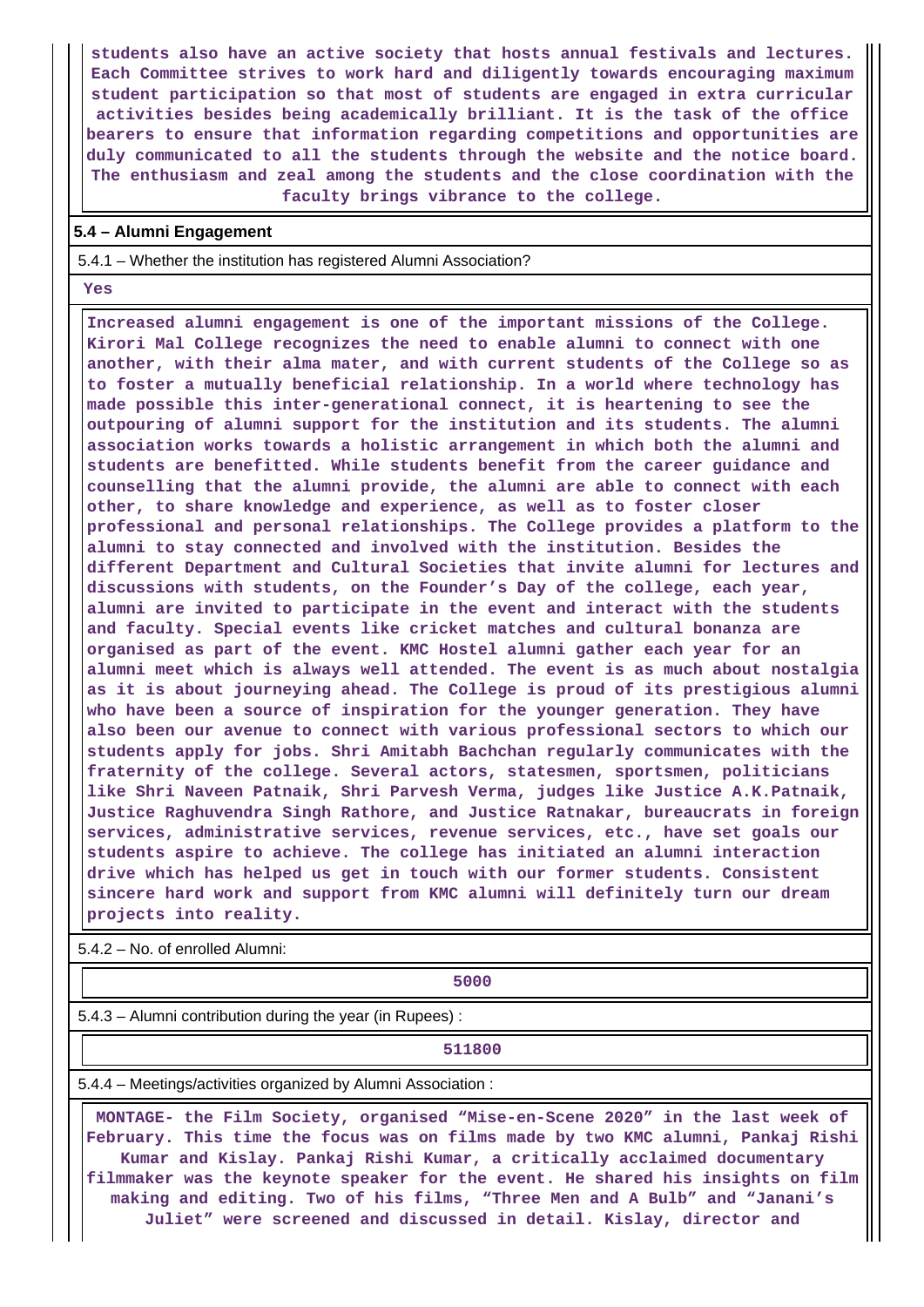**screenwriter, addressed the audience the next day. His films "Hamare Ghar", "Instastories" and "Aise Hee" were screened. Kislay also shared his experience and had a long, engaging discussion with the audience. KMC Invitational Basket Ball Tournament was organized from 22-25 January, 2020. Around 70 KMC alumni participated in the event. Annual Day was celebrated on February 1, 2020. Shri Amarendra Khatua, KMC alumnus and Retd. Secretary, Ministry of External Affairs, was the Chief Guest on the occasion. At the same event, the college felicitated our alumni Ms. Pratibha Jain, Advocate, Shwetabh Singh and Kislay for their contributions to cinema. The Annual Day celebration also hosted an open house with the alumni. More than 100 alumni participated in the event, including batches from 1960s, including Monika Bhardwaj, IPS and DCP, Civil Lines and Prof.Sudhir Sinha, Principal Shaheed Bhagat Singh Evening College, DU. Kartavya-the Civil Services Society invited alumni throughout the year to counsel and prepare students for Civil Services Examinations.**

#### **CRITERION VI – GOVERNANCE, LEADERSHIP AND MANAGEMENT**

#### **6.1 – Institutional Vision and Leadership**

 6.1.1 – Mention two practices of decentralization and participative management during the last year (maximum 500 words)

 **Kirori Mal College is a University maintained college and therefore the Governing Body and Chairman of the college is appointed directly by the University. The top management body remains the Governing Body with a Chairperson and the Principal as its member Secretary. All executive decisions are carried out in this body. The Principal as its member Secretary ensures its implementation through Committees constituted for the purpose. All academic decisions are taken in the Staff Council consisting of the entire teaching faculty as members and the Principal as its Chairperson. As the Principal of the college the Chairperson then assumes the responsibility of implementing these decisions by functioning through committees formed in the Staff Council. The Staff Council and the Governing Body however, takes decisions under the provisions and guidelines set and communicated by the University. As per the Staff Council decision, in 2019-2020, the Committees constituted were the Administrative Committees, Mandatory Student Activity Committees, ECA and Cultural Committees, Additional Student Society Committee and Committees of Ex-Officio members. The Staff Council elects/nominates a Secretary and each Committee has a Convener duly nominated in the Staff Council. Besides the Staff Council, at the College level, there is Staff Association of which all teachers including the Principal are members. The Association has a democratically elected President, Secretary and an Executive Body. Events organised by Departments and Student Societies Each Department of the College executes the plans as given in the Academic Planner at the beginning of the Academic Session. The responsibility of organising these events rests with the Teachersin-charge and the Staff Advisors of each Department. Each Department society has representation of student as President, Vice-President, Secretary, Joint Secretary and Treasurer. Academic lectures and competitions are organised at both Inter and Intra College levels. An annual festival is also organised – Botany organises Medini Physics-Newtonian Geography-Geotime and English-Grubstreet., to name a few. Most Departments also publish a newsletter/magazine on this occasion. Similarly, the Student Societies under the leadership of Staff Advisors participate and organise various competitions at both Inter College and Intra College levels. Annual festivals of these societies are organised. Standing Committee for Admissions Each year the admissions to the I year of College begins in the month of June. The Admission committee proactively, tirelessly and diligently works from June to August to ensure smooth admission process. Principal is Chairperson of Committee and the efficient team of teachers in the committee including the Teachers-in-charge of all the Departments are aided by the Non-teaching faculty. Student volunteers**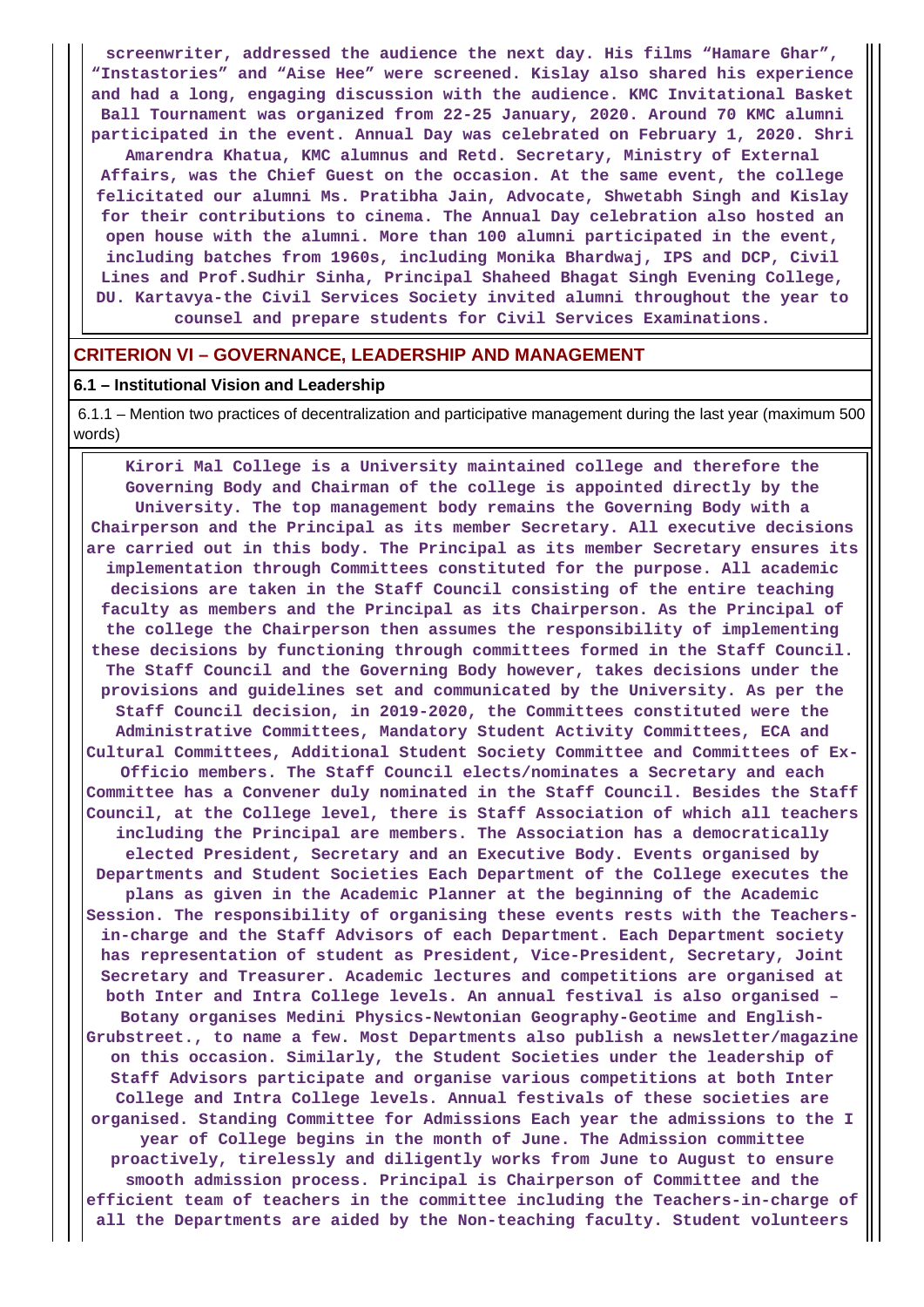**from various academic, cultural and Sports societies along with NSS and NCC also often guide the entrants.**

6.1.2 – Does the institution have a Management Information System (MIS)?

#### **Partial**

### **6.2 – Strategy Development and Deployment**

6.2.1 – Quality improvement strategies adopted by the institution for each of the following (with in 100 words each):

| <b>Strategy Type</b>                 | Details                                                                                                                                                                                                                                                                                                                                                                                                                                                                                                                                                                                                                                                                                                                                                                        |
|--------------------------------------|--------------------------------------------------------------------------------------------------------------------------------------------------------------------------------------------------------------------------------------------------------------------------------------------------------------------------------------------------------------------------------------------------------------------------------------------------------------------------------------------------------------------------------------------------------------------------------------------------------------------------------------------------------------------------------------------------------------------------------------------------------------------------------|
| Industry Interaction / Collaboration | Departments and Student societies<br>invite experts from Industry and<br>Business houses, amongst others to<br>brief students through-out the year.<br>Placement Cell of the college, Avenues<br>arranges special lectures and briefings<br>from the industry experts as well.<br>Students enrolled in the Certificate<br>course on Entrepreneurship and Start-<br>Up frequently visit the Industrial<br>houses as per the MoUs, requiring<br>mutual collaboration. Alumni working in<br>the field of marketing and industrial<br>development maintain a constant<br>interaction with the college apprising<br>of new developments in their different<br>field of expertise which may range from<br>water harvesting or developing STP etc                                     |
| Examination and Evaluation           | University of Delhi follows the CBCS<br>and LOCF syllabus for UG and PG. This<br>requires continuous system of<br>evaluation. Academic Planner prepared<br>by the Department and individual<br>teachers gives the schedule of<br>assessments. Assignments, Class tests<br>and Power point presentations are<br>evaluated as part of Internal<br>Assessment. The teacher has the<br>flexibility to schedule these as per<br>their Time Table. The House<br>Examinations are also conducted by each<br>Department. Many faculty members are<br>active members of University appointed<br>examination committees viz. Moderation<br>committee, Committee of Courses, Paper<br>setting. Almost all faculty members<br>actively participate in evaluation of<br>examination scripts |
| Curriculum Development               | Kirori Mal College is a constituent<br>college of University of Delhi and<br>follows the CBCS syllabus at the UG<br>level. Faculty members from different<br>streams are involved in course<br>restructuring and revision committees<br>constituted by University of Delhi. In<br>2019-2020, the University of Delhi has<br>revised the syllabus from CBCS to LOCF                                                                                                                                                                                                                                                                                                                                                                                                             |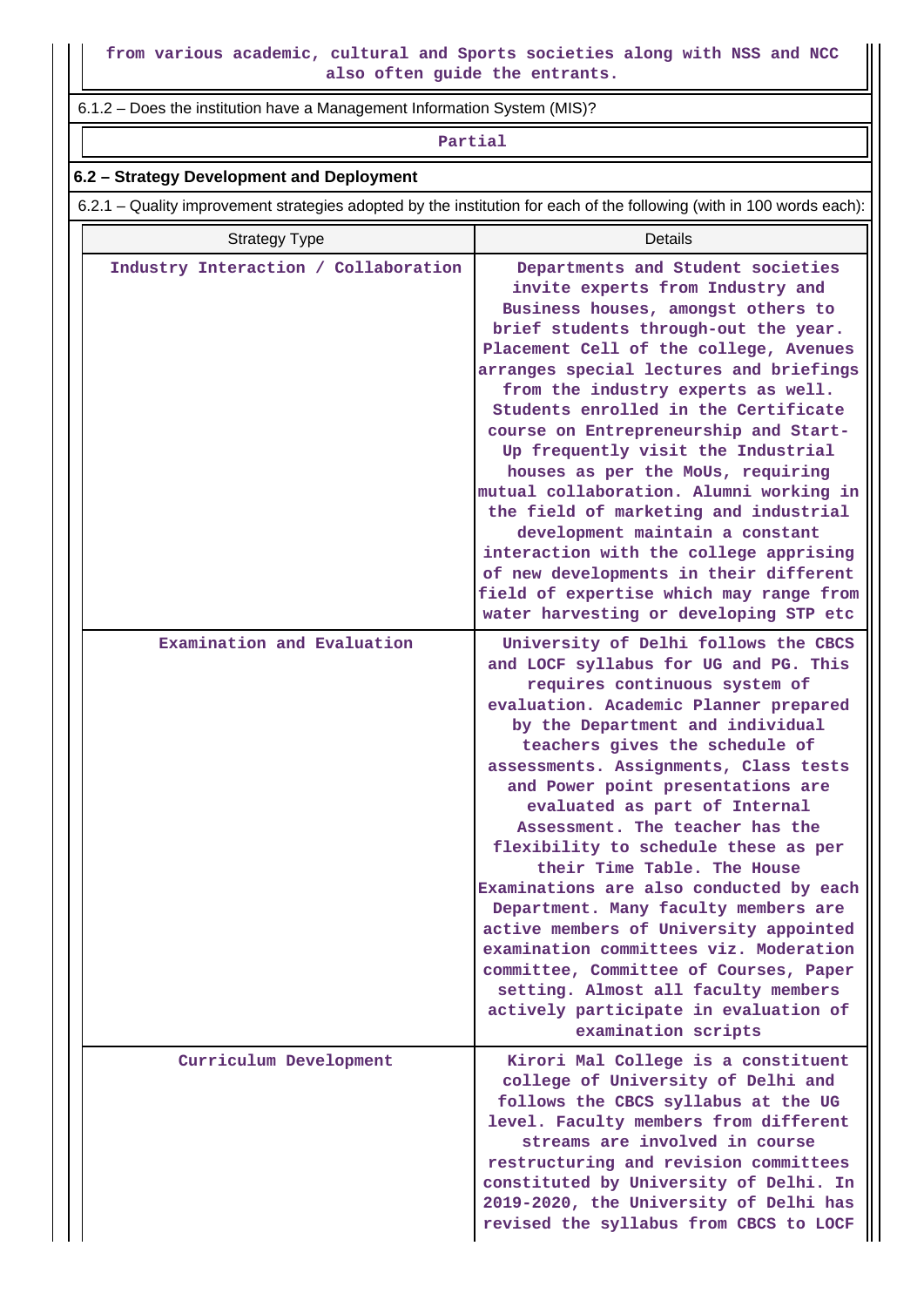|                          | and number of teachers participated in<br>this exercise. College offered<br>Certificate Course in Entrepreneurship<br>and Start-Up financed by UGC and<br>Certificate course on Legal Issues in<br>Civil Society, sponsored by Delhi State<br>Legal Services Authority. The syllabus<br>for these credit courses was designed<br>by the Coordinator of these Courses.                                                                                                                                                                                                                                                                                                                                                                                                                                                                                                                                                                                                                  |
|--------------------------|----------------------------------------------------------------------------------------------------------------------------------------------------------------------------------------------------------------------------------------------------------------------------------------------------------------------------------------------------------------------------------------------------------------------------------------------------------------------------------------------------------------------------------------------------------------------------------------------------------------------------------------------------------------------------------------------------------------------------------------------------------------------------------------------------------------------------------------------------------------------------------------------------------------------------------------------------------------------------------------|
| Teaching and Learning    | The Teachers-in-charge have the<br>responsibility of maintaining the<br>standards of teaching and learning with<br>the help of colleagues from their<br>Department under the overall<br>supervision of the Staff Council and<br>the Principal. Innovative teaching<br>methods and constant feedback enrich<br>the teaching and learning process.<br>Teachers are encouraged to use<br>innovative teaching tools and new<br>pedagogies with extensive use of ICT.<br>They are also motivated to upgrade<br>their skills through participation in<br>capacity building programmes and the<br>Faculty Development programmes. The<br>students are encouraged to be<br>participative and involved in<br>Internship programmes. Focus is on<br>personality development and career<br>enhancement of the students through<br>devising mock interviews and practical<br>learning. Constant interaction of<br>students with experts in the field is<br>promoted to enrich their knowledge base |
| Research and Development | Research and development works are<br>encouraged both amongst students and<br>teachers. The college supports all the<br>teachers, who get projects for pursuing<br>research and development assignments,<br>by assisting them with infrastructure,<br>academic and financial planning.<br>Innovative research in areas like<br>Social Enterprise, Nano-technology,<br>Analytical Chemistry and Oral History<br>in college. The College communicates to<br>all teachers the availability of<br>Research Grants from different<br>Government agencies from time to time.<br>The College facilitates and encourages<br>teachers to apply for<br>projects/seminars/workshops. Research<br>and Development Committee was formed to<br>smoothen the process. The faculty is<br>motivated to publish research papers in<br>international/national journals and<br>periodicals. Faculty members have are<br>provided grant to participate in                                                   |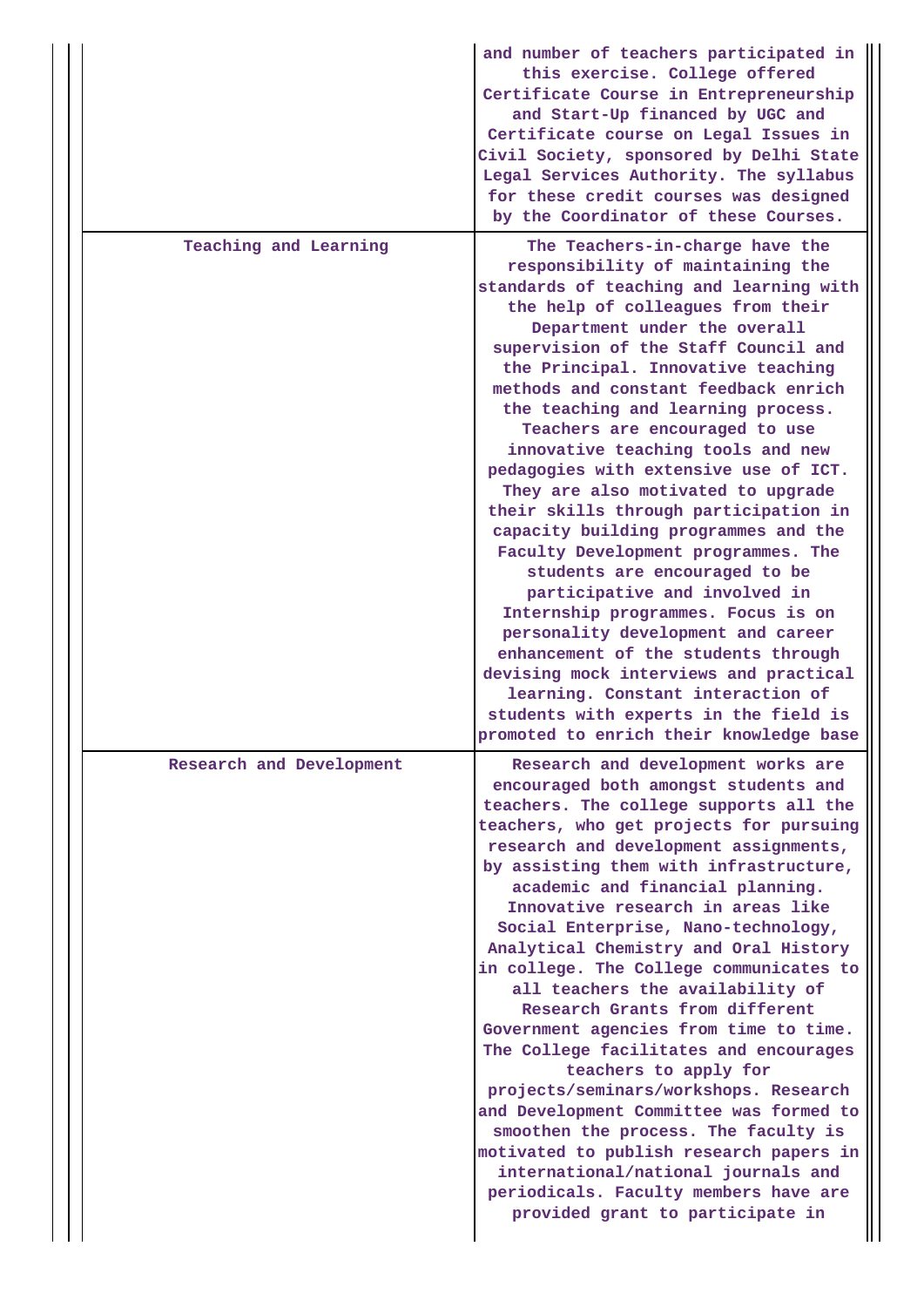|                                                               | FDP/Refresher Course.                                                                                                                                                                                                                                                                                                                                                                                                                                                                                                                                                                                                                                                                                                                                                                                                                                                                                                                                                                                                                                                                                                                                                                                                                                                                                                                                                                                                                                                                            |
|---------------------------------------------------------------|--------------------------------------------------------------------------------------------------------------------------------------------------------------------------------------------------------------------------------------------------------------------------------------------------------------------------------------------------------------------------------------------------------------------------------------------------------------------------------------------------------------------------------------------------------------------------------------------------------------------------------------------------------------------------------------------------------------------------------------------------------------------------------------------------------------------------------------------------------------------------------------------------------------------------------------------------------------------------------------------------------------------------------------------------------------------------------------------------------------------------------------------------------------------------------------------------------------------------------------------------------------------------------------------------------------------------------------------------------------------------------------------------------------------------------------------------------------------------------------------------|
| Library, ICT and Physical<br>Infrastructure / Instrumentation | Dr. N.S. Pradhan Memorial Library,<br>the College Library of Kirori Mal<br>College (University of Delhi), Delhi is<br>equipped to meet essential academic and<br>intellectual needs of its users. It is<br>spacious, spread on two floors and has<br>been renovated to make it more user<br>friendly. Open access system, Spacious<br>reading rooms provide an atmosphere<br>conducive to study. The college library<br>is under CCTV surveillance. It is well<br>stocked and collection consists of more<br>than 150,000 books. Collection is<br>continuously updated with changes in<br>curriculum. It subscribes many<br>newspapers and magazines. The library<br>provides access to E-resources to<br>faculty, students amp researchers on DU<br>portal through Wi-Fi and also N-List<br>program. The library provides various<br>facilities to the Visually impaired amp<br>physically handicapped (Divyangjan)<br>students amp faculty thereby creating a<br>congenial work environment for them.<br>Separate computer system installed with<br>Jawa software amp headphones are<br>functional. Angel (talking digital<br>daisy pocket player), Laptop, Braille<br>material are made available for<br>circulation among the students, apart<br>from this, the concerned students are<br>provided with membership of Delhi<br>University Braille Library, so that<br>they can access all available material.<br>WiFi is available 24/7 on the entire<br>College Campus. The class rooms are |
|                                                               | equipped with ICT tools for innovative<br>Teaching and Learning. Academic<br>Auditorium and Seminar Hall are<br>equipped with state of art technology.                                                                                                                                                                                                                                                                                                                                                                                                                                                                                                                                                                                                                                                                                                                                                                                                                                                                                                                                                                                                                                                                                                                                                                                                                                                                                                                                           |
| Human Resource Management                                     | The College encourages active<br>participation of teachers and students<br>in not only the Teaching-Learning<br>process but also community development.<br>The teachers and students are<br>encouraged to be part of various<br>Academic and Co-curricular committees.<br>Various programmes are organised by<br>these committees that promote skill<br>enhancement, personality development<br>along with leadership quality and<br>building team spirit. These programmes<br>are initiated to inculcate the spirit<br>of nation building and community<br>service. Even though there is separate<br>NSS and NCC, but all the student                                                                                                                                                                                                                                                                                                                                                                                                                                                                                                                                                                                                                                                                                                                                                                                                                                                           |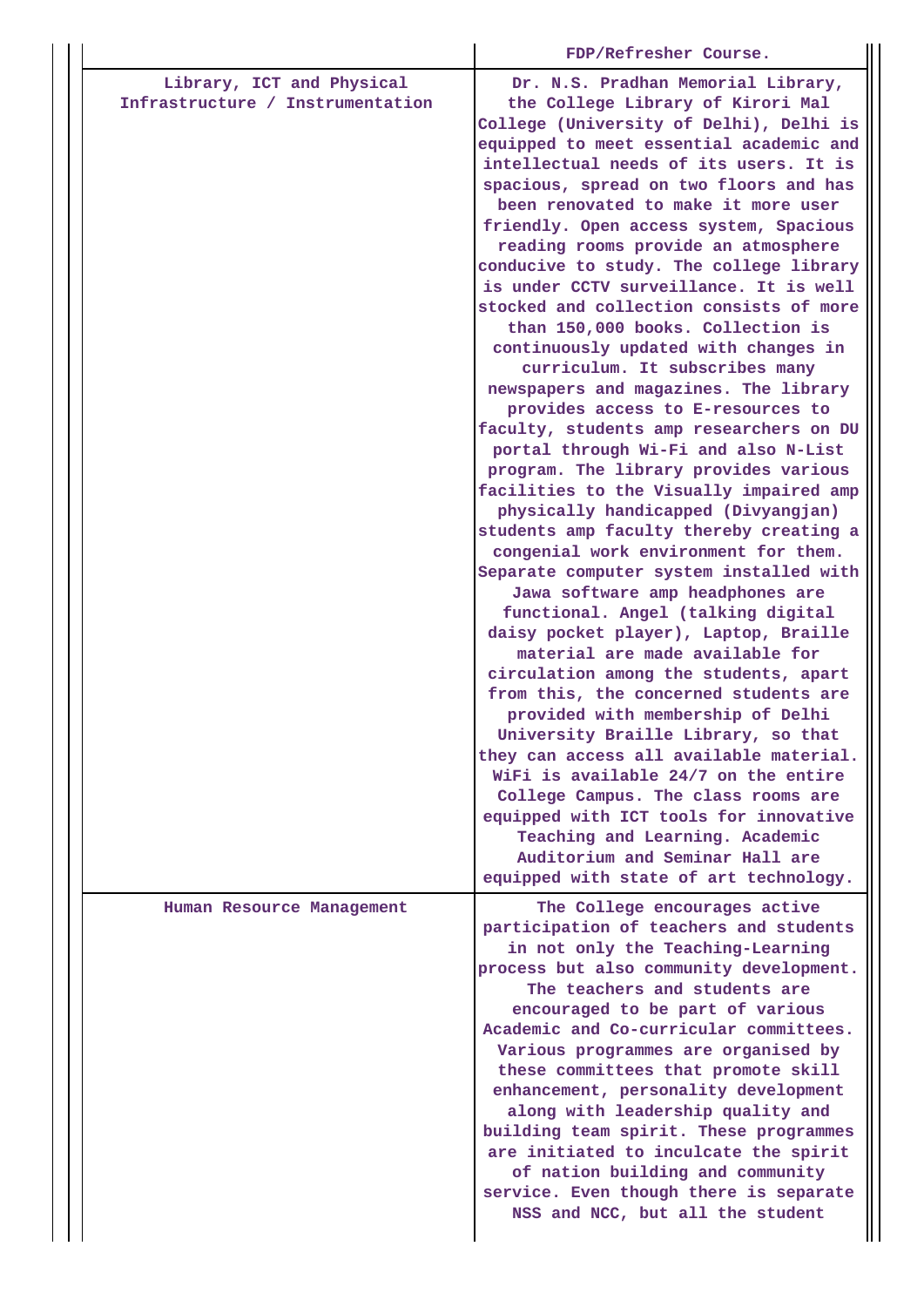|                       | societies organise events that focus on<br>the current issues and problems of the<br>civil society. The active Placement<br>Cell organises workshops and provides<br>avenues for students to interact with<br>the market players through Campus<br>placements. The students are encouraged<br>to enrol for Internships during their<br>vacations. The newsletter of College -<br>La Voice, Annual Report and New<br>Outllook - the college magazine<br>highlights the achievements of the<br>faculty members.                                                                                                                                                                                               |
|-----------------------|-------------------------------------------------------------------------------------------------------------------------------------------------------------------------------------------------------------------------------------------------------------------------------------------------------------------------------------------------------------------------------------------------------------------------------------------------------------------------------------------------------------------------------------------------------------------------------------------------------------------------------------------------------------------------------------------------------------|
| Admission of Students | Admissions are done strictly as per<br>University of Delhi guidelines. Each<br>year the admissions to the I year of<br>College begins in the month of June.<br>The Admission committee proactively,<br>tirelessly and diligently works from<br>June to August to ensure smooth<br>admission process. The Teachers-in-<br>charge of the departments give the Cut-<br>offs for the merit list as required by<br>the University as per the schedule.<br>Admissions in the Sports and Extra-<br>curricular activities are done by the<br>respective Committees. The cut-off<br>lists are duly displayed on the college<br>website. The whole system of admission<br>is carried out with utmost<br>transparency. |

# 6.2.2 – Implementation of e-governance in areas of operations:

| E-governace area         | Details                                                                                                                                                                                                                                                                                                                                                                                                                                                                                                                                                                                                                                                             |
|--------------------------|---------------------------------------------------------------------------------------------------------------------------------------------------------------------------------------------------------------------------------------------------------------------------------------------------------------------------------------------------------------------------------------------------------------------------------------------------------------------------------------------------------------------------------------------------------------------------------------------------------------------------------------------------------------------|
| Examination              | Entire process monitored thoroughly<br>through e-governance from filling up of<br>Forms to payment of Examination Fees<br>online. In the continuous evaluation<br>system the Internal assessment marks<br>are displayed online on the website.<br>There is system of Uploading Practical<br>Examination marks on the University<br>Examination portal immediately after<br>conclusion of the Examination.<br>University provides online support<br>mechanism for smooth conduct of theory<br>Examination with online Date sheets,<br>evaluation schedule and finally the<br>Results. During conduct of examination<br>in College, seating plan displayed<br>online. |
| Planning and Development | College follows a Strategic planning<br>system which is structured and well<br>designed to organise and coordinate the<br>activities of the various Departments<br>and Societies. Long term and Short term<br>goals for the College have been devised                                                                                                                                                                                                                                                                                                                                                                                                               |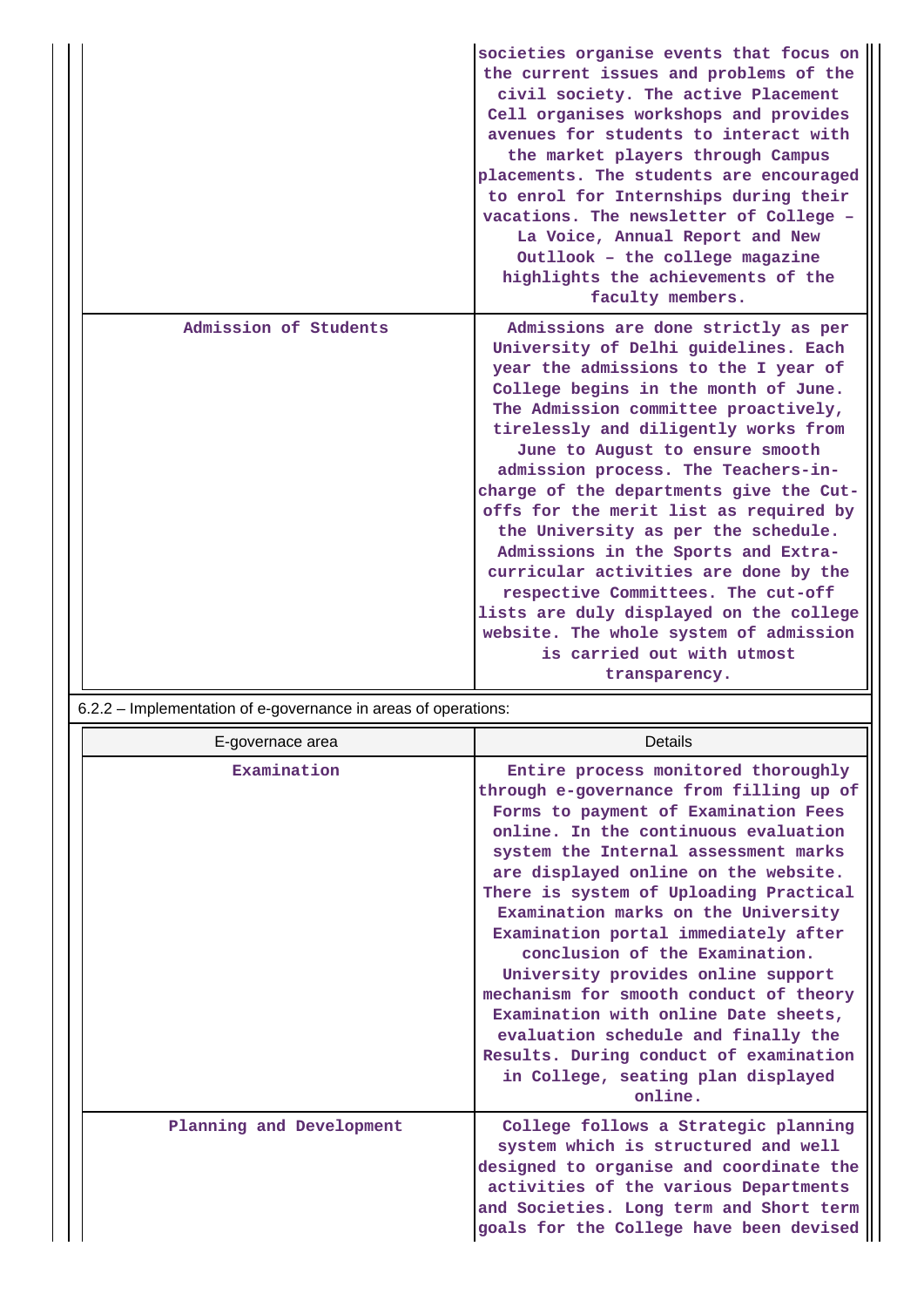|                               | and through the coordinated efforts,<br>these are to be realised in the<br>stipulated time. Academic Planner<br>prepared by individual teacher and the<br>Department is prepared at the beginning<br>of the Academic Session. IT based<br>solutions and planning support systems<br>are used to fulfil the objectives of<br>Research Development, Organising<br>workshops/seminars/FDP/Field Trips,<br>Industry interactions and<br>collaborations                                                                                                                                                                                                                                                                                                                                                                                                                                                                                                                                                                                                                                                                                                                                                                                                                                                                                     |
|-------------------------------|----------------------------------------------------------------------------------------------------------------------------------------------------------------------------------------------------------------------------------------------------------------------------------------------------------------------------------------------------------------------------------------------------------------------------------------------------------------------------------------------------------------------------------------------------------------------------------------------------------------------------------------------------------------------------------------------------------------------------------------------------------------------------------------------------------------------------------------------------------------------------------------------------------------------------------------------------------------------------------------------------------------------------------------------------------------------------------------------------------------------------------------------------------------------------------------------------------------------------------------------------------------------------------------------------------------------------------------|
| Administration                | IT based solutions for major<br>administrative responsibilities.<br>Administrative offices supervised<br>through Management Information systems.<br>The College website and the Principal's<br>email are extensively used to<br>communicate important matters and<br>decisions to the Staff and the<br>students. There is 24/7 wireless<br>facility available in the College.<br>There is provision of Biometric<br>Attendance for the Non-Teaching<br>faculty. The students submit their<br>Fees/Examination forms online. The admit<br>cards are made available online. Time<br>Table for each course and each Semester<br>is duly displayed on website. RTI -<br>Information regarding ACT/PIO/Redressal<br>mechanism displayed on College website.<br>Tenders and quotations are called<br>online and duly displayed on the<br>College website. Faculty details<br>Department wise along with Teacher on<br>Leave is duly displayed<br>Courses/Sylabus/ Internal Assessment/<br>Schedule of Examination/ Academic<br>Programs Surveillance through CCTV<br>particularly during time of Student<br>Elections and other events when there<br>is increase in students' activities<br>involving students from other Colleges.<br>The salary of the staff and the<br>intimation of the individual accounts<br>is made available online. |
| Finance and Accounts          | TALLY 9ERP SOFTWARE for accounts and<br>SENSYS TECHNOLOGY SOFTWARE for Fixed<br>assets. Salary of the Staff members and<br>their accounts are shared through their<br>respective emails, by the Finance<br>office. The Department is responsible<br>for maintaining accounts of all the<br>funds received from the various grants<br>of the Government                                                                                                                                                                                                                                                                                                                                                                                                                                                                                                                                                                                                                                                                                                                                                                                                                                                                                                                                                                                 |
| Student Admission and Support | Students register for admissions on<br>University portal. The list of eligible                                                                                                                                                                                                                                                                                                                                                                                                                                                                                                                                                                                                                                                                                                                                                                                                                                                                                                                                                                                                                                                                                                                                                                                                                                                         |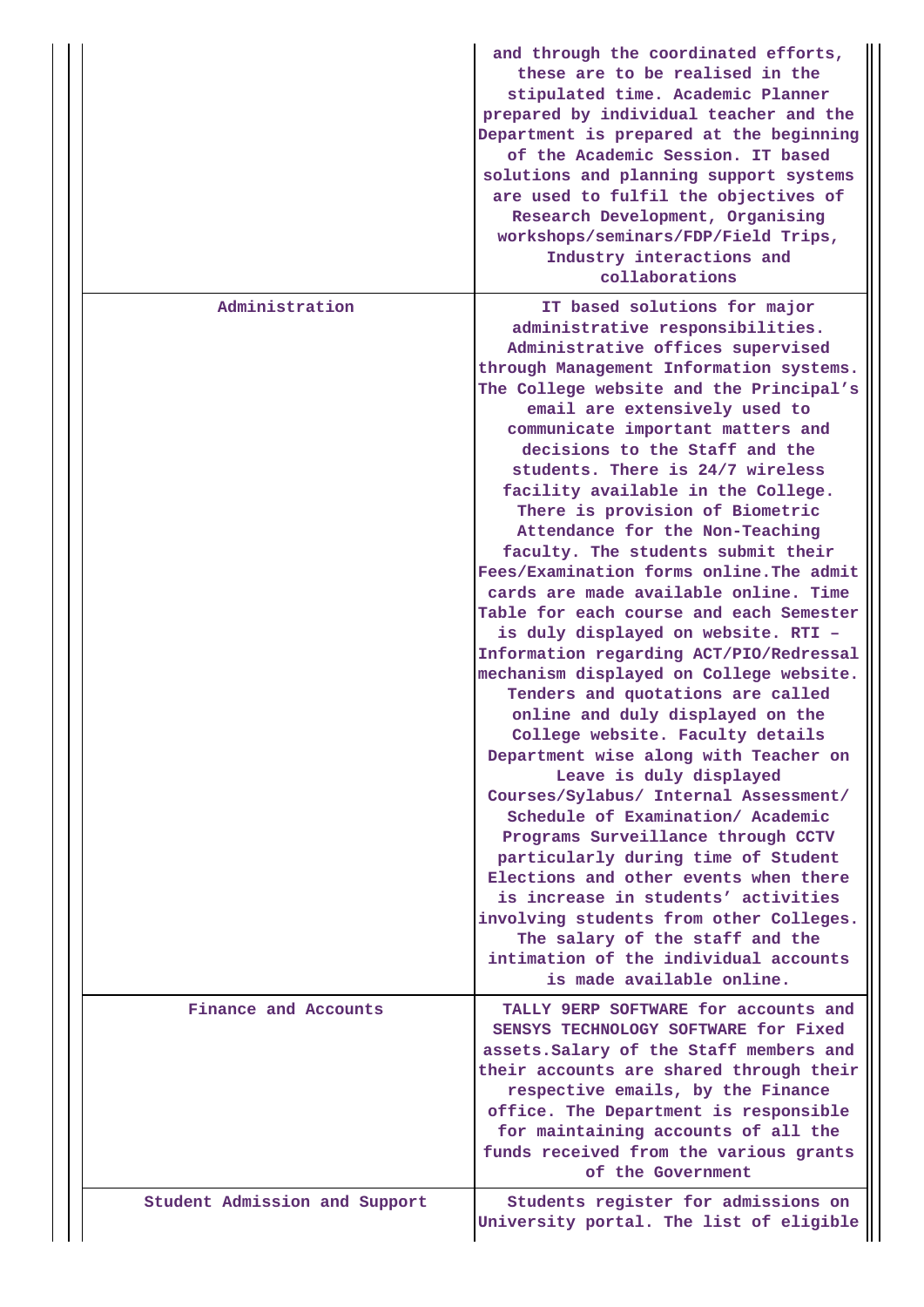| students displayed according to Cut-off<br>marks on the University website. |
|-----------------------------------------------------------------------------|
| Students approach College for admission                                     |
| in preferred Course which is granted as                                     |
| per displayed Merit. Entire process                                         |
| monitored at college level as Data is                                       |
| computerised. Sanctioned seats, filled                                      |
| seats, supernumerary - including                                            |
| Sports, PwD, Ward quota displayed on                                        |
| website. Transparency is maintained at                                      |
| each level through intensive                                                |
| monitoring. Grievance of students are                                       |
| addressed by the relevant Committees                                        |
| and if need be referred to the                                              |
| University for resolution. Admission                                        |
| process concluded smoothly in 2019-2020                                     |
| through effective e-governance.                                             |

# **6.3 – Faculty Empowerment Strategies**

 6.3.1 – Teachers provided with financial support to attend conferences / workshops and towards membership fee of professional bodies during the year

|                                                                                                                                                                 | Year<br>Name of Teacher<br>2019<br><b>NIL</b> |  |                                                                                             | Name of conference/<br>workshop attended<br>for which financial<br>support provided<br><b>NIL</b>                                                                                                                                |  | Name of the<br>professional body for<br>which membership<br>fee is provided<br><b>NIL</b> |  | Amount of support<br><b>Nill</b> |                                                  |  |                                                      |
|-----------------------------------------------------------------------------------------------------------------------------------------------------------------|-----------------------------------------------|--|---------------------------------------------------------------------------------------------|----------------------------------------------------------------------------------------------------------------------------------------------------------------------------------------------------------------------------------|--|-------------------------------------------------------------------------------------------|--|----------------------------------|--------------------------------------------------|--|------------------------------------------------------|
|                                                                                                                                                                 |                                               |  |                                                                                             |                                                                                                                                                                                                                                  |  | View File                                                                                 |  |                                  |                                                  |  |                                                      |
| 6.3.2 - Number of professional development / administrative training programmes organized by the College for<br>teaching and non teaching staff during the year |                                               |  |                                                                                             |                                                                                                                                                                                                                                  |  |                                                                                           |  |                                  |                                                  |  |                                                      |
|                                                                                                                                                                 | Year                                          |  | Title of the<br>professional<br>development<br>programme<br>organised for<br>teaching staff | Title of the<br>administrative<br>training<br>programme<br>organised for<br>non-teaching<br>staff                                                                                                                                |  | From date                                                                                 |  | To Date                          | Number of<br>participants<br>(Teaching<br>staff) |  | Number of<br>participants<br>(non-teaching<br>staff) |
|                                                                                                                                                                 | 2019                                          |  | <b>Income</b><br>Tax<br>Outreach<br>programme                                               | <b>Income</b><br>Tax Out<br>Reach<br>Programme<br>conducted<br>by Mr.<br>Kumar<br>Pranav (<br>Jt. Commis<br>sioner IT,<br>range 69,<br>) and Mr.<br>Vikas<br>Jakhar<br>(Asst. Com<br>missioner<br>of IT,<br>Circle<br>$69-1)$ on |  | 06/08/2019                                                                                |  | 06/08/2019                       | 20                                               |  | 50                                                   |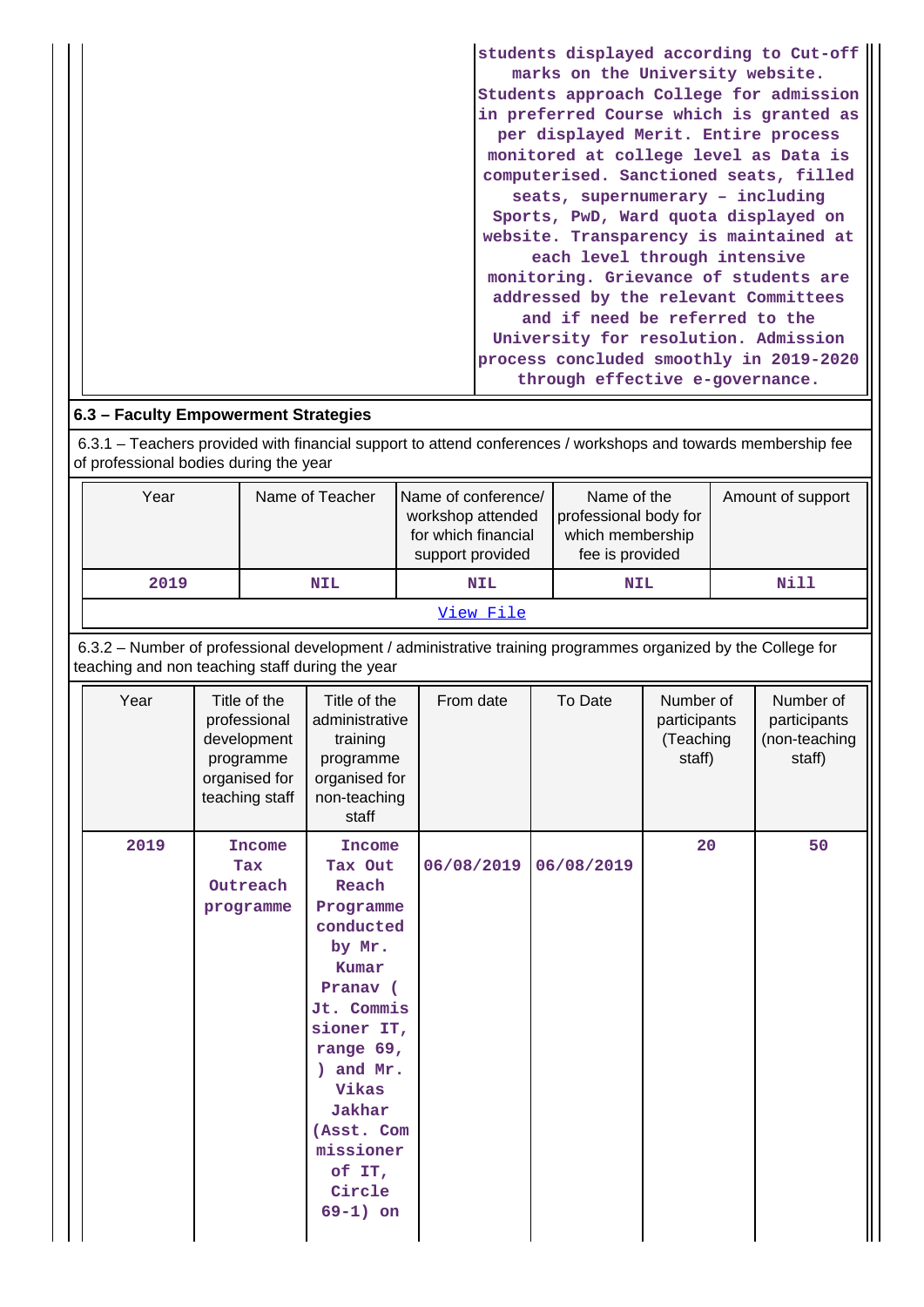|                                                                                                        |                                                                                                                                                                                            |                               |              | 6.8.2019                           |            |            |            |                  |   |                |  |
|--------------------------------------------------------------------------------------------------------|--------------------------------------------------------------------------------------------------------------------------------------------------------------------------------------------|-------------------------------|--------------|------------------------------------|------------|------------|------------|------------------|---|----------------|--|
|                                                                                                        | 2019                                                                                                                                                                                       | Service<br>Related<br>Matters |              | Service<br>Related<br>Matters      | 14/09/2019 |            | 14/09/2019 | 60               |   | 40             |  |
|                                                                                                        | 2019<br>Entrepre<br>neurship D<br>evelopment                                                                                                                                               |                               |              | Nil                                | 25/06/2019 |            |            | 35<br>29/06/2019 |   | Nill           |  |
|                                                                                                        |                                                                                                                                                                                            |                               |              |                                    | View File  |            |            |                  |   |                |  |
|                                                                                                        | 6.3.3 - No. of teachers attending professional development programmes, viz., Orientation Programme, Refresher<br>Course, Short Term Course, Faculty Development Programmes during the year |                               |              |                                    |            |            |            |                  |   |                |  |
|                                                                                                        | Title of the<br>professional<br>development<br>programme                                                                                                                                   |                               |              | Number of teachers<br>who attended | From Date  |            | To date    |                  |   | Duration       |  |
| FDP on ICT:<br>Instructional<br>Design<br>Development and<br>Learning<br>Analytics                     |                                                                                                                                                                                            |                               |              | 40                                 |            | 24/07/2020 |            | 30/07/2020       |   | $\overline{7}$ |  |
|                                                                                                        | One week FDP<br>from 05.06.2020<br>to 11.06.2020<br>Organised by<br><b>ARSD</b><br>colaboration<br>with Ramanujan<br>College, DU.                                                          |                               |              | $\overline{\mathbf{2}}$            | 05/06/2020 |            | 11/12/2020 |                  | 7 |                |  |
|                                                                                                        | Two week FDP<br>on Enhancing<br>Psychological<br>Skills for<br>Teaching and<br>Practice from<br>Ramanujan<br>College                                                                       |                               |              | 8                                  | 15/09/2020 |            | 29/09/2020 |                  |   | 14             |  |
| FDP on Entrep<br>reneurship<br>Development in<br>association<br>with NIESBUD,<br>Kirori Mal<br>College |                                                                                                                                                                                            | 35                            |              | 25/06/2019                         |            | 29/06/2019 |            | 5                |   |                |  |
| Short Term<br>Course on<br>MOOCs,<br>Elearning and<br>ICT from CPDHE                                   |                                                                                                                                                                                            |                               | $\mathbf{1}$ | 15/06/2019                         |            | 21/06/2019 |            | 7                |   |                |  |
| FDP on Open<br>Source Tools<br>for Research,<br>Ramanujan<br>College                                   |                                                                                                                                                                                            |                               | 3            | 08/06/2020                         |            | 15/06/2020 |            |                  | 7 |                |  |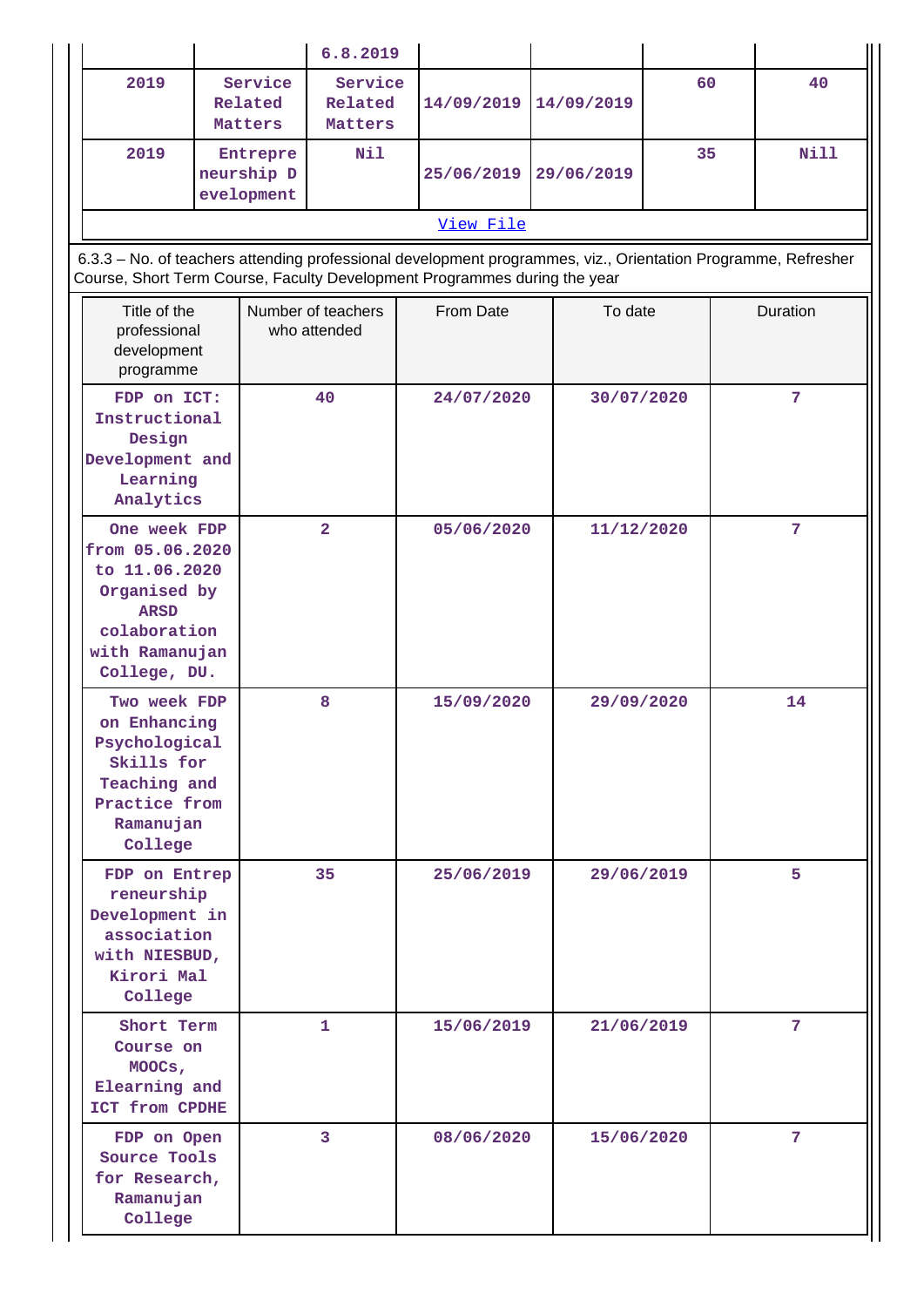|                                                                                                                                                                                                                                                                                                                                                                                                                                                                                                                                                                                                                                                                                                                                                                                                                                                                                                                                                                                                                                                                                                                                                                                                                                                          |                                                                                                                                                                                                                                                                                                                                                                                         |                               | <u>View File</u> |              |                                          |  |  |
|----------------------------------------------------------------------------------------------------------------------------------------------------------------------------------------------------------------------------------------------------------------------------------------------------------------------------------------------------------------------------------------------------------------------------------------------------------------------------------------------------------------------------------------------------------------------------------------------------------------------------------------------------------------------------------------------------------------------------------------------------------------------------------------------------------------------------------------------------------------------------------------------------------------------------------------------------------------------------------------------------------------------------------------------------------------------------------------------------------------------------------------------------------------------------------------------------------------------------------------------------------|-----------------------------------------------------------------------------------------------------------------------------------------------------------------------------------------------------------------------------------------------------------------------------------------------------------------------------------------------------------------------------------------|-------------------------------|------------------|--------------|------------------------------------------|--|--|
| 6.3.4 - Faculty and Staff recruitment (no. for permanent recruitment):                                                                                                                                                                                                                                                                                                                                                                                                                                                                                                                                                                                                                                                                                                                                                                                                                                                                                                                                                                                                                                                                                                                                                                                   |                                                                                                                                                                                                                                                                                                                                                                                         |                               |                  |              |                                          |  |  |
|                                                                                                                                                                                                                                                                                                                                                                                                                                                                                                                                                                                                                                                                                                                                                                                                                                                                                                                                                                                                                                                                                                                                                                                                                                                          | Teaching                                                                                                                                                                                                                                                                                                                                                                                |                               |                  | Non-teaching |                                          |  |  |
| Permanent                                                                                                                                                                                                                                                                                                                                                                                                                                                                                                                                                                                                                                                                                                                                                                                                                                                                                                                                                                                                                                                                                                                                                                                                                                                |                                                                                                                                                                                                                                                                                                                                                                                         | <b>Full Time</b>              | Permanent        |              | <b>Full Time</b>                         |  |  |
| Nill                                                                                                                                                                                                                                                                                                                                                                                                                                                                                                                                                                                                                                                                                                                                                                                                                                                                                                                                                                                                                                                                                                                                                                                                                                                     |                                                                                                                                                                                                                                                                                                                                                                                         | Nill                          | Nill             |              | Nill                                     |  |  |
| 6.3.5 - Welfare schemes for                                                                                                                                                                                                                                                                                                                                                                                                                                                                                                                                                                                                                                                                                                                                                                                                                                                                                                                                                                                                                                                                                                                                                                                                                              |                                                                                                                                                                                                                                                                                                                                                                                         |                               |                  |              |                                          |  |  |
|                                                                                                                                                                                                                                                                                                                                                                                                                                                                                                                                                                                                                                                                                                                                                                                                                                                                                                                                                                                                                                                                                                                                                                                                                                                          |                                                                                                                                                                                                                                                                                                                                                                                         |                               |                  |              | <b>Students</b>                          |  |  |
|                                                                                                                                                                                                                                                                                                                                                                                                                                                                                                                                                                                                                                                                                                                                                                                                                                                                                                                                                                                                                                                                                                                                                                                                                                                          | Non-teaching<br>Teaching<br>Medical imbursement, TC<br>Medical imbursement, TC<br>Scholarships, Awards,<br>society, Vehicle and<br>society, Vehicle and<br>Cash Rewards, Fee<br>other loan disbursement,<br>other loan disbursement,<br>concessions<br>Pension payments, Group<br>Pension payments, Group<br>insurance, Education<br>insurance, Education<br>imbursement<br>imbursement |                               |                  |              |                                          |  |  |
| 6.4 - Financial Management and Resource Mobilization                                                                                                                                                                                                                                                                                                                                                                                                                                                                                                                                                                                                                                                                                                                                                                                                                                                                                                                                                                                                                                                                                                                                                                                                     |                                                                                                                                                                                                                                                                                                                                                                                         |                               |                  |              |                                          |  |  |
| 6.4.1 – Institution conducts internal and external financial audits regularly (with in 100 words each)                                                                                                                                                                                                                                                                                                                                                                                                                                                                                                                                                                                                                                                                                                                                                                                                                                                                                                                                                                                                                                                                                                                                                   |                                                                                                                                                                                                                                                                                                                                                                                         |                               |                  |              |                                          |  |  |
| Internal Audit: The internal audit of the college is conducted by the<br>University of Delhi, Audit Branch. No private auditor is appointed by the<br>college as it is a University maintained college. University of Delhi conducts<br>audit as per its own schedule. However, pay fixation, promotions, pensions,<br>MACP/ACP are approved by the Audit Branch of University of Delhi, regularly.<br>After audit of the aforesaid financials, the University of Delhi, grants<br>approval for the same for release of payment to the staff members. External<br>Audit: Our external audit is to be done by Comptroller and Auditor General of<br>India. The audit team conducts 2 types of audits for college, 1. SAR and 2.<br>Transaction Audit. SAR audit is conducted every year after completion of annual<br>account and report of the same is submitted to the University of Delhi and UGC<br>- Transaction. Audit is conducted by Comptroller and Auditor General of India<br>as per their own schedule. College requests Comptroller and Auditor General of<br>India to conduct both SAR and transaction audits every year.<br>6.4.2 - Funds / Grants received from management, non-government bodies, individuals, philanthropies during the |                                                                                                                                                                                                                                                                                                                                                                                         |                               |                  |              |                                          |  |  |
| year(not covered in Criterion III)<br>Name of the non government<br>funding agencies /individuals                                                                                                                                                                                                                                                                                                                                                                                                                                                                                                                                                                                                                                                                                                                                                                                                                                                                                                                                                                                                                                                                                                                                                        |                                                                                                                                                                                                                                                                                                                                                                                         | Funds/ Grnats received in Rs. |                  |              | Purpose                                  |  |  |
| <b>NIL</b>                                                                                                                                                                                                                                                                                                                                                                                                                                                                                                                                                                                                                                                                                                                                                                                                                                                                                                                                                                                                                                                                                                                                                                                                                                               |                                                                                                                                                                                                                                                                                                                                                                                         |                               | $\mathbf 0$      |              | <b>NIL</b>                               |  |  |
|                                                                                                                                                                                                                                                                                                                                                                                                                                                                                                                                                                                                                                                                                                                                                                                                                                                                                                                                                                                                                                                                                                                                                                                                                                                          |                                                                                                                                                                                                                                                                                                                                                                                         |                               | View File        |              |                                          |  |  |
| 6.4.3 - Total corpus fund generated                                                                                                                                                                                                                                                                                                                                                                                                                                                                                                                                                                                                                                                                                                                                                                                                                                                                                                                                                                                                                                                                                                                                                                                                                      |                                                                                                                                                                                                                                                                                                                                                                                         |                               |                  |              |                                          |  |  |
|                                                                                                                                                                                                                                                                                                                                                                                                                                                                                                                                                                                                                                                                                                                                                                                                                                                                                                                                                                                                                                                                                                                                                                                                                                                          |                                                                                                                                                                                                                                                                                                                                                                                         | 0                             |                  |              |                                          |  |  |
| 6.5 - Internal Quality Assurance System                                                                                                                                                                                                                                                                                                                                                                                                                                                                                                                                                                                                                                                                                                                                                                                                                                                                                                                                                                                                                                                                                                                                                                                                                  |                                                                                                                                                                                                                                                                                                                                                                                         |                               |                  |              |                                          |  |  |
| 6.5.1 - Whether Academic and Administrative Audit (AAA) has been done?                                                                                                                                                                                                                                                                                                                                                                                                                                                                                                                                                                                                                                                                                                                                                                                                                                                                                                                                                                                                                                                                                                                                                                                   |                                                                                                                                                                                                                                                                                                                                                                                         |                               |                  |              |                                          |  |  |
| <b>Audit Type</b>                                                                                                                                                                                                                                                                                                                                                                                                                                                                                                                                                                                                                                                                                                                                                                                                                                                                                                                                                                                                                                                                                                                                                                                                                                        |                                                                                                                                                                                                                                                                                                                                                                                         | External                      |                  |              | Internal                                 |  |  |
|                                                                                                                                                                                                                                                                                                                                                                                                                                                                                                                                                                                                                                                                                                                                                                                                                                                                                                                                                                                                                                                                                                                                                                                                                                                          | Yes/No                                                                                                                                                                                                                                                                                                                                                                                  | Agency                        |                  | Yes/No       | Authority                                |  |  |
| Academic                                                                                                                                                                                                                                                                                                                                                                                                                                                                                                                                                                                                                                                                                                                                                                                                                                                                                                                                                                                                                                                                                                                                                                                                                                                 | <b>Nill</b>                                                                                                                                                                                                                                                                                                                                                                             |                               | Nill             | Yes          | Staff Council<br>Committees              |  |  |
| Administrative                                                                                                                                                                                                                                                                                                                                                                                                                                                                                                                                                                                                                                                                                                                                                                                                                                                                                                                                                                                                                                                                                                                                                                                                                                           | <b>Nill</b>                                                                                                                                                                                                                                                                                                                                                                             |                               | <b>Nill</b>      | Yes          | Governing<br>Body/Principal<br>Approvals |  |  |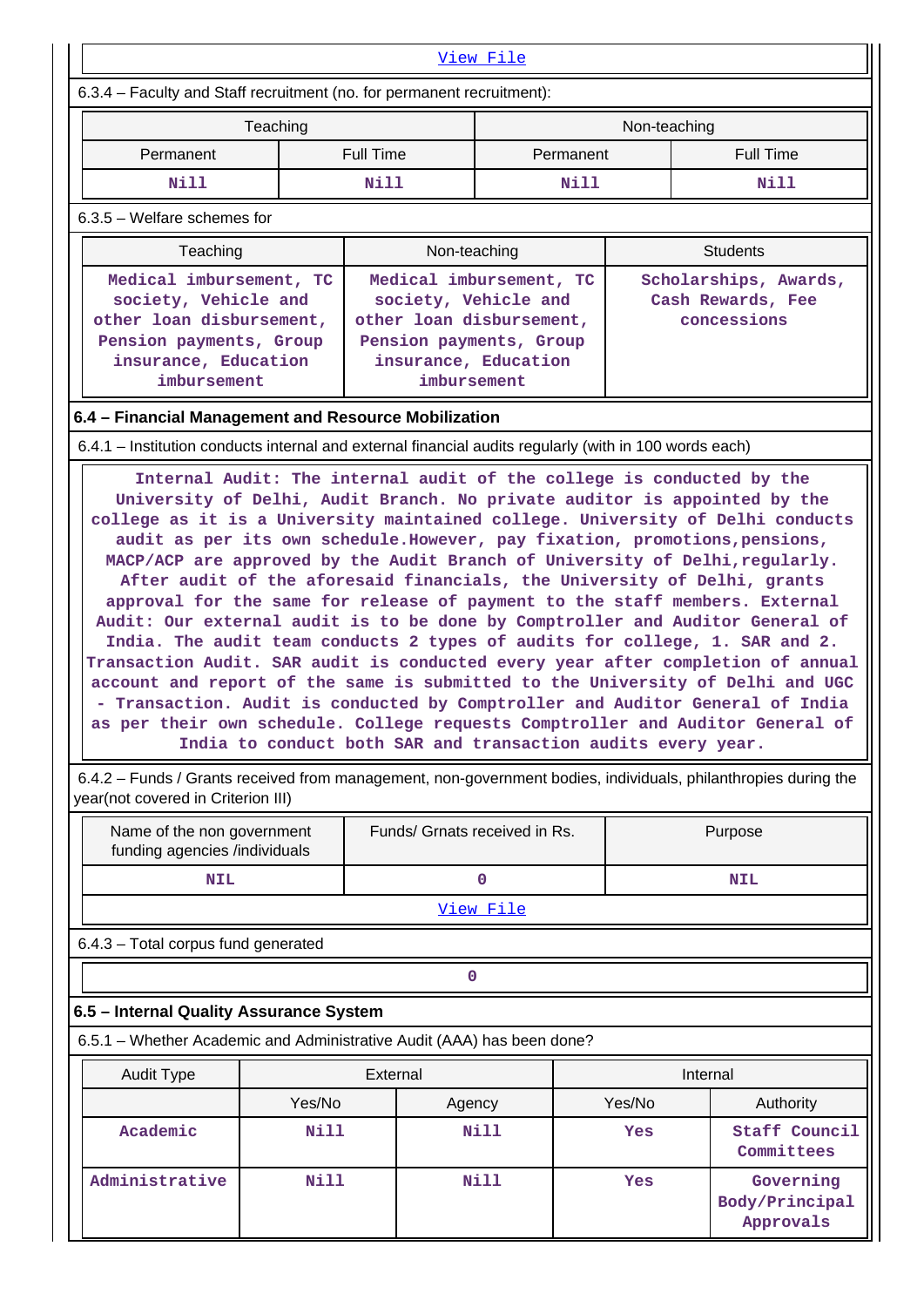6.5.2 – Activities and support from the Parent – Teacher Association (at least three) **The college has never felt any need to have a Parent-Teacher Association as the parents have cooperated with all the decisions of the College and have helped the college in maintaining the discipline and academic environment within the college whenever they are requested for the same** 6.5.3 – Development programmes for support staff (at least three) **1. Income Tax Out Reach Programme conducted by Mr. Kumar Pranav ( Jt. Commissioner IT, range 69, ) and Mr. Vikas Jakhar (Asst. Commissioner of IT, Circle 69-1) on 6.8.2019 2. Training Programme on Service Related Matters by ISTM on 14.9.2019 3. • Basic Laboratory Technique workshop for Botany Laboratory Staff 12.7.2019** 6.5.4 – Post Accreditation initiative(s) (mention at least three) **Water Harvesting Ecofriendly and Plastic Free Campus Certificate Courses Online fee payment Upgradation of Classrooms Paper recycling Vermicomposting Green ride bicycle** 6.5.5 – Internal Quality Assurance System Details a) Submission of Data for AISHE portal **Yes** b)Participation in NIRF **Yes** c)ISO certification **No** d)NBA or any other quality audit **No**  6.5.6 – Number of Quality Initiatives undertaken during the year Year | Name of quality initiative by IQAC Date of conducting IQAC Duration From | Duration To | Number of participants  **2019 Certificate Course in Legal Issues in Civil Society in c ollaboration with Central District Legal Services Authority 24/09/2019 24/09/2019 15/11/2019 70 2020 Lecture on Sexual Harassment at Workplace for Teaching and NonTeaching Staff Members. 13/01/2020 13/01/2020 13/01/2020 80 2020 National Seminar on Protecting and Assessing 06/01/2020 06/01/2020 07/01/2020 100**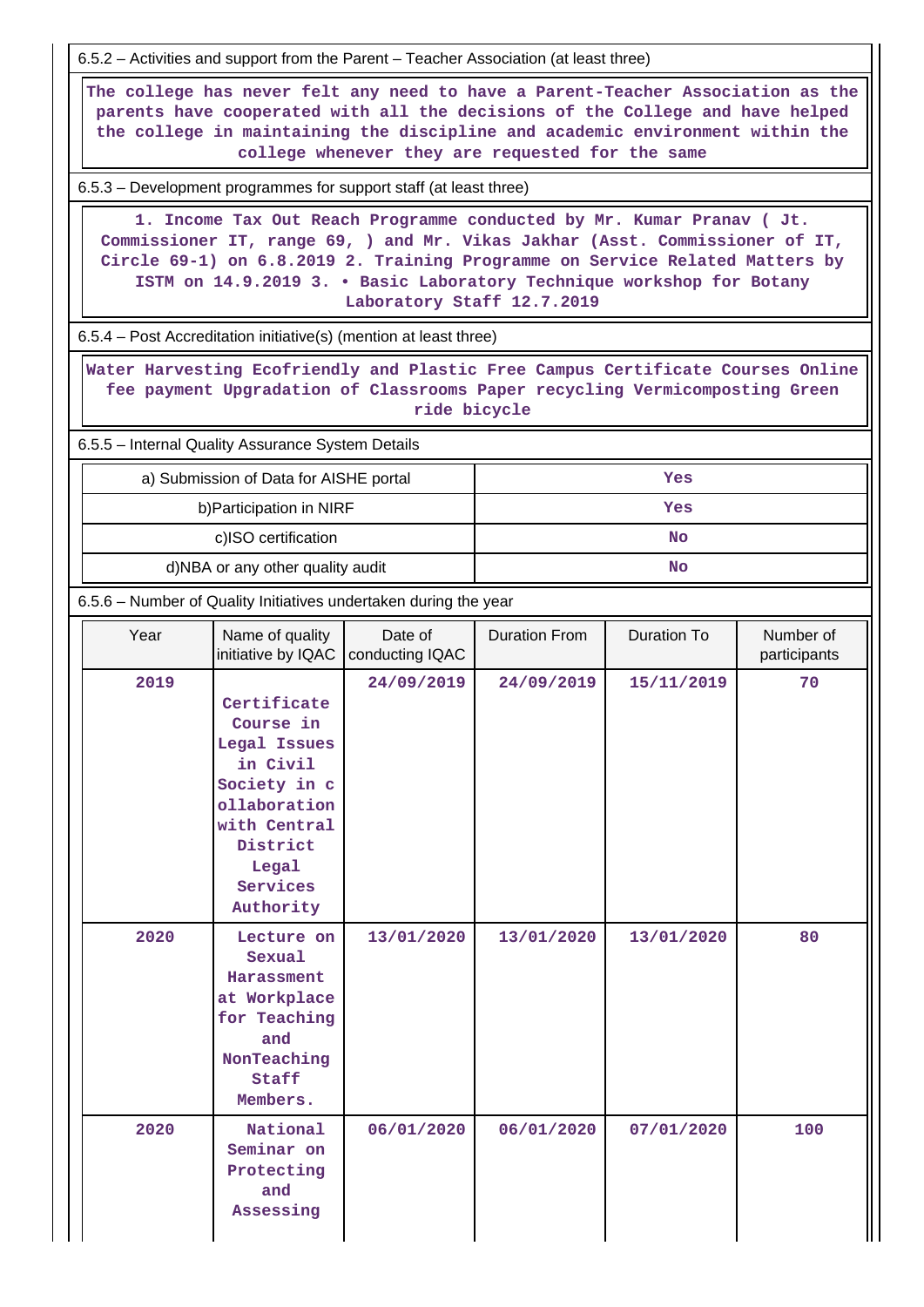|           | the<br>Innovative<br>Ecosystem                                                                         |            |            |            |     |  |  |
|-----------|--------------------------------------------------------------------------------------------------------|------------|------------|------------|-----|--|--|
| 2020      | Self<br>Defense<br>Training<br>Program                                                                 | 10/02/2020 | 10/02/2020 | 21/02/2020 | 100 |  |  |
| 2019      | Training<br>Programme on<br>Service<br>Related<br>Matters for<br>Teaching and<br>Non Teaching<br>Staff | 14/09/2019 | 14/09/2019 | 14/09/2020 | 100 |  |  |
| View File |                                                                                                        |            |            |            |     |  |  |

# **CRITERION VII – INSTITUTIONAL VALUES AND BEST PRACTICES**

# **7.1 – Institutional Values and Social Responsibilities**

 7.1.1 – Gender Equity (Number of gender equity promotion programmes organized by the institution during the year)

| Title of the<br>programme                                                                                                             | Period from | Period To  | Number of Participants |      |
|---------------------------------------------------------------------------------------------------------------------------------------|-------------|------------|------------------------|------|
|                                                                                                                                       |             |            | Female                 | Male |
| Women<br>Conclave -Seies<br>of lectures<br>organised by<br><b>NSS</b>                                                                 | 23/09/2019  | 24/09/2019 | 92                     | 121  |
| "What is<br>Sexism?"- Pariv<br>artan: Gender<br>Forum                                                                                 | 29/08/2019  | 29/08/2019 | 43                     | 72   |
| Gender<br>Identity,<br>Expression Sexu<br>ality-Parivarta<br>n:Gender Forum                                                           | 18/09/2019  | 18/09/2019 | 34                     | 45   |
| DISCUSSION-<br>Things we don't<br>talk about- Par<br>ivartan: Gender<br>Forum                                                         | 27/09/2019  | 27/09/2019 | 41                     | 33   |
| WORKSHOP WITH<br><b>COLLEGE'S</b><br><b>INTERNAL</b><br><b>COMMITTEE</b><br><b>AGAINST SEXUAL</b><br><b>HARASSMENT-</b><br>Parivartan | 17/10/2019  | 17/10/2019 | 43                     | 40   |
| <b>GENDER</b><br><b>CONCLAVE-</b><br>"Boundaries"-                                                                                    | 22/10/2019  | 23/10/2019 | 72                     | 67   |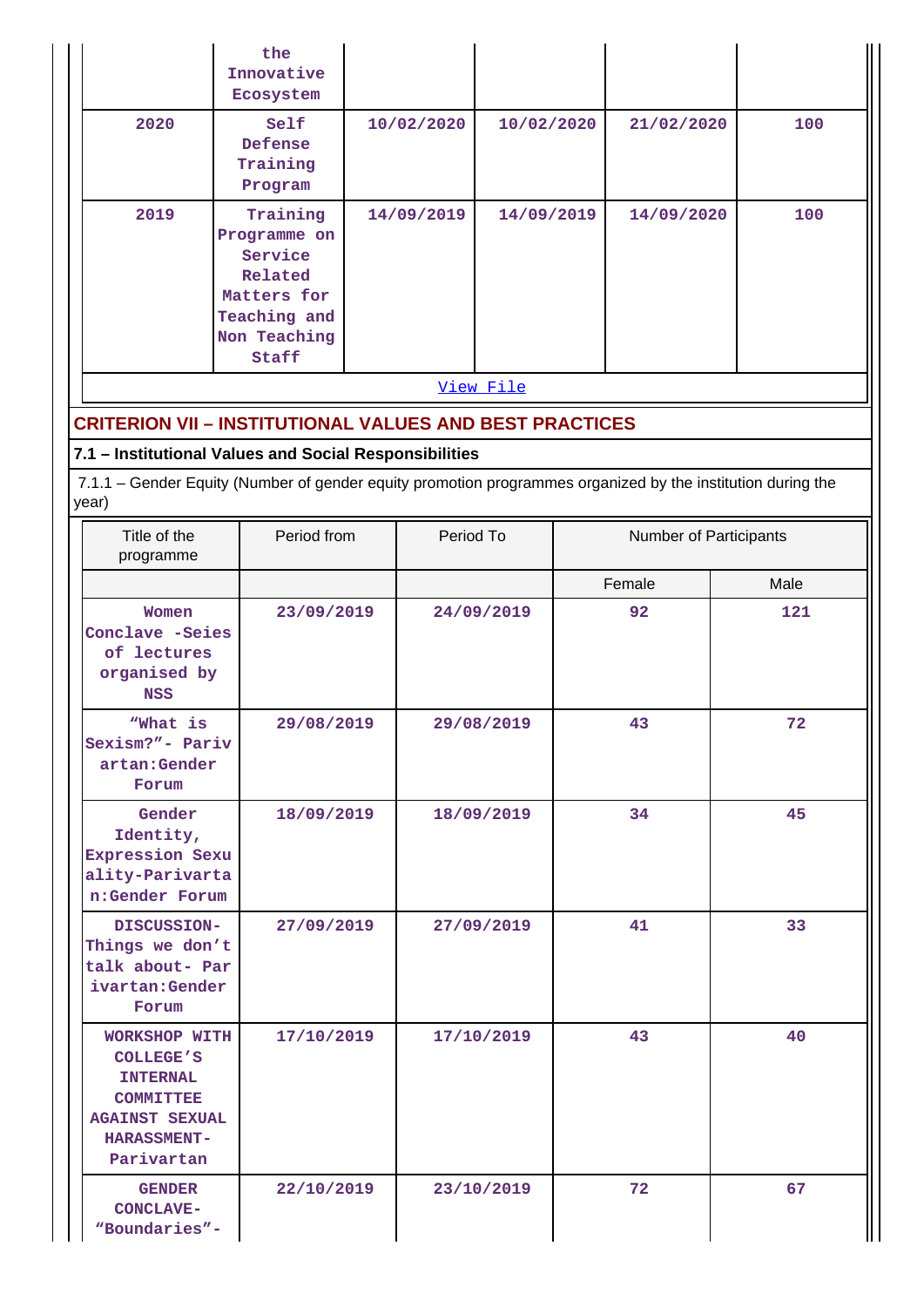| Parivartan                                                                                                                                                                                                 |            |            |    |    |
|------------------------------------------------------------------------------------------------------------------------------------------------------------------------------------------------------------|------------|------------|----|----|
| <b>FOREIGN</b><br>DELEGATION MEET<br>& GROUP<br>DISCUSSION-<br><b>COMPARATIVE</b><br><b>EXPERIENCE OF</b><br><b>MOBILISATION</b><br><b>AGAINST SEXUAL</b><br>HARASSMENT IN<br>UNIVERSITIES:-<br>Parivartan | 09/11/2019 | 09/11/2019 | 34 | 25 |
| <b>INTERACTIVE</b><br>SESSION to mark<br>International<br>Women's Day -<br>"Journeys to<br>Gender<br>Justice"-<br>Parivartan                                                                               | 04/03/2020 | 04/03/2020 | 54 | 45 |
| Spectrum:<br>Seeing Beyond<br>the Obvious-The<br>Round Table                                                                                                                                               | 04/10/2019 | 04/10/2019 | 31 | 33 |
| Legal<br>Awareness on<br>Anti-ragging<br>and sexual<br>harassment<br>$-IQAC$ in<br>collaboration<br>with Central<br>District Legal<br>Services<br>Authority, Tis<br>Hazari.                                | 01/08/2019 | 01/08/2019 | 42 | 51 |
| <b>THEATRE</b><br>PERFORMANCE & W<br>ORKSHOP-<br>Allegedly<br>organised by<br>Parivartan-<br>Mallika Teja                                                                                                  | 12/02/2020 | 12/02/2020 | 26 | 24 |
| Sexual<br>Harassment in<br>Workplace-Talk<br>by Prof.<br>L.R.Aggarwal<br>7.1.2 - Environmental Consciousness and Sustainability/Alternate Energy initiatives such as:                                      | 14/09/2019 | 14/09/2019 | 25 | 28 |

Percentage of power requirement of the University met by the renewable energy sources

**The network of the PNG (Pipelined Natural Gas) connection has already been installed in the college. This fuel is environmentally friendly as it emits significantly fewer pollutants than the traditional LPG cooking gas. The PNG connection has already started functioning in the college hostel. This not only**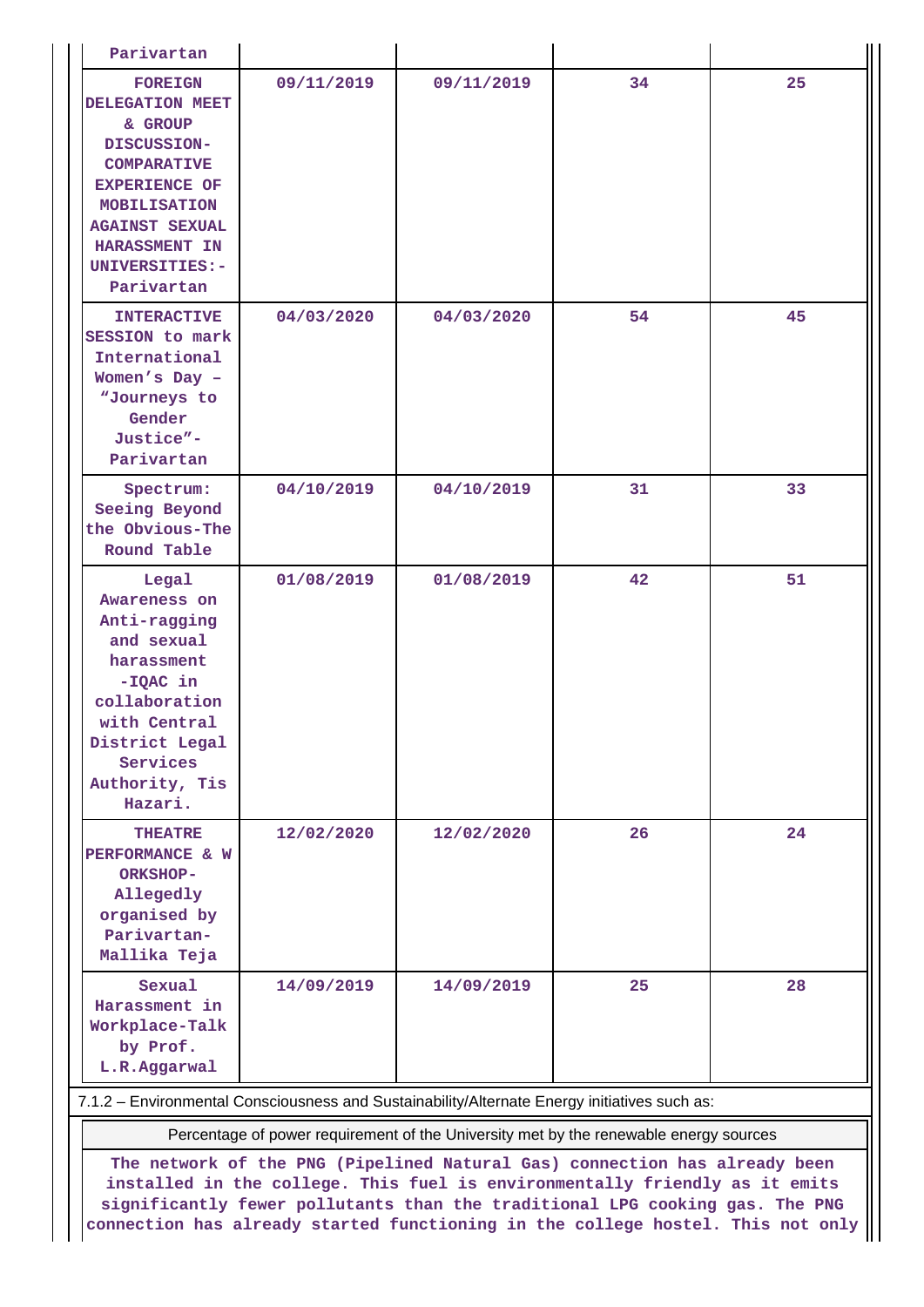**provides greener fuel but has also cut down the cost of cooking gas by almost half. It must also be mentioned here that this became possible only by the initiative taken by the hostellers. College has also started working towards making the college campus a plastic free zone. Usage of plastic glasses, spoons and plates and plastic flexes used during functions has been discouraged. Students are urged to take up responsibility for clearing up the venue after student festivals and events. Rain Water Harvesting has been done in the Main Academic Block, Science Block, Sports Ground and Lawns of the College. There are 8 nos. of pits of the sizes: 1.67X1.9X2.5 m (5 nos.), 1.46X1.5X1.5 m (1no.) and 1.0X 1.0X1.2m (2 nos.). There is one bore well of 4inches diameter in each of these pits. A pipeline connects rain water harvesting pits to the main rain water harvesting tank. Annual lighting power requirement are met through LED bulbs (in KWH)**

| 7.1.3 - Differently abled (Divyangjan) friendliness               |            |                         |  |  |  |  |  |
|-------------------------------------------------------------------|------------|-------------------------|--|--|--|--|--|
| Item facilities                                                   | Yes/No     | Number of beneficiaries |  |  |  |  |  |
| Physical facilities                                               | Yes        | 80                      |  |  |  |  |  |
| Provision for lift                                                | Yes        | 80                      |  |  |  |  |  |
| Ramp/Rails                                                        | <b>Yes</b> | 38                      |  |  |  |  |  |
| <b>Braille</b><br>Software/facilities                             | Yes        | 38                      |  |  |  |  |  |
| <b>Rest Rooms</b>                                                 | <b>Yes</b> | 10                      |  |  |  |  |  |
| Scribes for examination                                           | Yes        | 38                      |  |  |  |  |  |
| Special skill<br>development for<br>differently abled<br>students | Yes        | 22                      |  |  |  |  |  |
| Any other similar<br>facility                                     | Yes        | 50                      |  |  |  |  |  |

7.1.4 – Inclusion and Situatedness

| Year | Number of<br>initiatives to<br>address<br>locational<br>advantages<br>and disadva<br>ntages | Number of<br>initiatives<br>taken to<br>engage with<br>and<br>contribute to<br>local<br>community | Date           | Duration     | Name of<br>initiative                                                | <b>Issues</b><br>addressed | Number of<br>participating<br>students<br>and staff |
|------|---------------------------------------------------------------------------------------------|---------------------------------------------------------------------------------------------------|----------------|--------------|----------------------------------------------------------------------|----------------------------|-----------------------------------------------------|
| 2019 | <b>Nill</b>                                                                                 | 1                                                                                                 | 19/08/2<br>019 | $\mathbf{1}$ | Ekal Vi<br>dyalaya-<br>Helping<br>Hand to<br>Villages-<br><b>NSS</b> | Children<br>issues         | 100                                                 |
| 2020 | <b>Nill</b>                                                                                 | $\mathbf{1}$                                                                                      | 23/01/2<br>020 | $\mathbf{1}$ | Unnat<br>Bharat Ab<br>hiyan-<br>Medical<br>Camp                      | Rural<br>Health            | 250                                                 |
| 2020 | <b>Nill</b>                                                                                 | $\mathbf{1}$                                                                                      | 19/02/2<br>020 | $\mathbf{1}$ | Unnat<br><b>Bharat</b><br>Abhiyan-                                   | Rural<br>Health            | 100                                                 |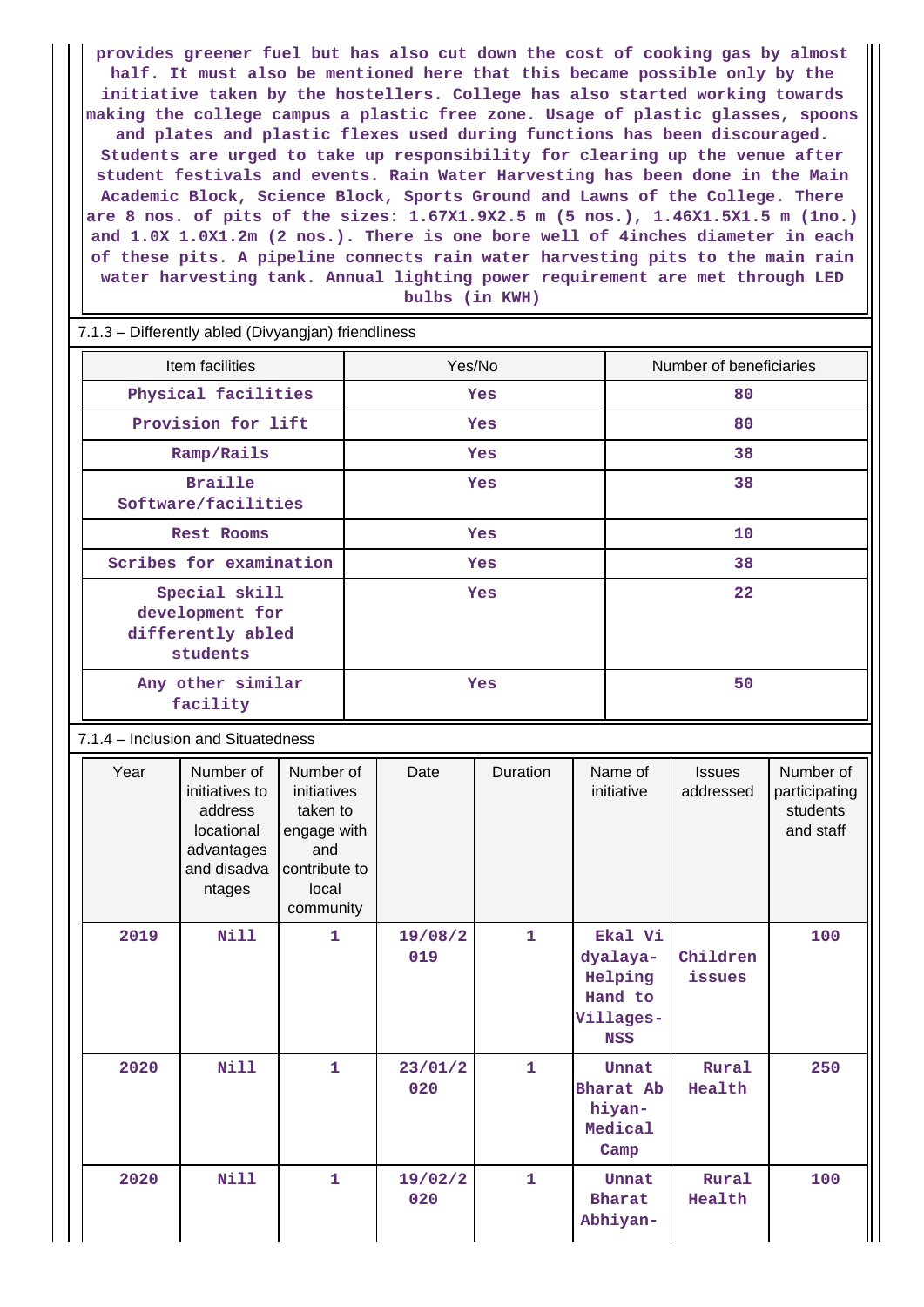|      |              |              |                |              | Health<br>hygiene                                                                                                                                             |                             |     |
|------|--------------|--------------|----------------|--------------|---------------------------------------------------------------------------------------------------------------------------------------------------------------|-----------------------------|-----|
| 2019 | Nill         | $\mathbf{1}$ | 22/08/2<br>019 | $\mathbf{1}$ | Child E<br>mpowering<br>Outreach<br>Programme-<br><b>CEC</b><br>School,<br>Sahyog<br>Human Fou<br>ndation-<br><b>NSS</b>                                      | Children<br>Empowemen<br>t  | 30  |
| 2019 | <b>Nill</b>  | $\mathbf{1}$ | 27/08/2<br>019 | $\mathbf{1}$ | Child E<br>mpowering<br>Outreach<br>Programme-<br>Masoom<br><b>NGO-NSS</b>                                                                                    | Children<br>Empowerme<br>nt | 30  |
| 2019 | Nill         | $\mathbf{1}$ | 28/08/2<br>019 | $\mathbf{1}$ | Child E<br>mpowering<br>Outreach<br>Programme-<br>GBSSS,<br>Roop<br>Nagar 2-<br><b>NSS</b>                                                                    | Children<br>Empowerme<br>nt | 30  |
| 2019 | Nill         | $\mathbf{1}$ | 03/09/2<br>019 | $\mathbf{1}$ | Child E<br>mpowering<br>Outreach<br>Programme-<br>GBSSS,<br>Roop<br>Nagar 2-<br><b>NSS</b>                                                                    | Children<br>Empowerme<br>nt | 30  |
| 2019 | Nill         | $\mathbf{1}$ | 01/07/2<br>019 | 14           | Swacch<br>Bharat In Swacchta-<br>ternship-<br>with<br>Swatchta<br>related a<br>ctivities-<br>rural san<br>itation<br>in Chandr<br>awal<br>conducted<br>by NSS | Cleanline<br>ss drive       | 5   |
| 2019 | $\mathbf{1}$ | <b>Nill</b>  | 21/07/2<br>019 | 365          | Gender<br>sensitive<br>Campus to<br>ensure<br>healthy e<br>nvironmen<br>$t -$<br>Regular<br>seminars                                                          | Gender<br>issues            | 150 |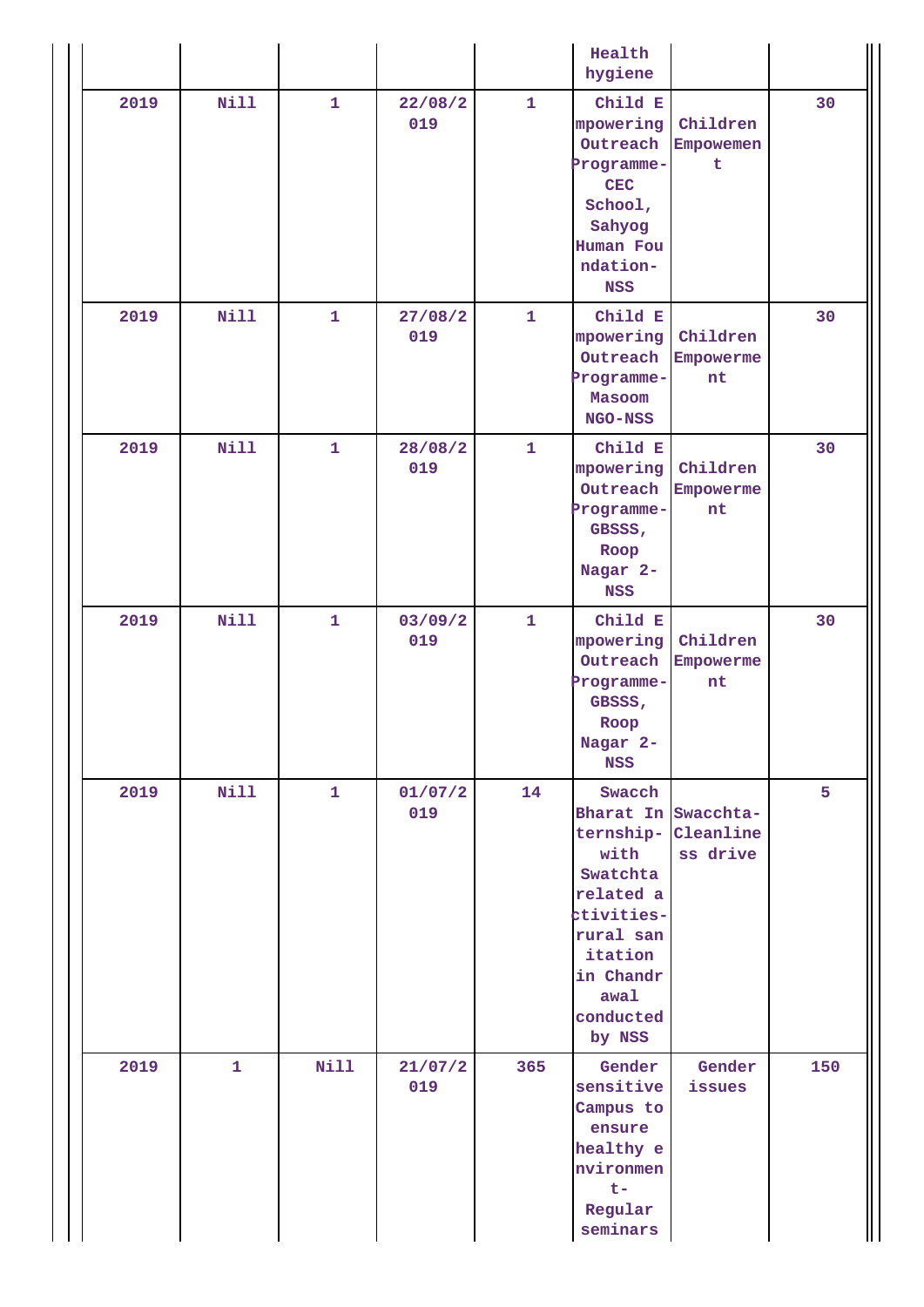| 2019 | 1                              | <b>Nill</b> | 21/07/2                                                                                           | 365        | and sensi<br>tisation<br>programme<br>s are<br>conducted<br>for staff<br>and<br>students<br>Green                                                                                                                                                                                                                                                                                                                                                                                                                                                                                                                                                                                                                                                                                                                                                                                                                                                                                                                                 | Environ                | 200 |
|------|--------------------------------|-------------|---------------------------------------------------------------------------------------------------|------------|-----------------------------------------------------------------------------------------------------------------------------------------------------------------------------------------------------------------------------------------------------------------------------------------------------------------------------------------------------------------------------------------------------------------------------------------------------------------------------------------------------------------------------------------------------------------------------------------------------------------------------------------------------------------------------------------------------------------------------------------------------------------------------------------------------------------------------------------------------------------------------------------------------------------------------------------------------------------------------------------------------------------------------------|------------------------|-----|
|      |                                |             | 019                                                                                               |            | bicycle<br>rides to<br>Metro<br>Station                                                                                                                                                                                                                                                                                                                                                                                                                                                                                                                                                                                                                                                                                                                                                                                                                                                                                                                                                                                           | ment sust<br>aibaility |     |
|      |                                |             |                                                                                                   | View File  |                                                                                                                                                                                                                                                                                                                                                                                                                                                                                                                                                                                                                                                                                                                                                                                                                                                                                                                                                                                                                                   |                        |     |
|      |                                |             | 7.1.5 - Human Values and Professional Ethics Code of conduct (handbooks) for various stakeholders |            |                                                                                                                                                                                                                                                                                                                                                                                                                                                                                                                                                                                                                                                                                                                                                                                                                                                                                                                                                                                                                                   |                        |     |
|      | <b>Title</b>                   |             | Date of publication                                                                               |            |                                                                                                                                                                                                                                                                                                                                                                                                                                                                                                                                                                                                                                                                                                                                                                                                                                                                                                                                                                                                                                   |                        |     |
|      | Code of Professional<br>Ethics |             |                                                                                                   | 03/10/2019 | Follow up(max 100 words)<br>http://oldweb.du.ac.in/<br>uploads/04102019_CB_II.pd<br>f Teachers and their<br>Responsibilities: Whoever<br>adopts teaching as a<br>profession assumes the<br>obligation to conduct .<br>himself / herself in<br>accordance with the ideal<br>of the profession. A<br>teacher is constantly<br>under the scrutiny of<br>her/his students and the<br>society at large.<br>Therefore, every teacher<br>should see that there is<br>no incompatibility<br>between her/his precepts<br>and practice. The<br>national ideals of<br>education which have<br>already been set forth<br>and which she/he should<br>seek to inculcate among<br>students must be her/his<br>own ideals. The<br>profession further<br>requires that the teacher<br>should be calm, patient<br>and communicative by<br>temperament and amiable<br>in disposition. Teachers<br>and Students Teachers and<br>Colleagues Teachers and<br>Authorities Teachers and<br>Non-Teaching Teachers and<br>Guardians Teachers and<br>Society |                        |     |

7.1.6 – Activities conducted for promotion of universal Values and Ethics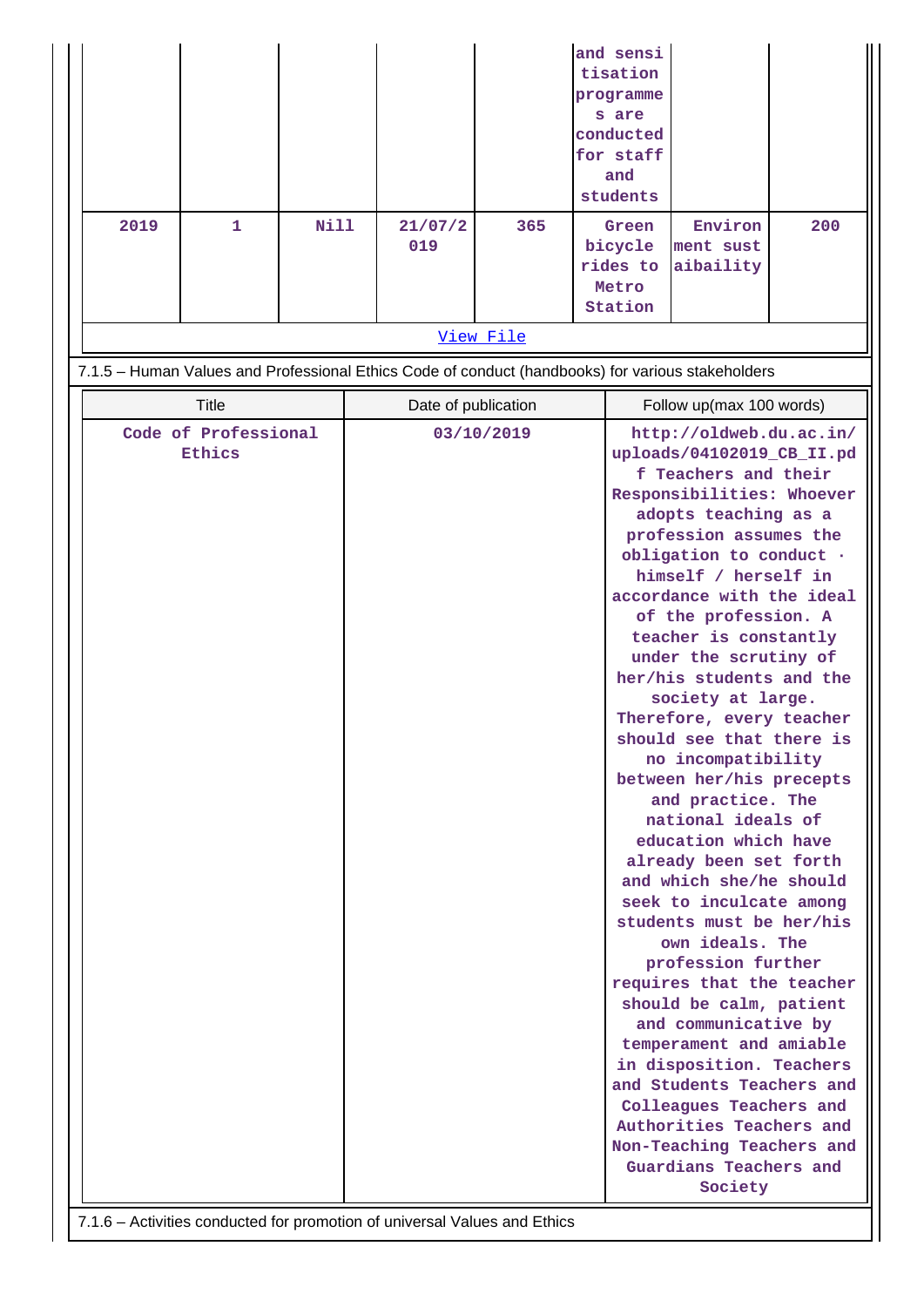| Activity                                                               | <b>Duration From</b> | Duration To | Number of participants |  |  |  |  |  |
|------------------------------------------------------------------------|----------------------|-------------|------------------------|--|--|--|--|--|
| Voters Day<br>Celebration, NSS                                         | 25/01/2020           | 25/01/2020  | 150                    |  |  |  |  |  |
| International<br>Yoga Day, NCC                                         | 21/06/2019           | 21/06/2019  | 135                    |  |  |  |  |  |
| Workshop on Yoga<br>and Stress<br>Management, UGC-<br><b>PARAMARSH</b> | 15/06/2019           | 21/06/2019  | 70                     |  |  |  |  |  |
| Certificate<br>course in Legal<br><b>Issues</b>                        | 24/09/2019           | 15/11/2019  | 70                     |  |  |  |  |  |
| Training<br>Programme on<br>Service related<br>Matters                 | 14/09/2019           | 14/09/2019  | 70                     |  |  |  |  |  |
| Swacch Bharat<br>Abhiyan-NCC                                           | 13/12/2019           | 13/12/2019  | 135                    |  |  |  |  |  |
| Each one teach<br>one initiative of<br><b>NSS</b>                      | 01/08/2019           | 06/01/2020  | 100                    |  |  |  |  |  |
| Women Safety<br>Audit by Parivartan                                    | 20/02/2020           | 10/03/2020  | 50                     |  |  |  |  |  |
| NSS- 'GREEN<br>INDIAFIT INDIA Camp                                     | 10/10/2019           | 16/10/2019  | 150                    |  |  |  |  |  |
| National Unity<br>Day/NSS                                              | 31/12/2019           | 31/12/2019  | 80                     |  |  |  |  |  |
|                                                                        | View File            |             |                        |  |  |  |  |  |

7.1.7 – Initiatives taken by the institution to make the campus eco-friendly (at least five)

 **Plastic Free College has also started working towards making the college campus a plastic free zone. Usage of plastic glasses, spoons and plates and plastic flexes used during functions has been discouraged. Students are urged to take up responsibility for clearing up the venue after student festivals and events.**

**Vermicomposting The Garden Committee at Kirori Mal College has started the process of vermicomposting. The organic process not just helps in keeping the campus clean but has also made organic compost available for use on the campus. The college does not need to purchase compost any more.**

**Water Harvesting Rain Water Harvesting has been done in the Main Academic Block, Science Block, Sports Ground and Lawns of the College. There are 8 nos. of pits of the sizes: 1.67X1.9X2.5 m (5 nos.), 1.46X1.5X1.5 m (1no.) and 1.0X 1.0X1.2m (2 nos.). There is one bore well of 4inches diameter in each of these pits. A pipeline connects rain water harvesting pits to the main rain water harvesting tank.**

**Paper Recycling: The college is minimising use of paper through e-governance. Wherever possible communication is via e-mails in all possible academic/administrative departments. Programs to recycle paper waste that is generated has been initiated by some Departments. Dustbins are kept at strategic locations and many departments maintain separate bins for biodegradable/ non-biodegradable wastes. Eco club in collaboration with Jaagruti (NGO), New Delhi recycled the waste paper of the science block and got**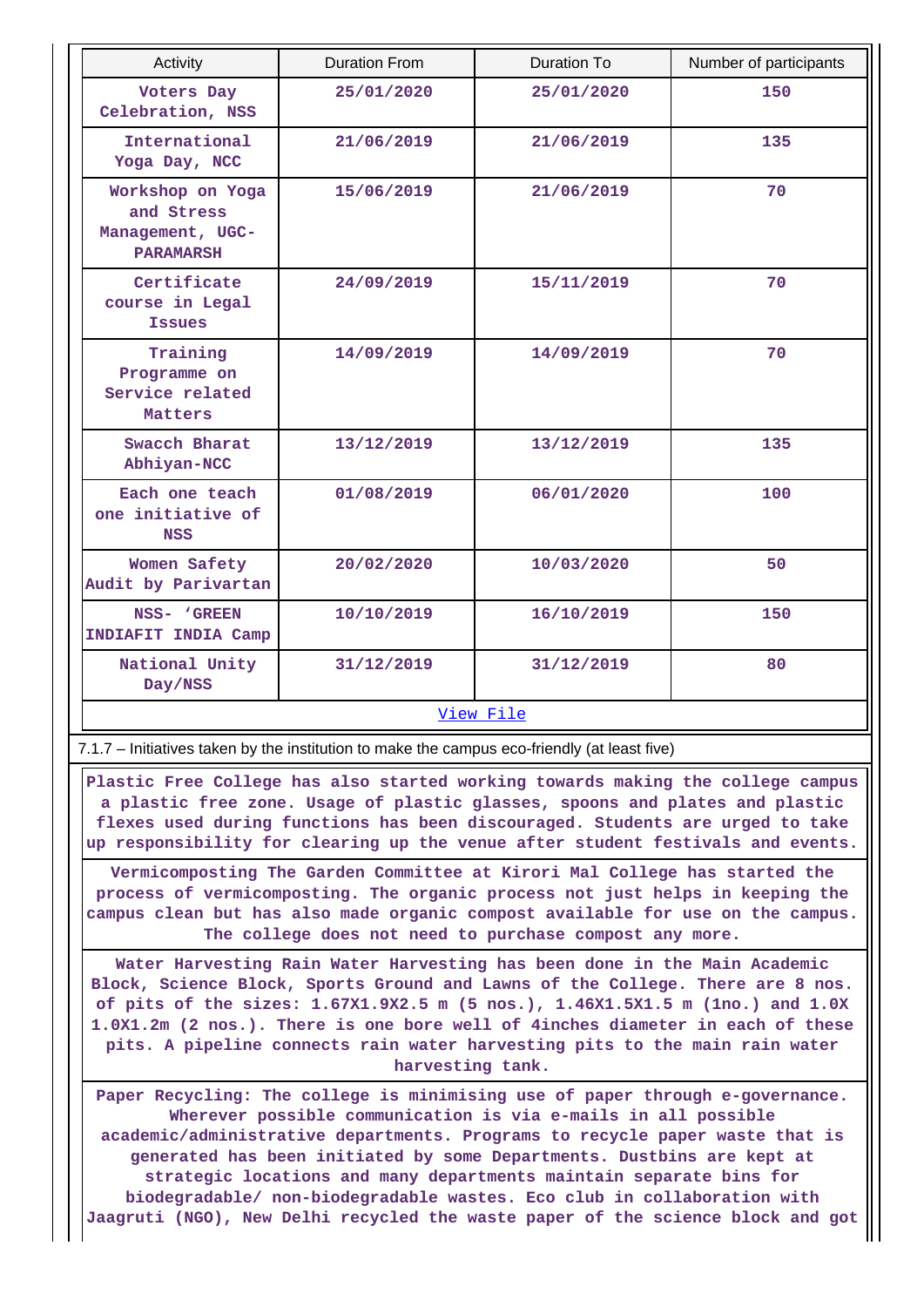#### **175 bundles of A4 sheets in return.**

**Green Ride Last Mile bicycle connectivity from Vishwavidyalaya Metro Station to college. It has reduced our carbon footprints on environment and is gradually becoming popular among the students.**

#### **7.2 – Best Practices**

#### 7.2.1 – Describe at least two institutional best practices

 **Wellness Centre The college has established the KMC Wellness Centre where the services of a trained counsellor are available to both students and the staff. To increase accessibility, appointments with the Counsellor can be fixed on Email, WhatsApp or over the phone. The pandemic has created severe mental health issues for a significant percentage of the population. To help students cope better at a time when real-life interaction has ground to a halt, the college has made available a counsellor who can be reached remotely. Students can fix their appointments through whichever platform is most accessible to them. The session is then conducted via phone call. The names and details of persons seeking help at the Wellness Centre are kept strictly confidential. Skill Development and Social Responsibility Initiatives Kirori Mal College strives to promote skill development amongst all its students. Towards this endeavour, it has initiated a six month certificate course on "Entrepreneurship and Start-up" under the UGC National Skill Qualification Framework (NSQF). The course intends to inculcate skills among young students to start their own ventures. The main objective of the course is to motive and inspire students to become job providers rather than job seekers. The certificate course is unique and extremely useful in terms of learning and practice as it consists of general education and skill based training. To impart skills, the college has signed a Memorandum of Understanding (MoU) with different industries, skills councils and technical institutions, enabling students to learn technical skills in digital marketing, food technology, solar energy, retail, software, construction, and the bakery sector. During the programme, students visit incubation centres and small industries, as well as national level institutions like National Small Industries Corporation (NSIC), National Institute of Food Technology Entrepreneurship and Management (NIFTEM), to understand government policies and facilities available for potential entrepreneurs. Presently, under the second batch of the certificate course, 50 students are enrolled and are attending classes every evening and participating in a range of events like Entrepreneurship Summit, and presenting business plans at different universities and institutions to pitch ideas for funding. From just the first and second batches of the course, more than 8 students have started their own start-ups. One of the students of the Entrepreneurship course visited Netherlands in February 2020 and participated in a one week trade fair sponsored by NSIC, New Delhi. Prayas, the enabling unit, is the PwD cell of the college. It facilitates academic pursuits of disabled students by providing reading and writing services. It also sensitizes the college fraternity about the needs of the disabled community and ensures their participation in extracurricular activities, including sports and para-athletics. Prayas also organizes an Annual festival along with other activities. The Orientation Program of the Society was organized on 20th September, 2019, to initiate volunteers into their responsibilities. The event was in collaboration with Help The Blind Foundation and the Samarthanam Trust for the Disabled. A training programme pertaining to Computer skills and soft skills was announced on the aforementioned date and the programme was running successfully for the duration of the semester. A Freshers Talent Show was organized on 16th October, 2019, to provide a platform to disabled students and the new volunteers to showcase their talent. Cash prizes were awarded for the same. The society also organized a workshop in collaboration with the Fine Arts and Photography Society. Visually impaired students also got scholarships from various**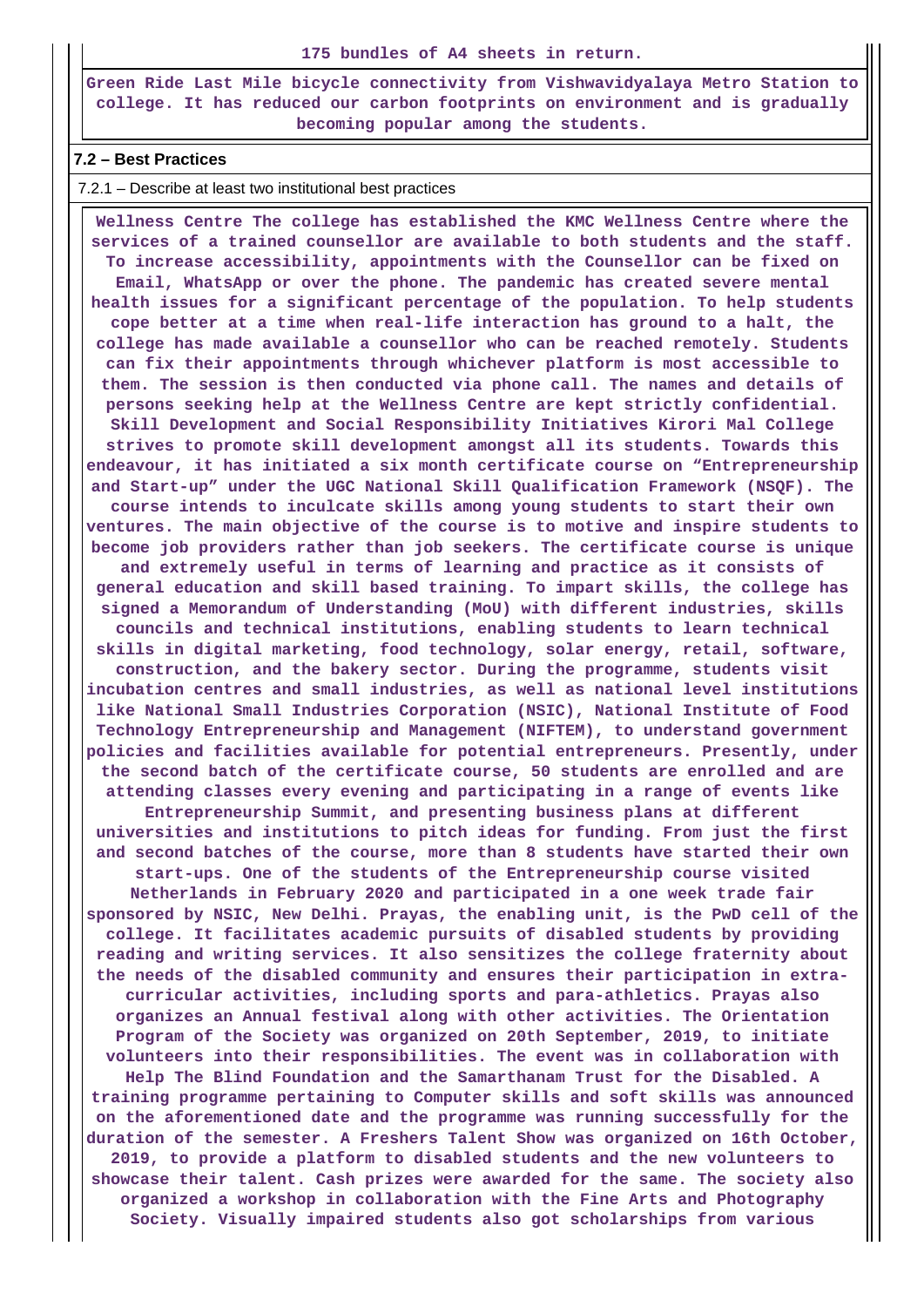Upload details of two best practices successfully implemented by the institution as per NAAC format in your institution website, provide the link

## http://www.kmcollege.ac.in/best-practices.html

#### **7.3 – Institutional Distinctiveness**

 7.3.1 – Provide the details of the performance of the institution in one area distinctive to its vision, priority and thrust in not more than 500 words

 **Kirori Mal College in its commitment to understand social enterprise within higher education and its role as value creator has established Centre for Innovation and Social Enterprise. The Centre is an outcome of UGC-UKEIRI projects in which the thrust areas are the Value creation for Innovation and social enterprise with premier role of social enterprise in addressing issues associated with technological innovations, education, health and sustainable development linking it with global goals of 2030. The Centre aims to promote and engage with social change, through a process of innovation, fostering creative ideas and sustainable strategies for social change and enhancement of lives. Social innovation as we know changes the way a system operates, changing it in such a way that reduces the vulnerability of people and environment in that system making it more resilient. Kirori Mal College takes great pride in the fact that it has exceptionally good facilities for teaching and research in the Departments of Science which include the Departments of Physics, Chemistry, Botany and Zoology. There is also a separate Microbiology lab and the Animal Tissue Culture lab in college. The college also has the NanoBiotech Instrumentation Facility with advanced instruments like the Zeta sizer, FTIR, Ultra sonicator, HPLC, Fluorimeter, UV-Spectrophotometer, Temperature controlled Magnetic stirrers. The Biotechnology Research lab has gradient PCR, RT-PCR, Gel-Doc, autoclaves and a small RNA isolation unit. It is one of the few colleges in the University of Delhi to offer the Analytical Chemistry Course. The labs are well-equipped with high-tech instruments like microfuge, water bath, weighing Balance, pH meter, microtome, Laminar flow cabinet, Incubator shaker, BOD, CO2 incubator, cold centrifuge, Cat II laminar flow, Fluorescent Microscopes both Upright and Inverted, Vibratome, -20°C refrigerator, -80°C freezer, and Liquid nitrogen cans to preserve the various cancer cell lines and tissues, Gas Chromatography. The Chemistry department has Gas Chromatography, Flow Injection-Flame atomic absorption spectrophotometer (FI-FAAS), hydrothermal Autoclave, High Vacuum Pump, Millipore water purification system and Furnace. The Botany Department has established a costefficient Mushroom Cultivation Facility to provide skills to interested students and faculty. The essence is to grow white button mushrooms on a substrate of agriculture waste materials such as paddy straw, husk, sorghum, maize culms, castor stalks, and groundnut shells. The students are encouraged to develop skills and get hands-on training. The Department of Physics has been actively organising Robotics and Astronomy competitions. Sky watch event along with a talk on basic Astronomy by the Prof. N. Rathnasree, Director of Nehru planetarium was organised on 14th October 2019. Kirori Mal College holds the distinction of having the only Animal Holding Facility in the University of Delhi of Delhi. The facility is maintained by the Department of Zoology. It has been in existence for the last nine years and has been licensed by CPCSEA (no. 1666/GO/Re/S/12/CPCSEA). Balb/c, C57B/6mice and Wistar Rat and nude/transgenic mice are maintained in the facility. The IAEC is active and there are around 10 protocols monitored by them. The faculty members are actively involved in research in human health and disease, especially nanomedicine for cancer, arthritis, and diabetes. College also has a MoU with SMS Grace for disposal of Biomedical waste. We at Kirori Mal are thus committed to give hands-on training**